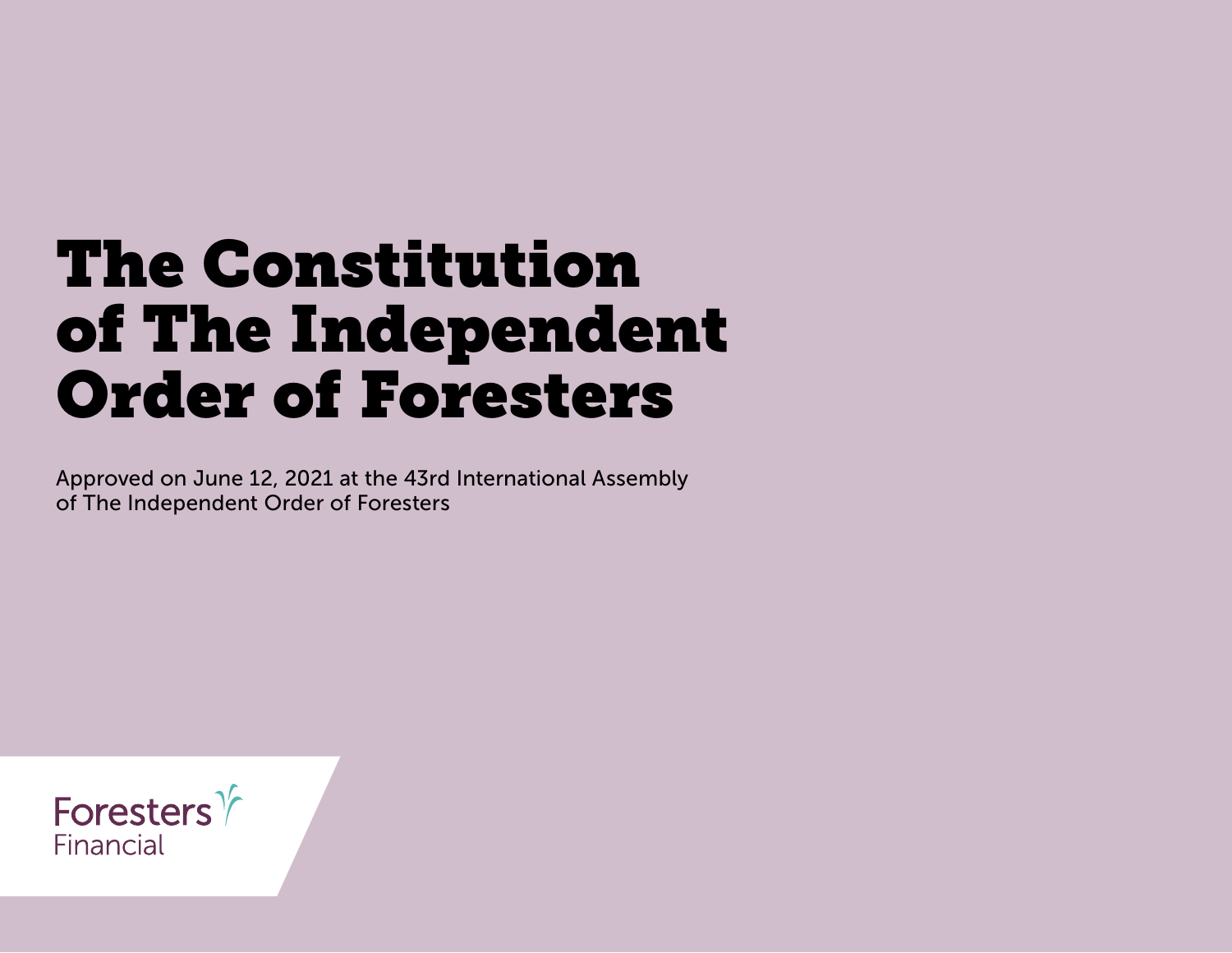# Table of contents

#### Chapter 1: The Common Bond and Purpose, structure, [and Constitution of The Independent Order of Foresters](#page-3-0)

| 1.1                          | The Common Bond and Purpose of The Independent<br>Order of Foresters | 5  |
|------------------------------|----------------------------------------------------------------------|----|
| 1.2                          | The representative structure of Foresters                            | 5  |
| 1.3                          | The Constitution                                                     | 6  |
| <b>Chapter 2: Membership</b> |                                                                      |    |
| 2.1                          | Categories of membership, entitlements and duties                    | 8  |
| 2.2                          | Membership premiums, fees, dues and other payments                   | 10 |
|                              |                                                                      |    |

4

[2.4 Disciplinary action and suspension or expulsion of members 10](#page-9-2)

#### [Chapter 3: Branches and their officers 11](#page-10-0)

| 3.1  | The purpose of Branches                                                         | 12 |
|------|---------------------------------------------------------------------------------|----|
| 3.2  | Limits on the powers of Branches and Branch Councils                            | 12 |
| 3.3  | Meetings of the Branch Council                                                  | 13 |
| 3.4  | Quorum at Branch Council meetings                                               | 13 |
| 3.5  | <b>Branch Councillors</b>                                                       | 13 |
| 3.6  | Absences from and vacancies in the Branch Council                               | 14 |
| 3.7  | <b>Branch President</b>                                                         | 14 |
| 3.8  | Branch Vice President                                                           | 15 |
| 3.9  | Branch records                                                                  | 15 |
| 3.10 | Branches-at-large                                                               | 15 |
|      | <b>Chapter 4: Nominations, elections, and terms of office</b>                   | 16 |
| 4.1  | <b>Branch elections</b>                                                         | 17 |
| 4.2  | Regional Council elections                                                      | 18 |
| 4.3  | International Assembly elections                                                | 18 |
| 4.4  | Election voting procedure for Regional Assemblies and<br>International Assembly | 19 |
| 4.5  | Terms of office for the Regional Assemblies and<br>International Assembly       | 19 |
|      |                                                                                 |    |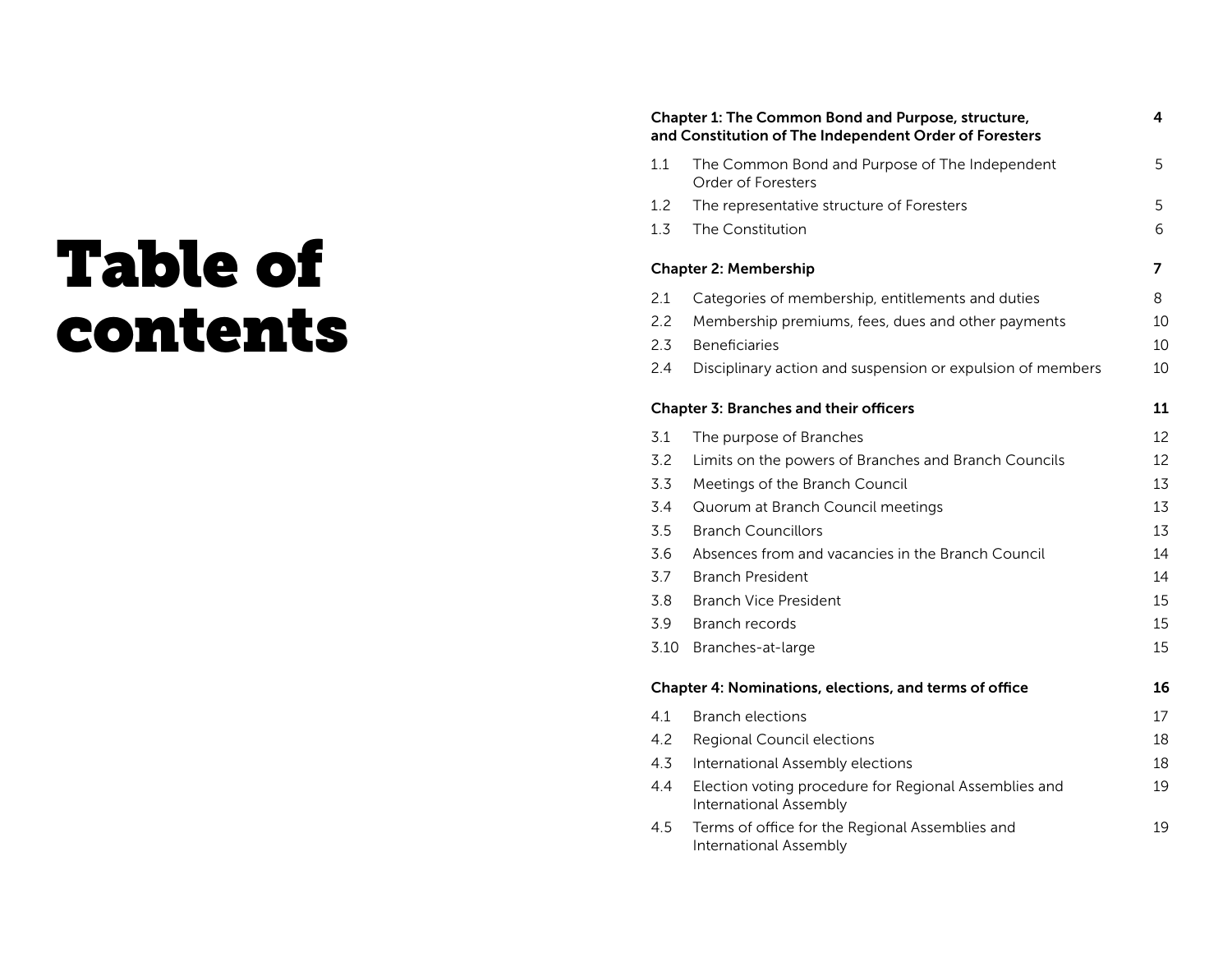# [Chapter 5: Regional Councils, Regional Assemblies, and their officers 20](#page-19-0)

| 5.1  | The purpose of Regional Councils                                           | 21 |
|------|----------------------------------------------------------------------------|----|
| 5.2  | Structure of the Regional Councils                                         | 21 |
| 5.3  | Limits on the powers of Regional Councils                                  | 21 |
| 5.4  | Meetings of the Regional Council                                           | 22 |
| 5.5  | Quorum at meetings of the Regional Council                                 | 22 |
| 5.6  | <b>Regional Councillors</b>                                                | 22 |
| 5.7  | Absences from and vacancies in the Regional Council                        | 23 |
| 5.8  | Regional Council President                                                 | 23 |
| 5.9  | Regional Council Vice President                                            | 23 |
| 5.10 | Regional records                                                           | 24 |
| 5.11 | Meetings of the Regional Assembly                                          | 24 |
| 5.12 | Members of the Regional Assembly                                           | 25 |
| 5.13 | Special meetings of the Regional Assembly                                  | 25 |
|      | <b>Chapter 6: Changes to Branches and Regional Assemblies</b>              | 26 |
| 6.1  | Institution or dissolution of Branches                                     | 27 |
| 6.2  | Branch and Regional Assembly charters                                      | 27 |
| 6.3  | Institution of Regional Assemblies                                         | 27 |
| 6.4  | Changes to Branches                                                        | 27 |
| 6.5  | Changes to Regional Assemblies                                             | 27 |
| 6.6  | Suspension, revocation, and reinstatement of Branch charters               | 28 |
| 6.7  |                                                                            |    |
|      | Suspension, revocation, and reinstatement of<br>Regional Assembly charters | 28 |
|      | <b>Chapter 7: Branch Council and Regional Council/Assembly finances</b>    | 29 |
| 7.1  | Management of funds                                                        | 30 |
| 7.2  | <b>Funding for Branch and Regional Councils</b>                            | 30 |
| 7.3  | Honoraria and expenses                                                     | 30 |
| 7.4  | Signing authorities of Branch and Regional Councils                        | 31 |

|       | Chapter 8: The International Assembly and its officers                                         | 32 |
|-------|------------------------------------------------------------------------------------------------|----|
| 8.1   | The purpose of the International Assembly                                                      | 33 |
| 8.2   | The composition of the International Assembly                                                  | 33 |
| 8.3   | Meetings of the International Assembly                                                         | 33 |
| 8.4   | Special meetings of the International Assembly                                                 | 33 |
| 8.5   | Representatives to the International Assembly                                                  | 34 |
| 8.6   | Absences from and vacancies in the International Assembly                                      | 34 |
| 8.7   | International Assembly officers                                                                | 35 |
| 8.8   | The International Fraternal President                                                          | 35 |
| 8.9   | The International Fraternal Vice President                                                     | 36 |
| 8.10  | Replacement of the International Fraternal President                                           | 36 |
| 8.11  | Replacement of the International Fraternal Vice President                                      | 36 |
| 8.12  | Appointed Representatives to the International Assembly                                        | 37 |
| 8.13  | International Assembly committees                                                              | 37 |
| 8.14  | Amending the Constitution                                                                      | 37 |
|       | <b>Chapter 9: Board of Directors (the Board)</b>                                               | 38 |
| 9.1   | The purpose and powers of the Board                                                            | 39 |
| 9.2   | The composition of the Board                                                                   | 39 |
| 9.3   | Board meetings                                                                                 | 39 |
|       | The Chair of the Board                                                                         |    |
| 9.4   |                                                                                                | 39 |
| 9.5   | The President and CEO                                                                          | 39 |
| 9.6   | The members of the Board                                                                       | 39 |
| 9.7   | Committees of the Board                                                                        | 40 |
| 9.8   | Audits and financial statements                                                                | 40 |
| 9.9   | Maintenance of reserves                                                                        | 40 |
| 9.10  | Separate account and closed blocks                                                             | 40 |
|       | Chapter 10: Indemnification of Foresters Directors, officers,<br>elected members and employees | 41 |
| 10.1  | Indemnification of Foresters Directors, officers,<br>elected members and employees             | 42 |
| Index |                                                                                                | 43 |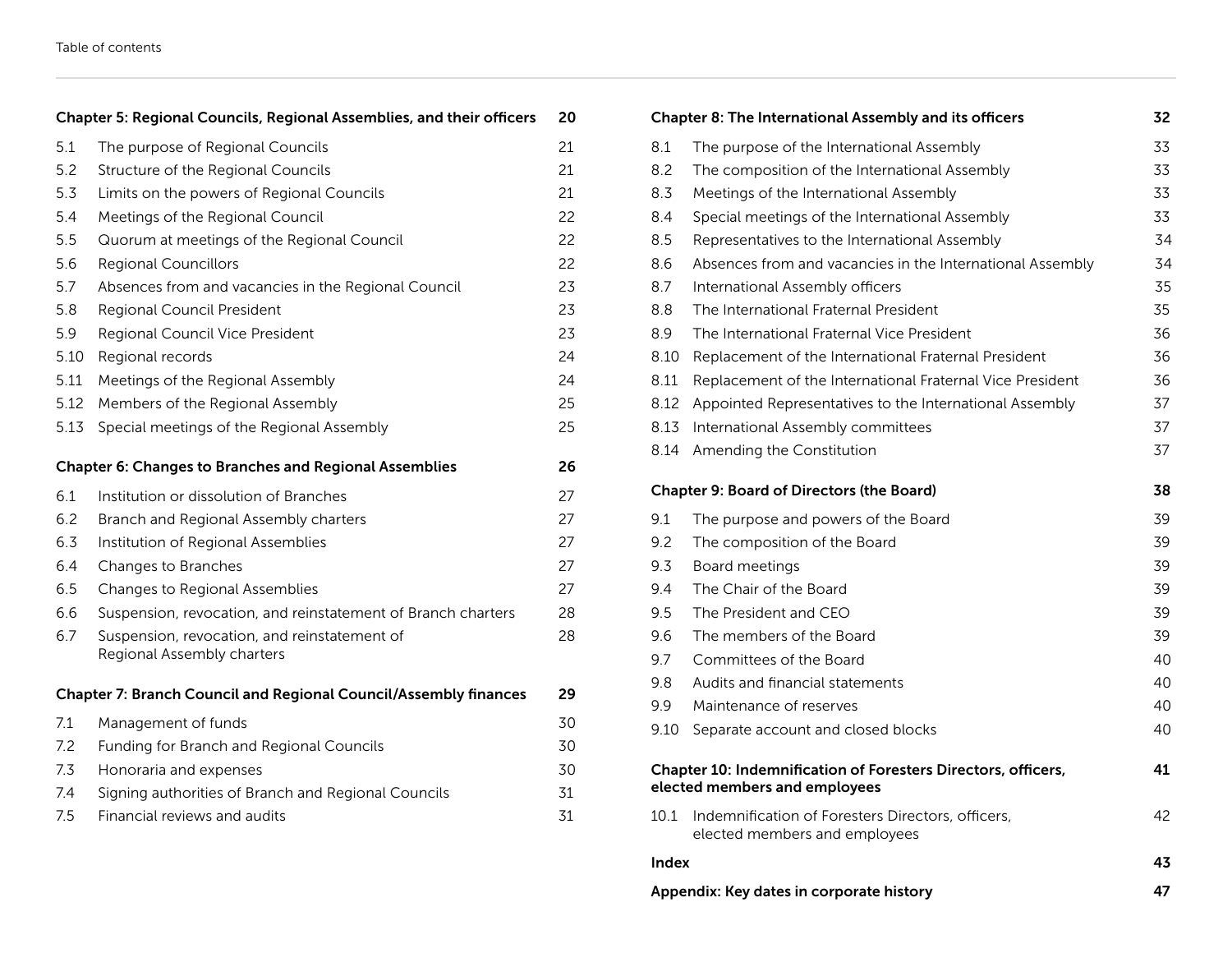# <span id="page-3-0"></span>The Common Bond and Purpose, structure, and Constitution of The Independent Order of Foresters

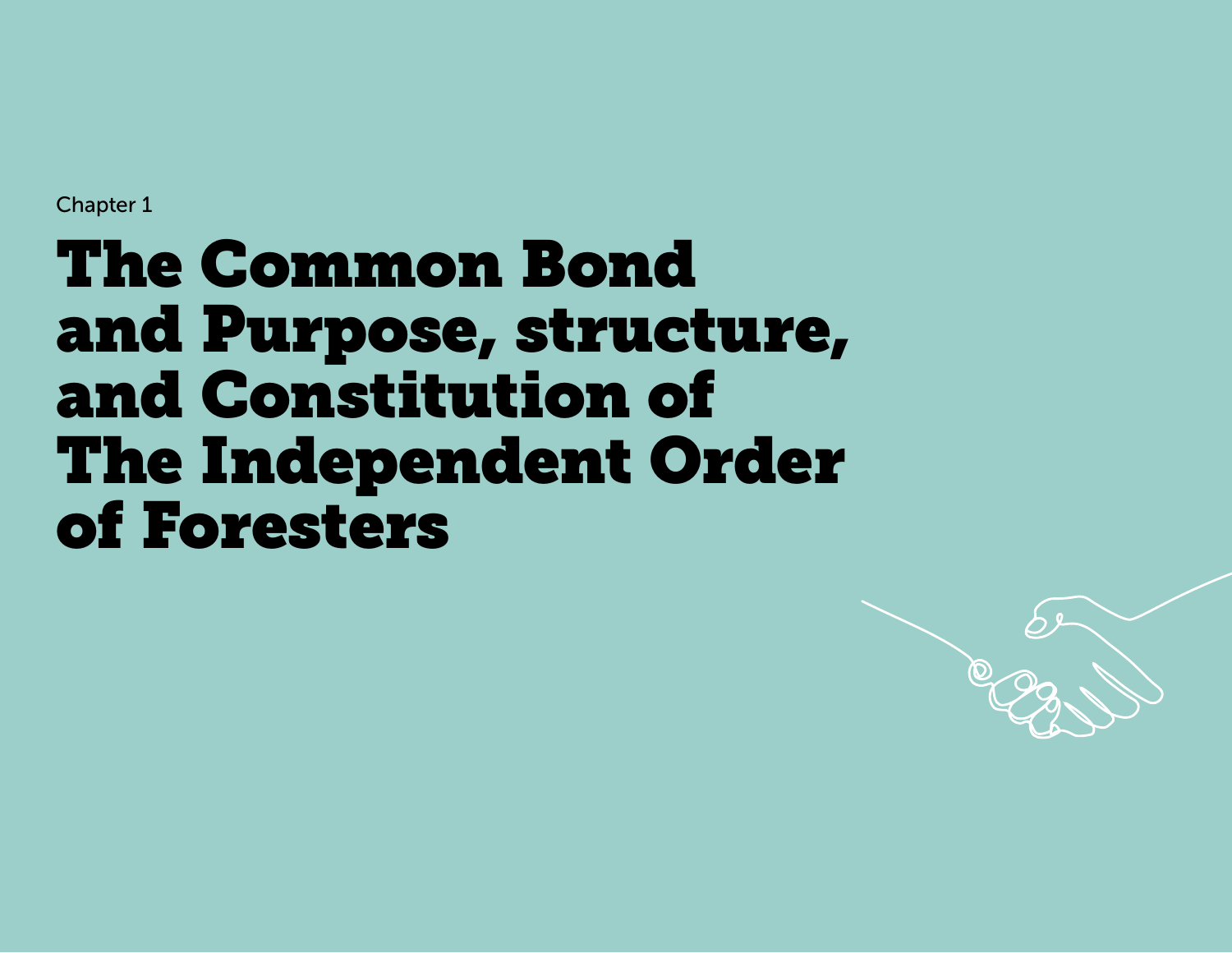## <span id="page-4-0"></span>1.1 The Common Bond and Purpose of The Independent Order of Foresters

- 1.1.1 As a Fraternal Benefit Society, The Independent Order of Foresters (Foresters and Foresters Financial) provides family financial products and services to its members; strives to make its members' communities better places; and gives its members opportunities for personal development, social interaction, and voluntary service to others. Foresters operates within the framework of members helping members.
- 1.1.2 Foresters provides its members with the opportunity to demonstrate the principles of mutual help and community volunteering. From its beginnings, the organization has been an agent of compassionate change in the community, focusing its energies on helping members and their families whenever they are in need or distress, and encouraging cooperation among all members, whatever their condition in life. Membership is open to all who share a commitment to these ideals and who are willing to share their time and talents to support others, both those within Foresters membership and in the surrounding community.
- 1.1.3 Foresters Common Bond informs our Purpose, which is that Foresters exists to enrich the lives of its members, their families, and the communities where they live. Honoring our rich tradition of caring, we champion the well-being of families through quality financial products, unique member benefits, and inspiring community activities.
- 1.1.4 Foresters is organized under the laws of Canada, is subject to the *Insurance Companies Act of Canada* (the Act) and has all the powers granted by law.

## <span id="page-4-1"></span>1.2 The representative structure of Foresters

- **1.2.1** As a Fraternal Benefit Society and as required by law, Foresters has a representative system of government, through which member representatives are elected at local, regional, and international levels to represent members' interests. These elected members may be referred to as officers and are accountable for decisions made on the members' behalf.
- 1.2.2 Member representation begins with local bodies called Branches, which are managed by Branch Councillors elected by the voting members of that Branch. The Branch Councillors elect the Branch President and Branch Vice President. The Branch Councils meet regularly to discuss members' needs, oversee local programming, and make decisions on local matters. Branches are part of a Regional Assembly.
- **1.2.3** All Branch Councillors within a region are ex officio voting members of the Regional Assembly to which their Branch belongs. The Branch President and Branch Vice President are ex officio voting members of the International Assembly.
- 1.2.4 A Regional Assembly composed of the Branches within its territory meets every two years. Members of the Regional Assemblies elect the Regional Councillors and the Regional Council Presidents who form the Regional Councils. The Regional Councils act on behalf of the Regional Assemblies between meetings to oversee and support the work of the Branches within their region.
- 1.2.5 The Regional Council President and the Regional Councillors are ex officio voting members of the International Assembly.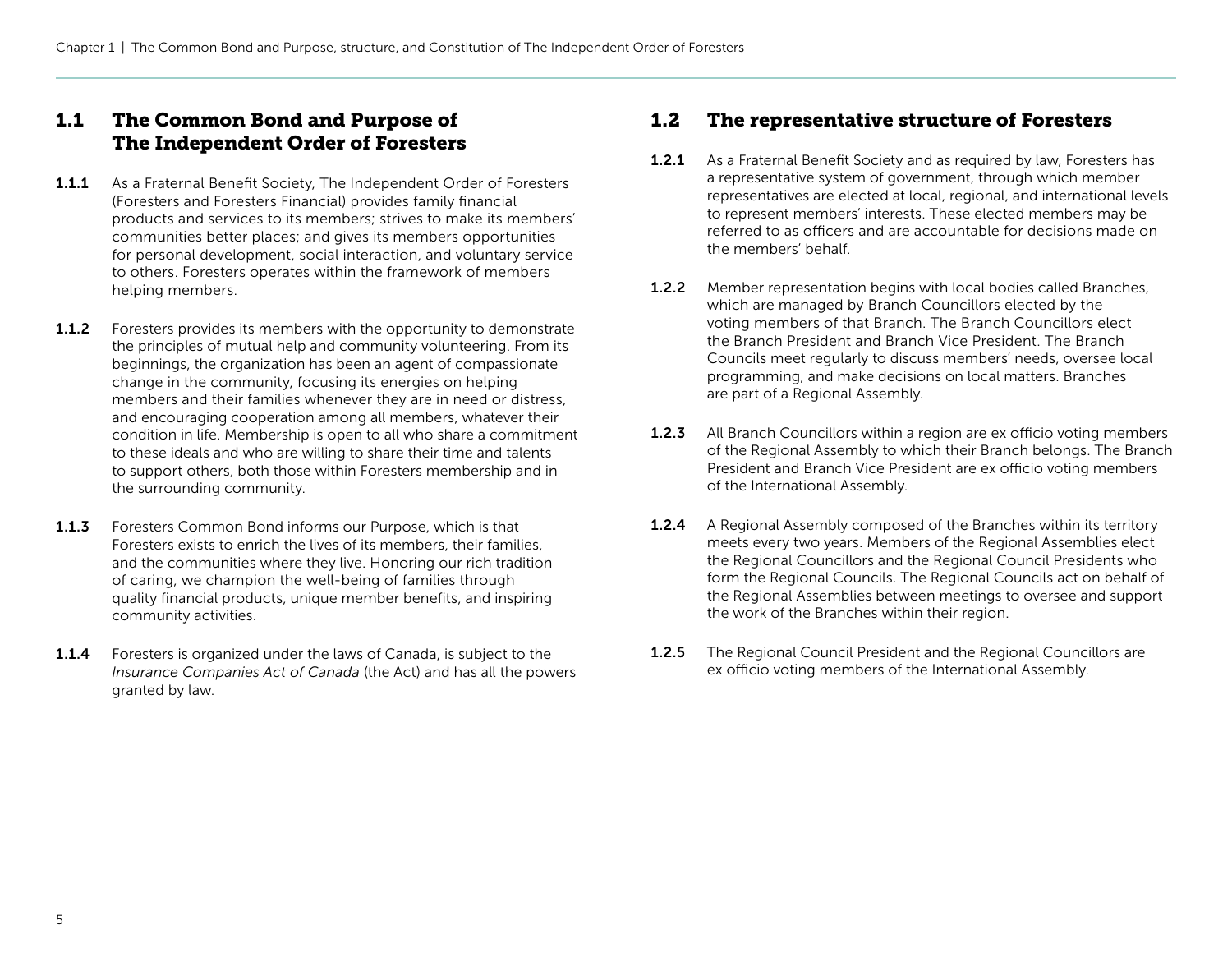- 1.2.6 The International Assembly meets every four years. The International Assembly is the supreme governing body of Foresters. It elects the International Fraternal President and the members of the Board of Directors (the Board), one of whom is designated International Fraternal Vice President, and is the only body with the power to amend the Constitution of Foresters, except where otherwise provided in the Constitution.
- **1.2.7** When the International Assembly is not in session, the Board, made up of the International Fraternal President, directors elected by the International Assembly, and the President and Chief Executive Officer (CEO), oversees the business and fraternal affairs of Foresters. As stewards with responsibility for all aspects of regulatory compliance in all jurisdictions in which Foresters operates, the Board has a fiduciary duty to protect the well-being of Foresters. The Board supervises the general management of Foresters operations.
- 1.2.8 Member representatives at the Branch, Regional and International level may hold only one elected or appointed office at a time at any level.

## <span id="page-5-0"></span>1.3 The Constitution

- **1.3.1** The Constitution<sup>1</sup> describes the framework of laws and principles by which Foresters operates. The Constitution sets out the authority, responsibilities, and obligations of Foresters members, representatives, officers, and representative bodies. This document outlines the processes and terms under which members take and hold office at all levels within the organization. It also describes members' rights and lays out the mechanisms by which members, officers, and representative bodies are held accountable to the membership.
- 1.3.2 All acts or resolutions of Branch Councils, Regional Assemblies, Regional Councils, the International Assembly, and the Board must be consistent with the provisions of this Constitution and the laws of the jurisdictions in which Foresters operates.
- **1.3.3** Every member of Foresters and every person who derives benefits through a Foresters issued insurance or annuity certificate or policy, or member benefit owned by or insuring a Foresters member will be subject to the provisions of this Constitution. Each member of Foresters is entitled to a copy of this Constitution.
- 1.3.4 No representative body or member of Foresters has the power to waive any of the provisions of this Constitution. No act of any representative body, officer, or member of Foresters may be construed as a waiver of any provisions of the Constitution or of any conditions of any insurance or annuity certificate or policy made or issued by Foresters.
- **1.3.5** The Constitution may be amended only as set out in Chapter 8. Any provision of this Constitution that conflicts with the laws that apply to Foresters in a jurisdiction will be inoperative in that jurisdiction.
- 1.3.6 Additional information on Foresters community and fraternal activities, programs, and operations is contained in the Member Network Policies approved by the Board and amended from time to time.

 $1$  The Constitution is the Bylaws of Foresters for corporate law purposes.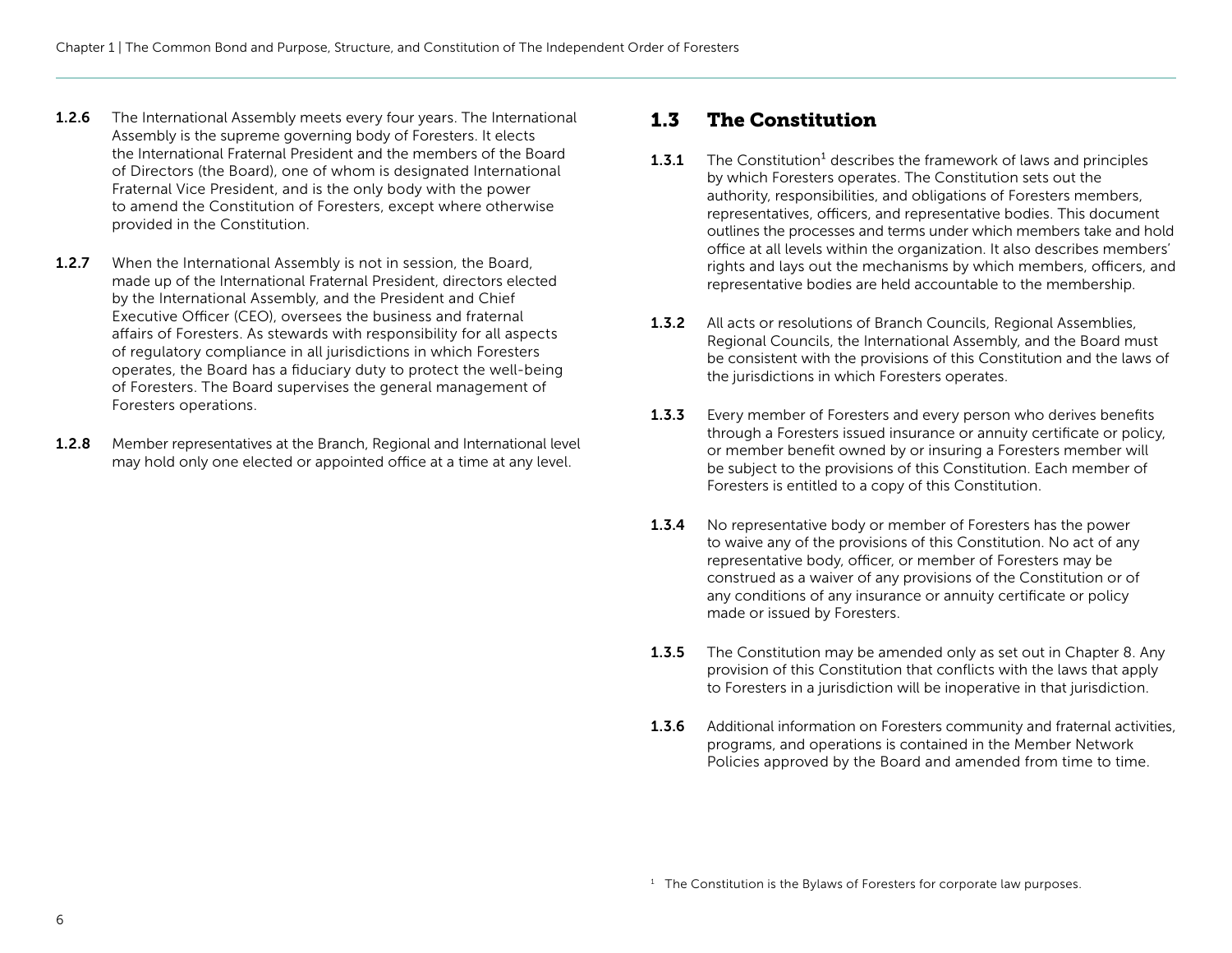# <span id="page-6-0"></span>Membership

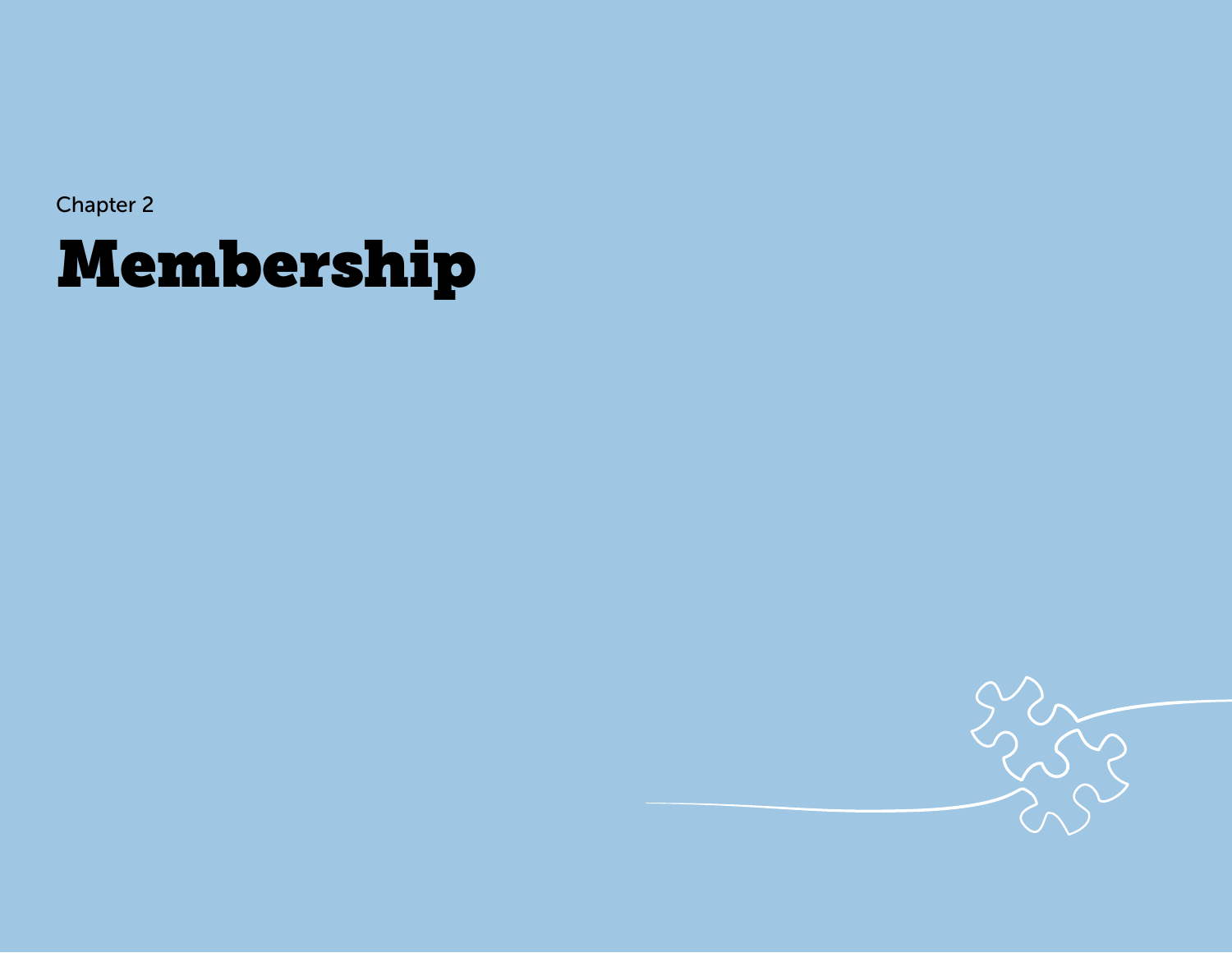## <span id="page-7-0"></span>2.1 Categories of membership, entitlements and duties

 There are two types of membership in Foresters: Benefit Members and Community Members. Benefit Members and Community Members must be at least 18 years old to be entitled to vote or hold any office in Foresters.

- **2.1.1** A Benefit Member has been accepted as a member of Foresters; and is
- 2.1.1.1 insured under a life or health insurance certificate or rider, or is an annuitant under an annuity certificate, issued by Foresters itself; or
- 2.1.1.2 insured under a life or health insurance certificate or rider or is an annuitant under an annuity certificate issued by Foresters wholly owned UK subsidiary, Forester Life Limited, or by Foresters wholly owned Canadian subsidiary Foresters Life Insurance Company, during the period that each is owned by Foresters; or
- 2.1.1.3 determined by the Board in its complete discretion at the time of acquisition or assumption of a subsidiary or a block of policies or certificates, or anytime thereafter, and is either
- 2.1.1.3.1 insured under a certificate or policy of individual life or health insurance (or rider under such certificate or policy) issued or assumed by a wholly owned subsidiary of Foresters; or
- 2.1.1.3.2 an annuitant under an annuity certificate or policy issued or assumed by a wholly owned subsidiary of Foresters.
- **2.1.2** A Benefit Member is entitled to participate in the governance of Foresters (including but not limited to, making or accepting nomination for office, being a candidate, voting in elections, holding office, and exercising decision-making authority associated with holding office) as well as the voluntary service, social and community activities of Foresters through the Branch and its community groups (groups of local members within a community; formerly known as satellites).
- **2.1.3** A Community Member is a person who:
- 2.1.3.1 has been accepted as a Community Member of Foresters or was previously accepted by Foresters as any other category of member and (i) continues to meet the eligibility criteria for Community Membership as determined by the Board in its complete discretion, and (ii) does not meet the eligibility criteria to be a Benefit member; or
- 2.1.3.2 the Board has determined at the time of acquisition or assumption of a subsidiary or a block of policies or certificates, or any time thereafter, shall be a Community Member because such person is a customer of a subsidiary and meets the eligibility criteria for Community Membership, all as determined by the Board in its complete discretion.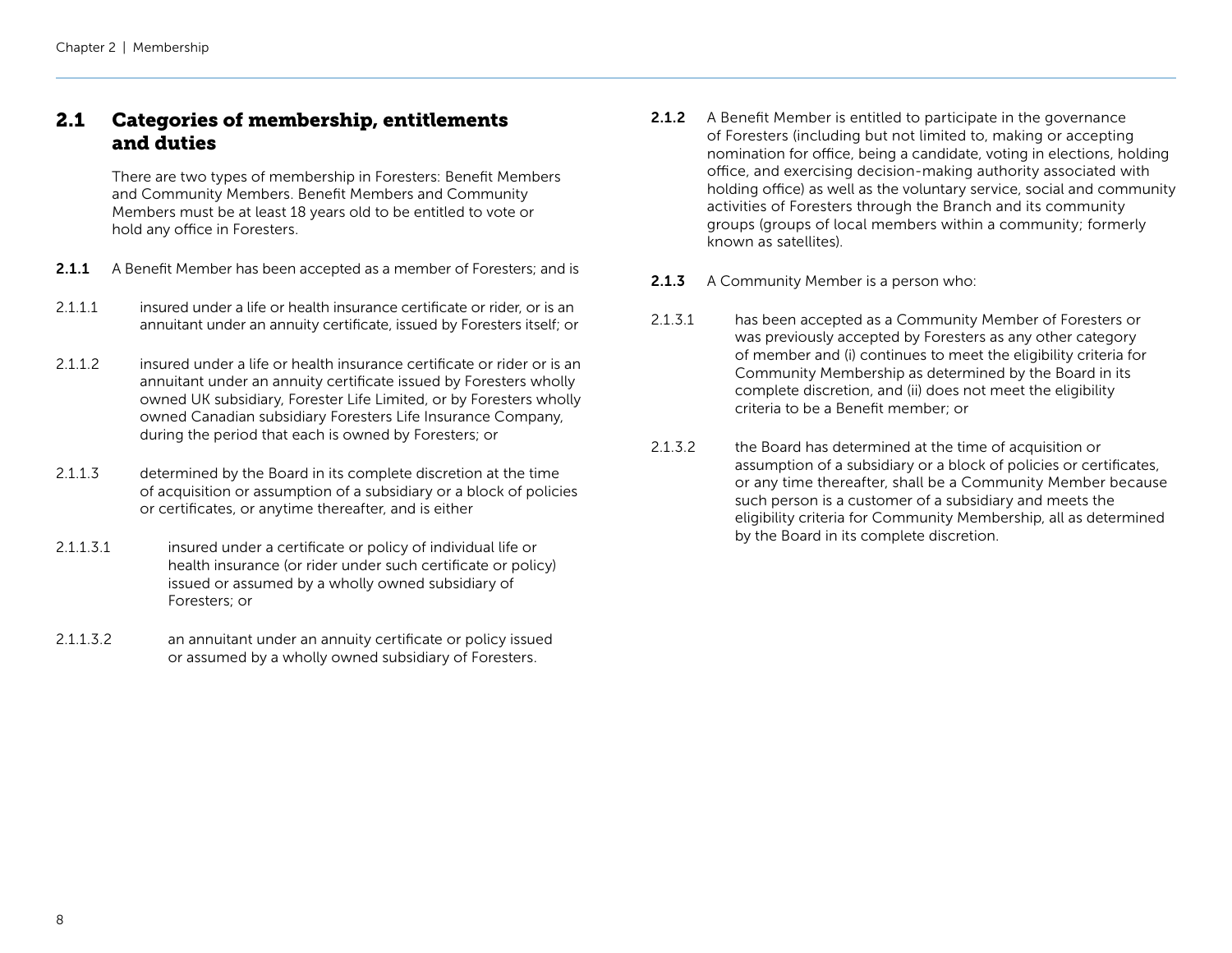- **2.1.4** A Community Member may participate in the governance of Foresters but shall only have the right to vote in Branch elections and may only hold the office of Branch Councillor.
- **2.1.5** Community Membership shall be a means by which Foresters may elect to grow its membership so that it may better support and fulfill its fraternal purposes. Community Members are therefore entitled and encouraged to participate in the voluntary service, social and community activities of Foresters.
- **2.1.6** Community Members may not make up collectively more than one-third of Branch Councillors in any one (1) Branch.
- 2.1.7 Due to their employment or contractual relationship with Foresters or its subsidiaries, some members are not eligible for governance positions.
- 2.1.7.1 No current employee or appointed independent producer of Foresters or one (1) of its subsidiaries or a Foresters member who is working for a competitor of Foresters in its insurance and annuity sales may serve as an elected member.
- 2.1.7.2 No former employee or appointed independent producer of Foresters or one of its subsidiaries or a Foresters member who formerly worked for a competitor of Foresters in its insurance or annuities sales may serve as an elected member until the expiration of two (2) years from the date of the termination of their employment or agency, without special dispensation from the International Fraternal President.
- 2.1.7.3 Family members (which include spouses, children, parents, grandparents, siblings, and members of the immediate household) of Foresters current employees or appointed independent producers of Foresters or its subsidiaries may not serve as an elected member without special dispensation from the International Fraternal President.
- 2.1.7.4 Current employees that are Foresters members may be appointed as Appointed Representatives to the International Assembly with special dispensation from the International Fraternal President.
- 2.1.7.5 The Board further reserves the right to limit any and all governance participation due to a member's employment or contractual relationship with Foresters or one of its subsidiaries including, but not limited to, past or present employees, independent producers, their respective family members, and employees of Foresters competitors.
- 2.1.8 An individual who is entitled to be both a Benefit Member and a Community Member will be assigned to the category of Benefit Member.
- 2.1.9 The Board sets the material terms and conditions of all classes of membership, including, but not limited to, membership fees or dues, benefits, rights, obligations, eligibility, entitlements and any variation of benefits within a class of membership and the Board may approve any policies in furtherance of any of the above.
- **2.1.10** All members are entitled to receive general membership communications from Foresters, including the official publication(s) of Foresters, as determined by the Board.
- **2.1.11** Member entitlements are available to members who are in good standing, that is, to members who are up to date in their payment of all required premiums, fees or dues.
- 2.1.12 When participating in Foresters meetings or events, members are subject to the Constitution, Common Bond and Purpose, Board approved Policies, and Volunteer Code of Ethics, and are held accountable for any breaches.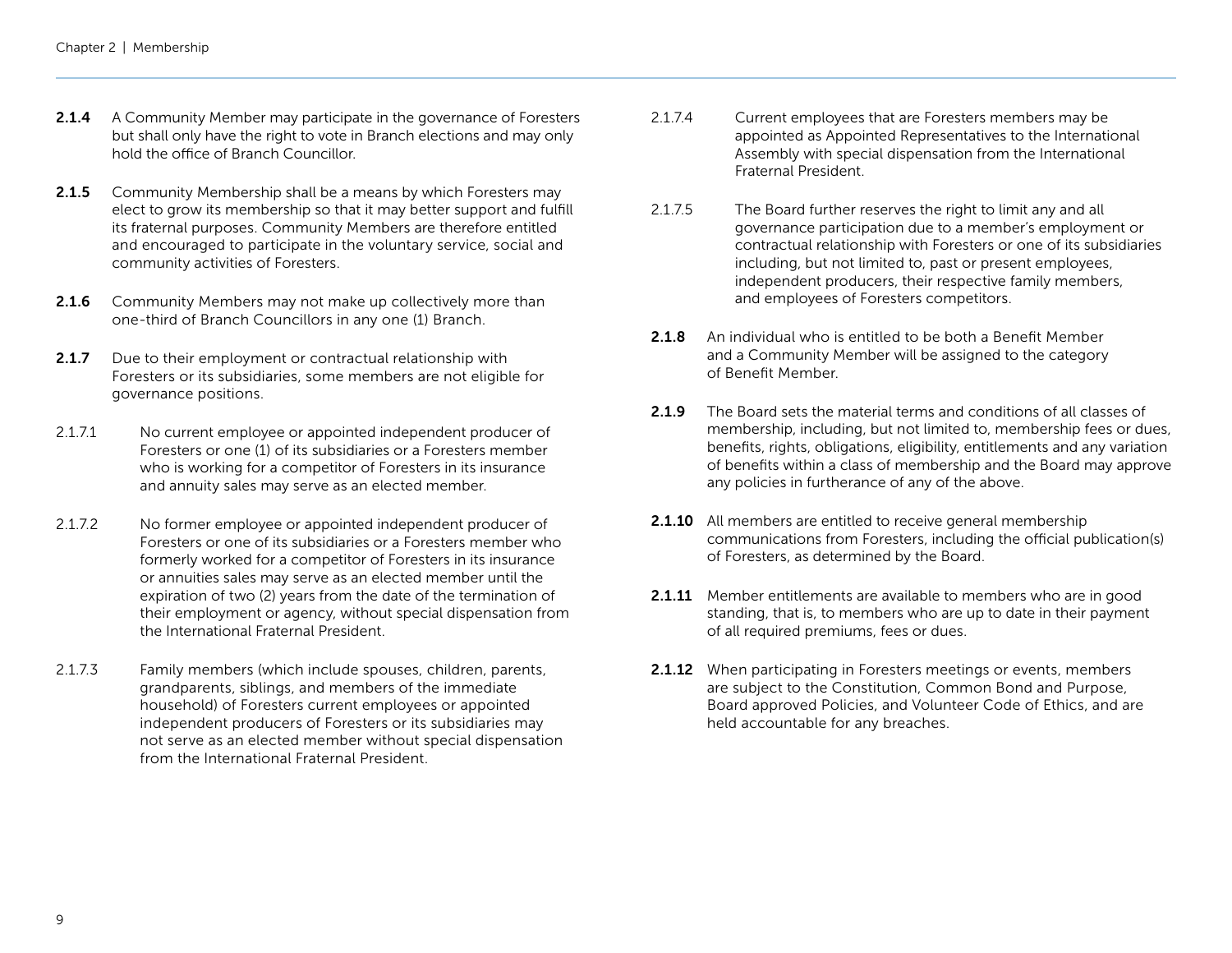# <span id="page-9-0"></span>2.2 Membership premiums, fees, dues and other payments

- **2.2.1** To remain a member in good standing, each member must pay any premiums, fees, dues, or other payments that may be required.
- **2.2.2** The terms of all categories of membership, including dues, fees, benefits, rights, entitlements, and obligations, are determined by the Board. Foresters member benefits are non-contractual, subject to benefit specific eligibility requirements, definitions and limitations and may be changed or cancelled without notice.
- **2.2.3** All premiums, dues, fees, or other payments specified in the member's insurance certificate or contract must be paid to Foresters in the manner specified by the Board or in the member's contract or certificate.
- **2.2.4** The due date for payment may be changed by the Board, provided that the change does not override the provisions of an insurance certificate or contract.
- **2.2.5** The Board may require members or owners to pay additional assessments.

### <span id="page-9-1"></span>2.3 Beneficiaries

- **2.3.1** Certificate owners may designate beneficiaries for any financial product under which benefits are payable, subject to the laws of the country, province, or state in which they live at the time membership has been accepted.
- **2.3.2** A certificate owner may change a beneficiary at any time by filing a written request using a form specified by Foresters. The change will be effective on the date it is recorded by Foresters.

# <span id="page-9-2"></span>2.4 Disciplinary action and suspension or expulsion of members

- **2.4.1** Every Foresters member involved in a dispute has the right to fair dispute resolution, conducted with due process, balanced deliberations and decision-making, and reasonable resolutions which are in the best interests of Foresters and its members.
- **2.4.2** The Board develops, approves, and oversees the administration of procedures by which individual members may be held accountable for their actions or for any dereliction of duty as an elected member. These procedures, which are set out in approved Board policies, will ensure that members subject to disciplinary action are given a reasonable opportunity to defend themselves, to participate in Foresters internal mediation process, and to appeal any decision made by Foresters against them.
- **2.4.3** If the premiums, fees, dues, or other payments specified in a member's certificate or contract are unpaid, or a member fails to carry out their duties as an elected member, acts in ways that demonstrate that they do not share a commitment to Foresters Common Bond and Purpose, that are a breach of any provision of this Constitution, or that bring Foresters into disrepute, the Board may, upon the recommendation of the International Fraternal President, take disciplinary action against the member.

 These actions may include but are not limited to reprimand; suspension from any office or position; removal from any office or position; suspension from membership in Foresters; and expulsion from membership in Foresters.

- **2.4.4** The Board may impose penalties appropriate to the seriousness of the member's offence, including restrictions on the member's right to participate in the activities of a Branch Council, Regional Council, Regional Assembly, or the International Assembly. A member who has been suspended or expelled from membership in Foresters will not be permitted to attend meetings or events or exercise any other rights and privileges of membership.
- **2.4.5** Suspension or expulsion from membership, except for non-payment of fees or premiums, shall not adversely affect the member or former member's rights and entitlements under the terms of any life insurance, annuity, or other financial product.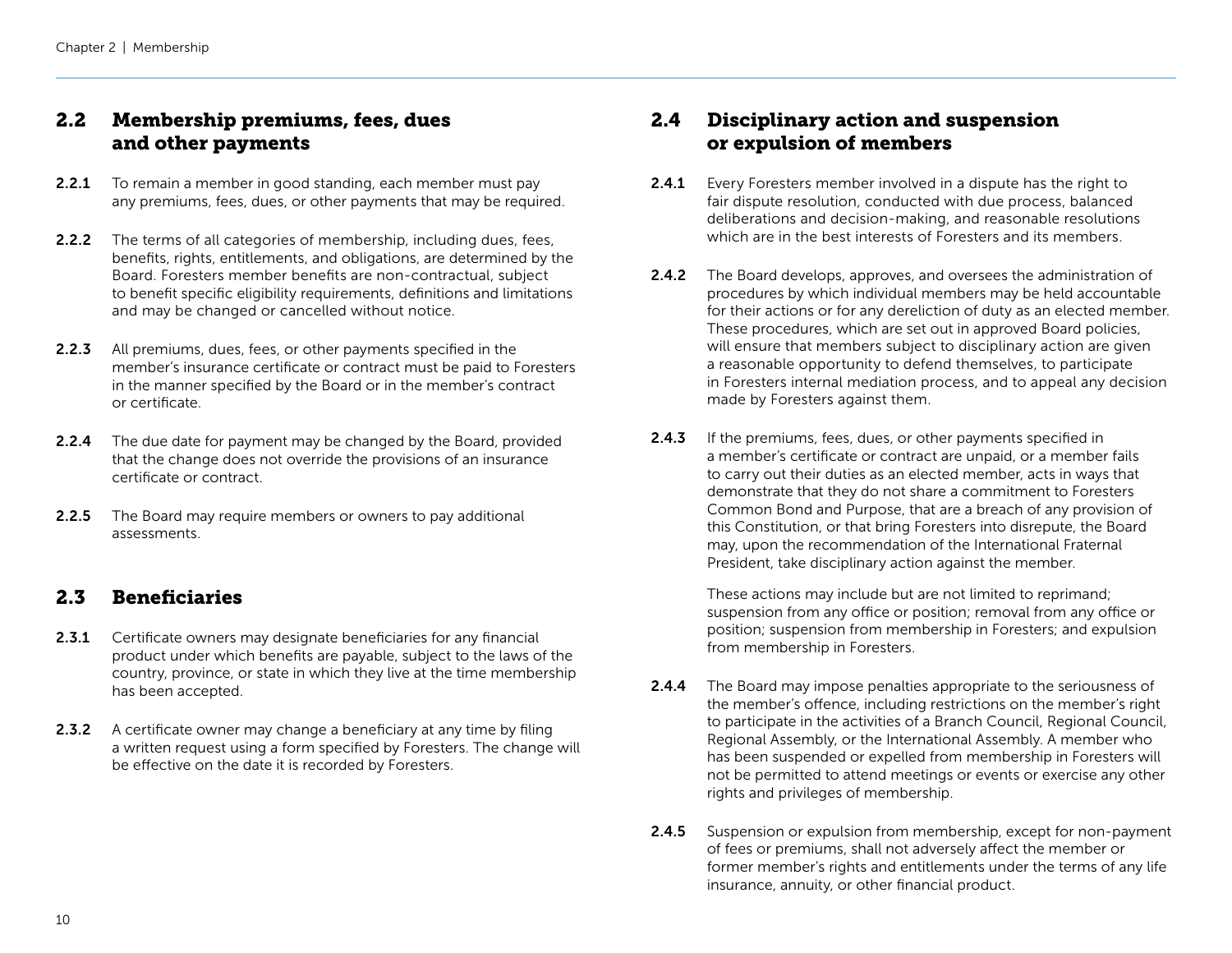# <span id="page-10-0"></span>Branches and their officers

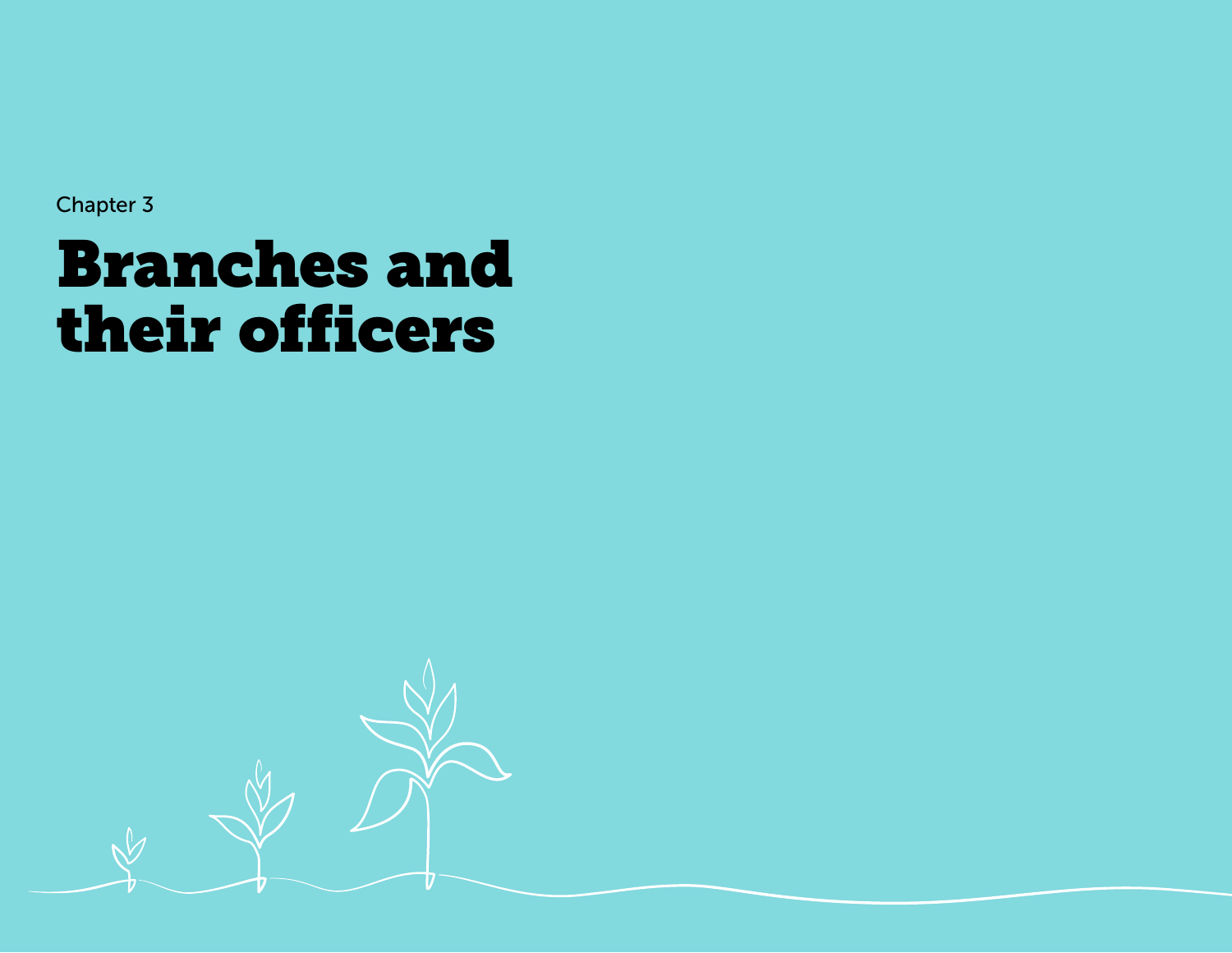## <span id="page-11-0"></span>3.1 The purpose of Branches

**3.1.1** Branches are responsible for implementing Foresters Common Bond and Purpose within their territory. The Branch territory is specified in its Charter.

> Branch members work together to organize programs and activities that demonstrate Foresters Common Bond and Purpose and its core principles of members helping members, making members' communities better places, personal development, volunteer activities, and social interaction. Branches stimulate interest in the organization and services of Foresters through a personal commitment to assisting other members and involvement in the community.

- 3.1.2 Branches are composed of Foresters Members who reside in the Branch territory.
- 3.1.3 Branch members elect Branch Councillors who form the Branch Council, which governs the Branch and oversees the provision of programs and activities that demonstrate Foresters Common Bond and Purpose.
- **3.1.4** Branches carry out Foresters Common Bond and Purpose in their territories through local community groups of Branch members and deliver Branch programs and activities.

# <span id="page-11-1"></span>3.2 Limits on the powers of Branches and Branch Councils

- **3.2.1** Foresters will not be responsible for any liability incurred by any Branch or Branch Council.
- 3.2.2 Branches may not incorporate or acquire financial holdings, securities, real property, vehicles, or enter into any lease, loan, financing partnership, joint venture or any other type of business arrangement, without the written consent of the Board.
- **3.2.3** No Branch or member may issue any statement, communication, trademark, or publication relating to Foresters without the written consent of the Board. For social media content, all posts must follow guidelines as prescribed by Foresters.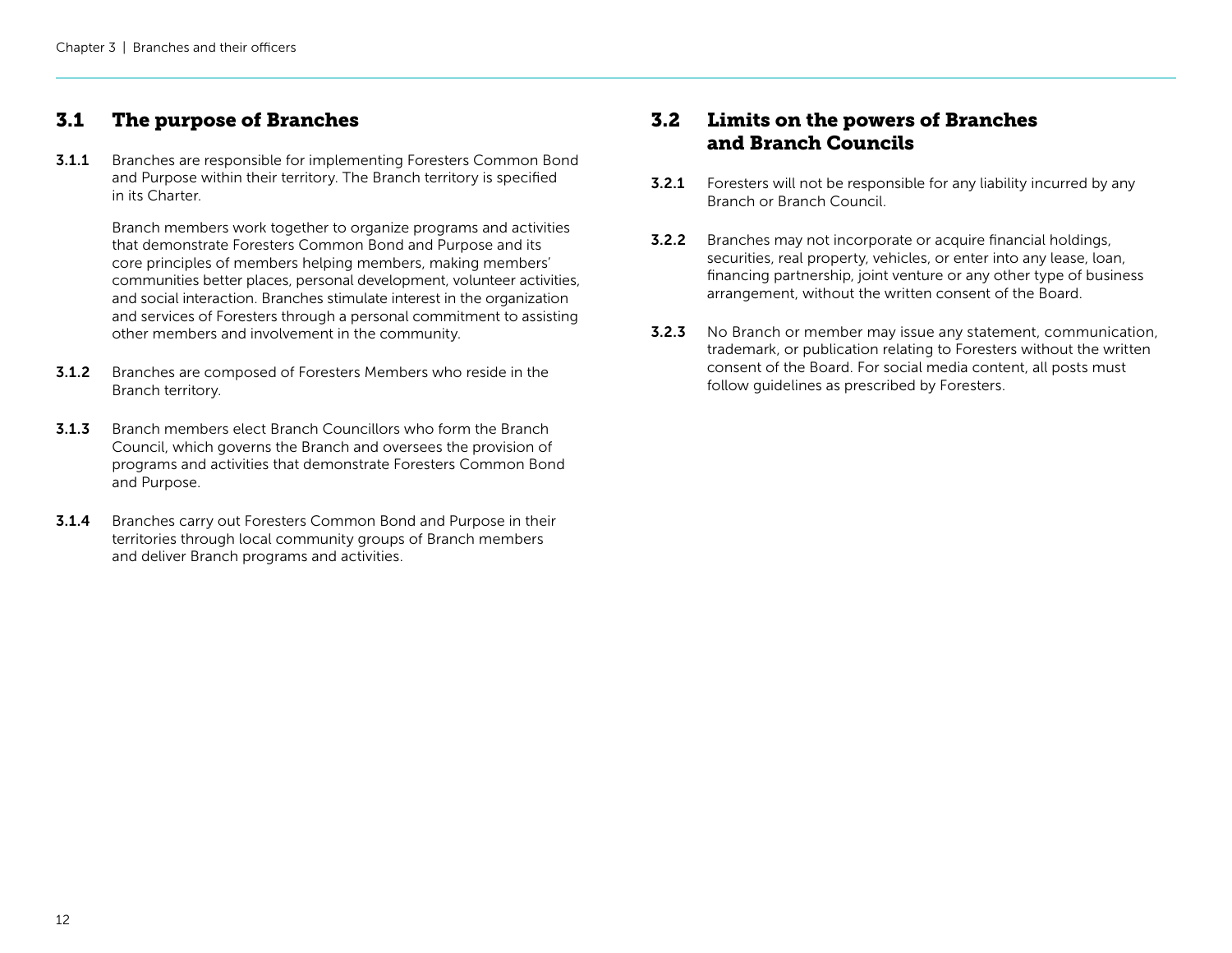## <span id="page-12-0"></span>3.3 Meetings of the Branch Council

- **3.3.1** Branch Councils will meet at least once a month. The Branch Council will notify members of the meeting time, date, and location. All meetings will be open to all members of the Branch. The Branch Council will keep minutes and report on its activities to Branch members and Regional Council as required.
- **3.3.2** The conduct of meetings will follow rules of order, as prescribed by the Board. For any votes other than elections or where otherwise specified, voting will be by Simple Majority; that is, 50 percent plus one of the elected officers of the Branch Council who participate in the vote.
- **3.3.3** Invited guests may attend meetings with the approval of the Branch Council President.
- **3.3.4** To provide for general or standing rules of operation, a Branch Council must pass Bylaws, provided that these Bylaws do not conflict with the provisions of this Constitution or with the Bylaws of the Regional Assembly within which the Branch is located. Branch Bylaws are enacted or amended by a vote of no less than two-thirds of the Branch Councillors who participate in the vote.

 These Bylaws do not take effect until they have been approved by the International Fraternal President.

### <span id="page-12-1"></span>3.4 Quorum at Branch Council meetings

 At any Branch Council meeting, a quorum must be present in order for business to be conducted. A quorum is a Simple Majority of the Branch Council who must be present in person or remotely by such telephonic, electronic, or other means as permitted by procedures prescribed by the Board as to permit all persons participating in the meeting to communicate adequately with each other during the meeting.

### <span id="page-12-2"></span>3.5 Branch Councillors

- **3.5.1** At least six (6) and up to ten Branch Councillors form the Branch Council and are the Branch Officers.
- **3.5.2** Branch Councillors are elected for a two (2) year term of office. Every two (2) years the Branch Council will elect a Branch President and Branch Vice President from amongst the Branch Councillors.
- 3.5.3 While in office, all Branch Councillors are ex officio voting members of the Regional Assembly if its meeting is held during their term of office.
- 3.5.4 While in office, the Branch President and Branch Vice President are ex officio voting members of the International Assembly if its meeting is held during their term of office.
- 3.5.5 Branch Councillors have accountability for stewardship of their Branch. As stewards, they oversee the financial aspects of the Branch in accordance with Foresters Common Bond and Purpose, Constitution, Bylaws, Board Approved Policies, and Volunteer Code of Ethics and can be held accountable for any misuse of financial assets.
- **3.5.6** No member will place themselves in a position in which there is a conflict between their duties as a member of Foresters in any capacity and their personal or business interests. Every member who is in any way directly or indirectly interested or involved in an existing or proposed contract, transaction, or arrangement with Foresters, or who otherwise has a conflict of interest, will declare that interest fully at the appropriate meeting. After declaring the conflict, the member will not be counted in the quorum with respect to that matter and will refrain from discussion and voting on the matter. Every disclosure of interest will be recorded in the minutes of the appropriate meeting.
- **3.5.7** If the Branch Council, the Regional Council, the International Fraternal President, or the Board has reasonable grounds to believe that a Branch Councillor, Branch President or a Branch Vice President has a conflict of interest that is causing harm to Foresters and its members, the International Fraternal President may suspend that person from their office.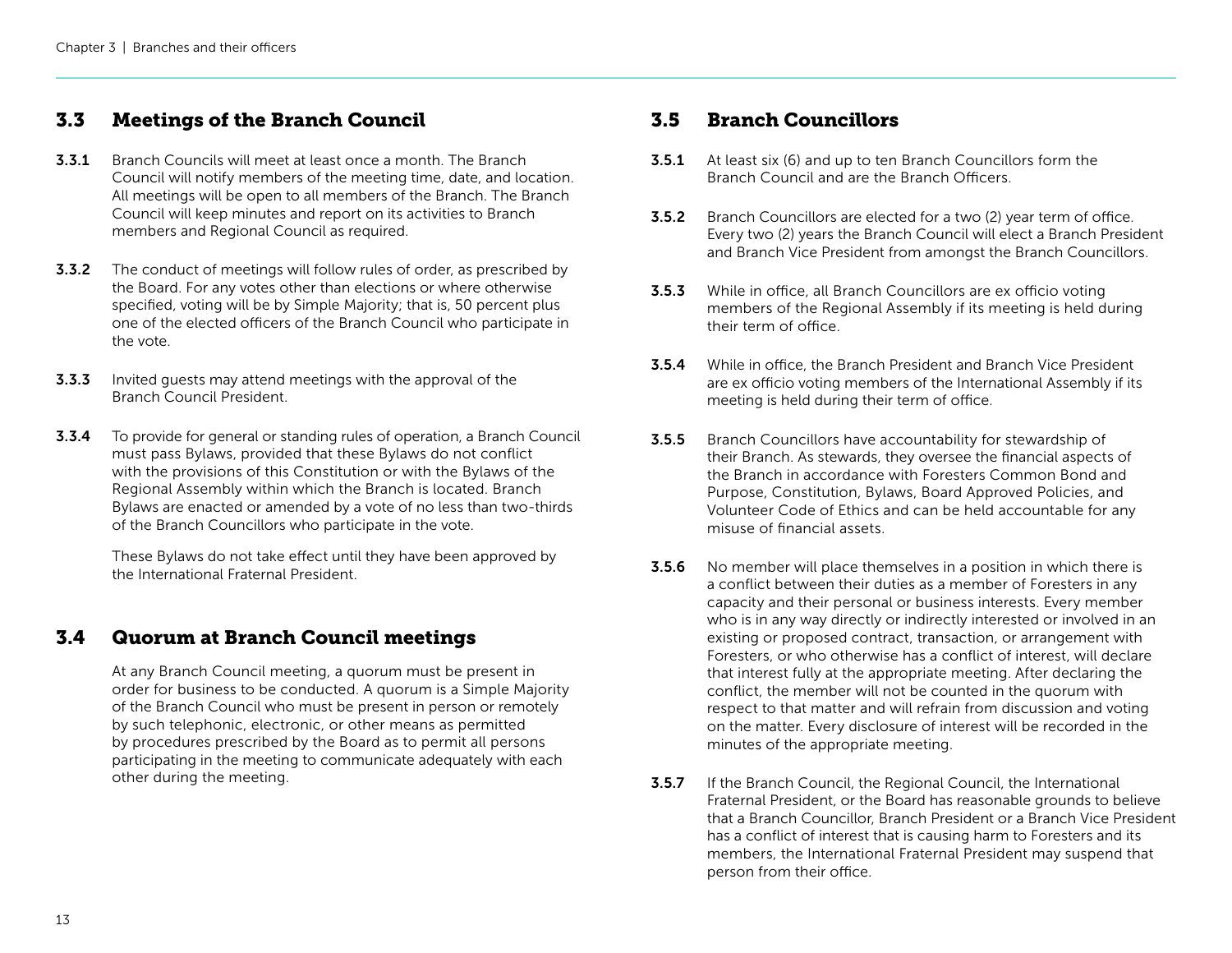## <span id="page-13-0"></span>3.6 Absences from and vacancies in the Branch Council

- **3.6.1** If a Branch Councillor resigns, dies, transfers their membership to another Branch, is otherwise unable to continue in office or is absent for three (3) consecutive meetings, or for no more than half of the meetings in a year, without a satisfactory reason provided in writing to the Branch Council, the Branch Council may, by resolution, declare their position vacant.
- 3.6.2 If a Branch Councillor resigns, dies, transfers their membership to another Branch, or is otherwise unable to continue in office for any reason, the Branch Council may, by resolution, appoint or elect a Benefit Member of that Branch as Branch Councillor to complete the balance of the term of office, with the approval of the Regional Council President.

#### <span id="page-13-1"></span>3.7 Branch President

 The Branch President presides at all Branch Council meetings and leads the Branch Council in carrying out its responsibilities by:

- **3.7.1** Ensuring that all Branch Council meetings are conducted in accordance with this Constitution, Branch Bylaws and with rules of order prescribed by the Board;
- **3.7.2** Leading the Branch Council in the discharge of its duties by ensuring that decisions are implemented;
- **3.7.3** Addressing any absences of Branch Councillors;
- **3.7.4** Acting as a liaison to the Branch's community groups, the Regional Council or its committees and the Membership Department staff;
- **3.7.5** Providing advice on training and development of Branch Councillors and supporting them in their duties;
- **3.7.6** Assisting the Branch Council in fulfilling its fiduciary and stewardship responsibilities;
- **3.7.7** Serving on or chairing committees;
- **3.7.8** Serving on the Branch Nominating Committee to identify candidates for Branch Council officers;
- **3.7.9** Representing the Branch and its members at the Regional Assembly and the International Assembly.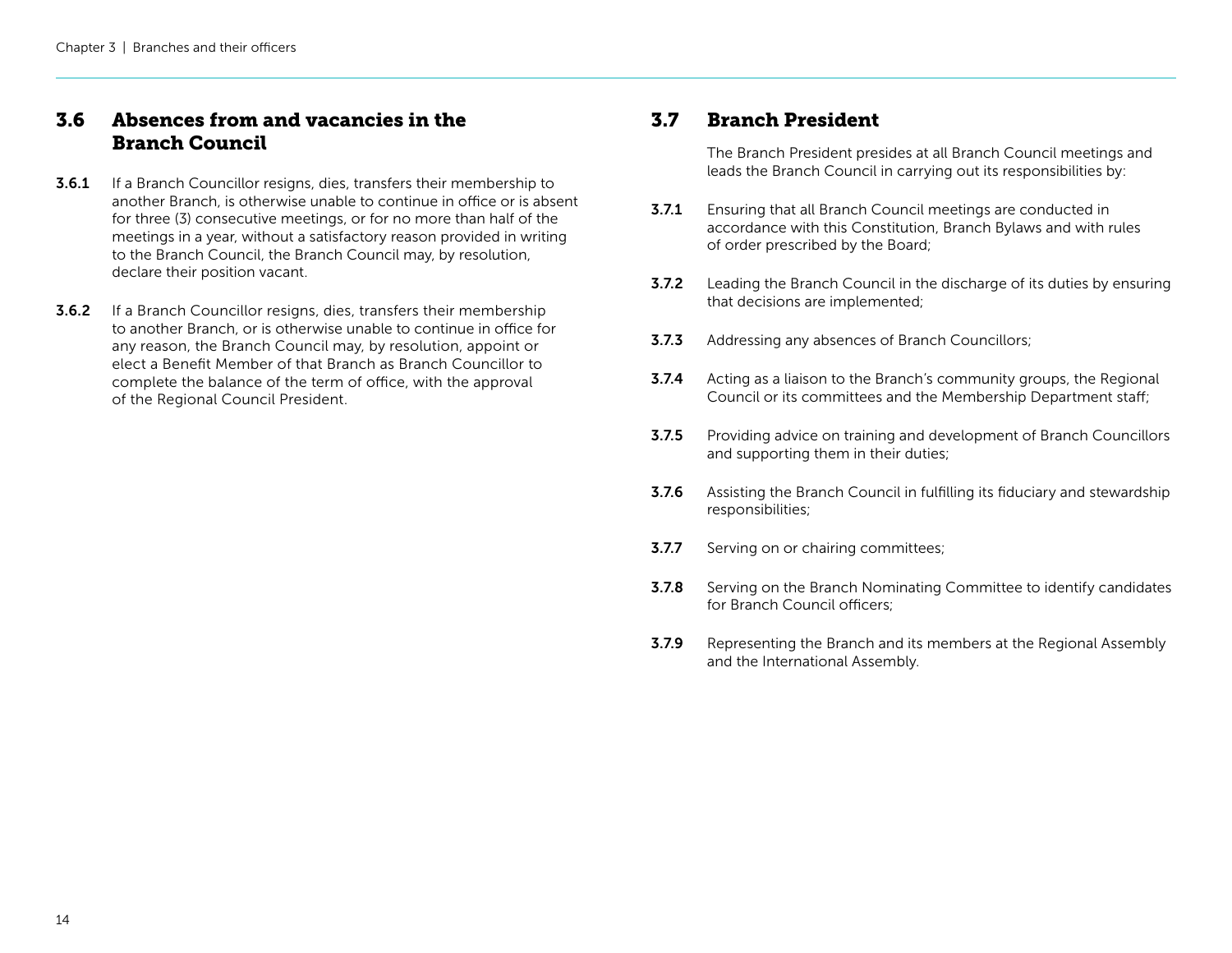### <span id="page-14-0"></span>3.8 Branch Vice President

 The Branch Vice President assists the Branch President in carrying out their duties and assumes those responsibilities in their absence or if the role becomes vacant.

- 3.8.1 The Branch Vice President represents the Branch and its members at the Regional Assembly and the International Assembly.
- **3.8.2** The Branch Vice President acts as a liaison to the Branch community groups, the Regional Council or its committees and the Membership Department staff.
- **3.8.3** If the Branch Vice President is unable or unwilling to accept this appointment, the Branch Council shall elect a replacement from among its current Branch Councillors to act as a replacement to carry out these duties for the rest of the term.

### <span id="page-14-1"></span>3.9 Branch records

 The Branch Council is responsible to ensure that the Branch records are kept and that all reports required by the Board Approved Policies are filed. The Branch records include, but are not limited to, agendas and minutes of its meetings, correspondence, regulatory filings, and financial information.

## <span id="page-14-2"></span>3.10 Branches-at-large

- **3.10.1** Members are normally affiliated with a local Branch. Members who are not affiliated with a local Branch become members of a Branches-at-large in Canada, the United States, or the United Kingdom.
- **3.10.2** The officers of the Branches-at-large are the members of the Board.
- **3.10.3** Branches-at-large have no obligation to meet.
- **3.10.4** The members of Branches-at-large are represented by the International Fraternal President at the International Assembly.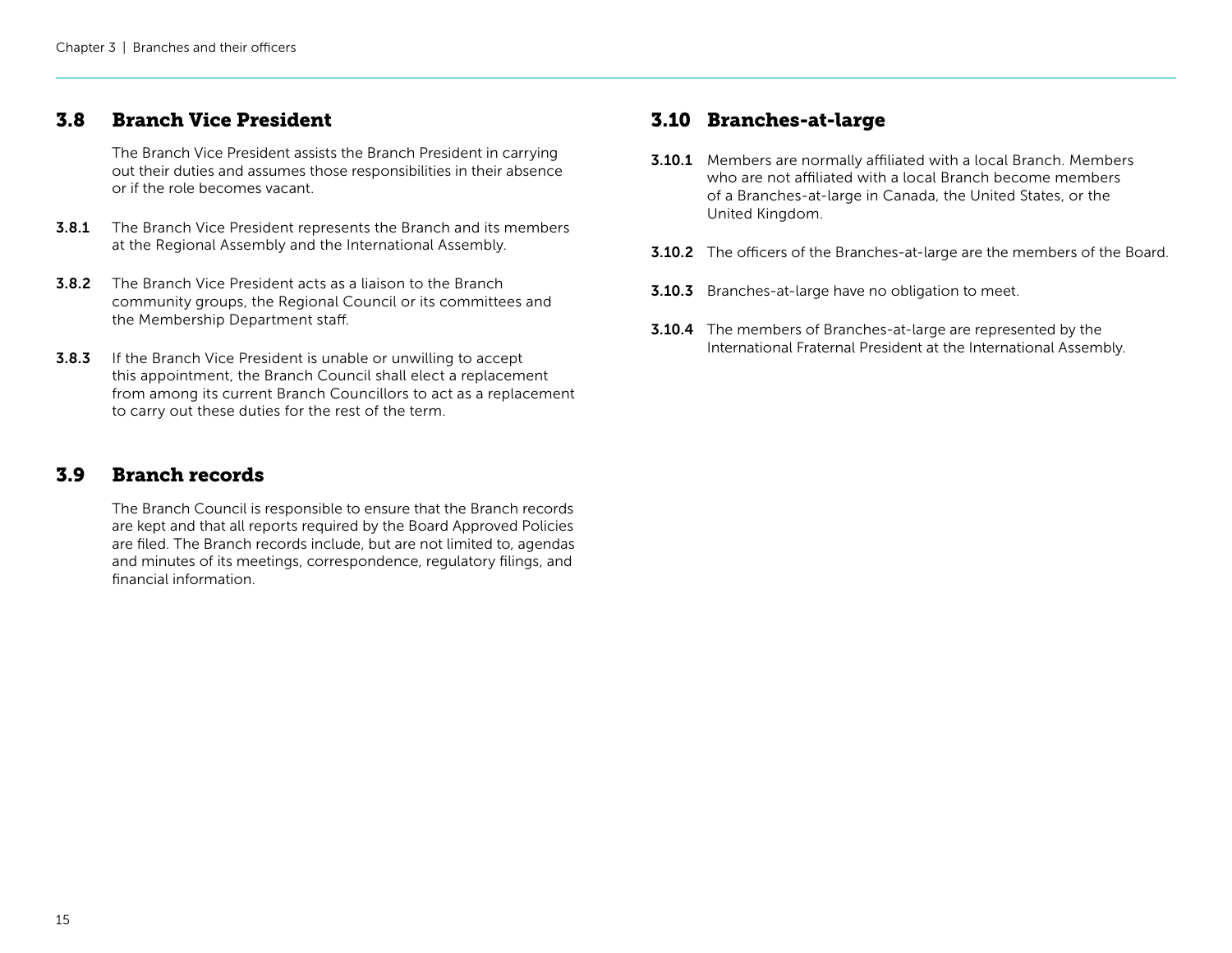# <span id="page-15-0"></span>Nominations, elections, and terms of office

Note: unless otherwise specified, the provisions of this chapter apply to all governance levels in Foresters.

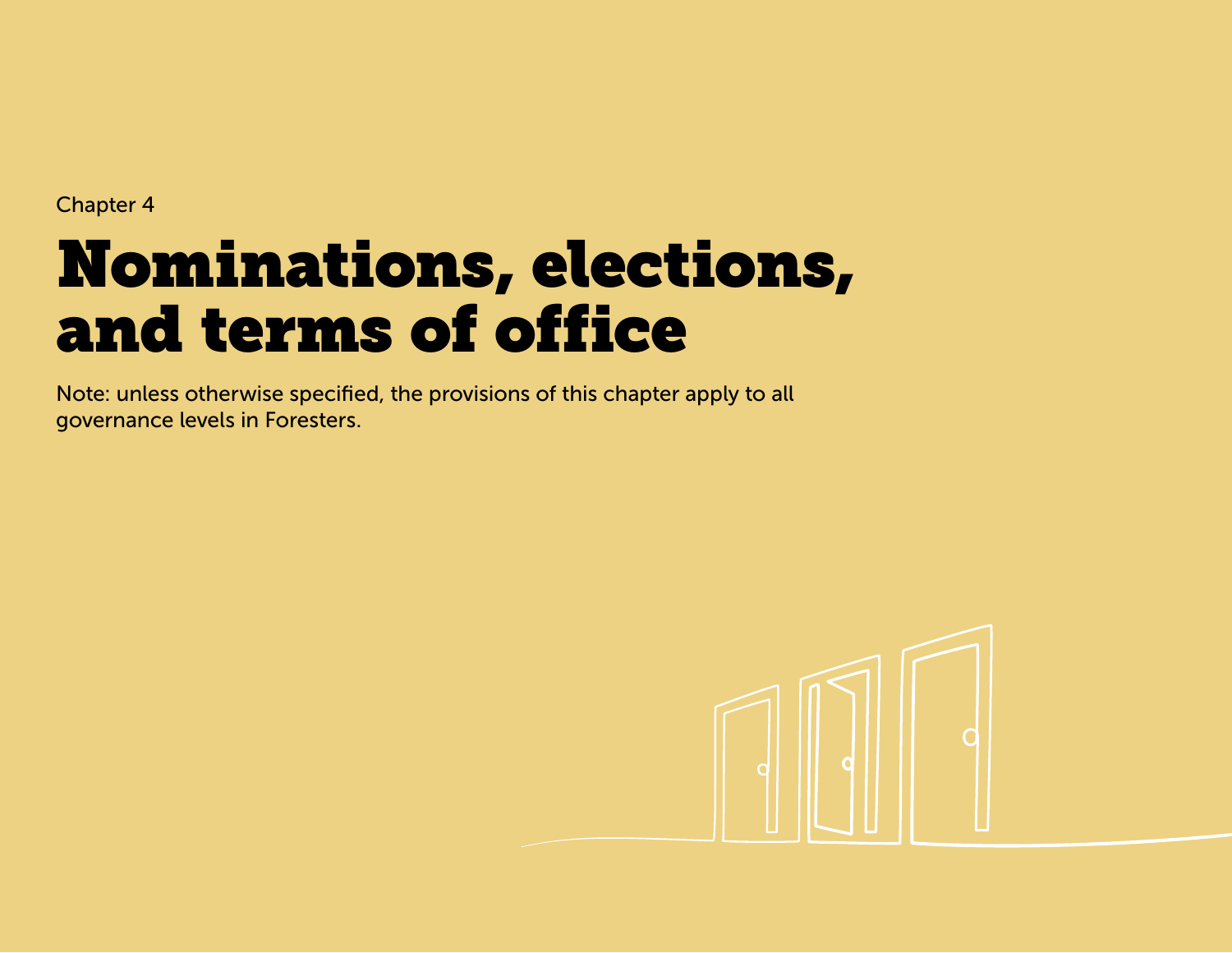## <span id="page-16-0"></span>4.1 Branch elections

- **4.1.1** The Branch will elect Branch Councillors every two (2) years. The date of the branch election shall be set by the Board and shall be circulated to all Branch members in Branch communications and online. Branch members will be given a minimum of 30 day's notice of the branch election date, and the methods and place of voting.
- **4.1.2** All voting members of the Branch may vote in the election. Proxy voting is not permitted.
- **4.1.3** All Branch Councillor positions are for a term of two (2) years.
- 4.1.4 Candidates for Branch Council shall indicate their interest to be elected by submitting a description of their background and qualifications and completing the prescribed application form to serve on the Branch Council to the Nominating Committee.
- **4.1.5** At least 90 days before the election date, assisted by the Chief Elections Officer or their designate, the Branch Council shall establish a Nominating Committee to review eligible candidates for Branch Councillor from among the Branch candidates who have submitted their application. The Branch Nominating Committee shall review the applications received and recommend suitable candidates.
- **4.1.6** Following a selection process prescribed by the Board, the Branch Nominating Committee shall select a recommended slate of candidates most suitable for the role of Branch Councillor.
- **4.1.7** Every candidate must have their primary residence in, and be a voting member of, the Branch for which they are seeking election.
- 4.1.8 The ballot shall contain the names of the recommended slate of candidates and all candidates nominated for office who have met the criteria for office, and who still wish to stand for election.
- **4.1.9** The Branch elections may be conducted by mail-in ballot, in-person ballot, or by telephonic or online electronic balloting, as determined by the Branch Bylaws, or as prescribed by the Board. The election shall be supervised by the Chief Elections Officer. The Board shall prescribe the procedures and processes for online and mail in balloting for Branch elections.
- **4.1.10** Thirty days prior to the annual election date, an election information package will be sent to all Branch members.
- **4.1.11** The candidates who receive the highest number of valid votes will be declared elected into the open positions for Branch Councillors. If the number of candidates is the same, or less than, the number of Councillor positions open, the candidates shall be elected by acclamation.
- **4.1.12** The Branch Councillors elect the Branch President and the Branch Vice President from amongst themselves. This election shall take place at the first Branch meeting which shall be held as soon as practical, but not later than 60 days after the election closes.
- **4.1.13** An election summary will be published for the voting members in the Branch as soon as practical, but not later than 60 days after the election closes.
- 4.1.14 On approval of a new Branch by the Board, the Regional Council shall appoint the first slate of Branch Councillors. The appointed Branch Councillors will elect a Branch President and Vice President from among themselves.
- **4.1.15** All Branch Councillors will hold office for two (2) years from the date they are elected or appointed until their successors are elected or appointed, except where appointed mid-term to fill a vacancy.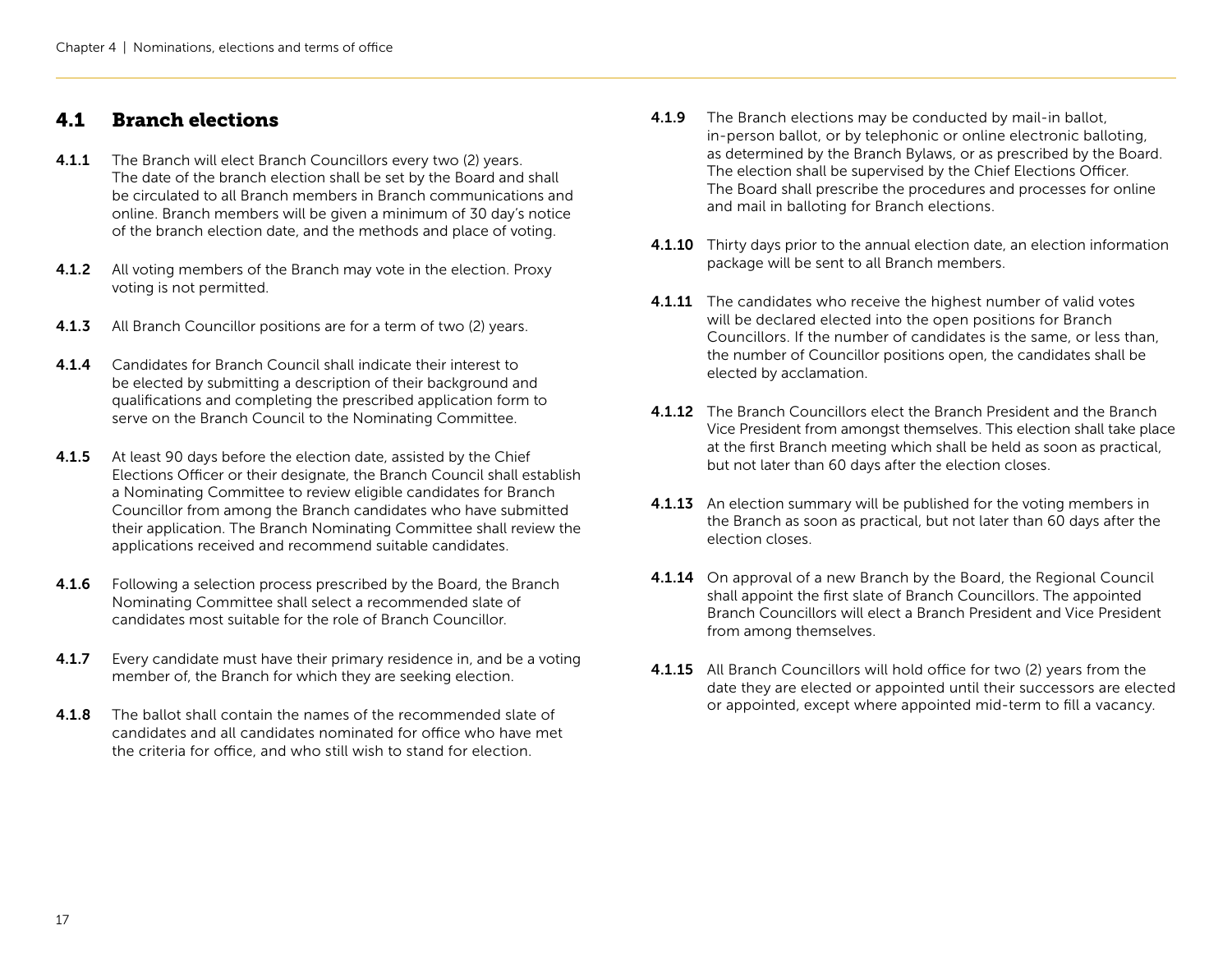## <span id="page-17-0"></span>4.2 Regional Council elections

- **4.2.1** The Regional Assembly will hold an election every two years for the Regional Council President, and the Regional Councillors.
- 4.2.2 At least 90 days before the Regional Assembly Meeting, the Regional Council will appoint a Nominating Committee to recommend suitable candidates for Regional Councillor and Regional Council President from among the Branch Councillors and Regional Councillors who are members of the Regional Assembly.
- 4.2.3 Candidates for Regional Council shall submit a description of their background and qualifications to serve on the Regional Council to the Nominating Committee.
- **4.2.4** Following a selection process prescribed by the Board, the Nominating Committee shall recommend a slate of candidates most suitable for election as Regional Councillors and Regional Council President. The Nominating Committee shall circulate an Election Information Package about the slate of candidates to the Elected Representatives of the Regional Assembly at least 30 days prior to the Regional Assembly.
- **4.2.5** The Regional Assembly elections will be held as the last item of business at the Regional Assembly Meeting. The election procedures will be prescribed by the Board.
- **4.2.6** Only members of the Regional Assembly present at the meeting, or remotely by such telephonic, electronic or other means as permitted by procedures prescribed by the Board as to permit all persons participating in the meeting to communicate with each other during the meeting are eligible to vote. Proxy voting is not permitted.
- **4.2.7** There may be nominations from the floor, following procedures prescribed by the Board.
- 4.2.8 Regional Councillors and the Regional Council President hold office for two (2) years from the date of their election or appointment until their successors are elected or appointed.

## <span id="page-17-1"></span>4.3 International Assembly elections

- **4.3.1** Elections for the Board take place at the regular meeting of the International Assembly every four (4) years.
- **4.3.2** Only Members of the International Assembly who are present at the meeting may cast a ballot. Proxy voting is not permitted.
- **4.3.3** At least one (1) year before the opening of a regular meeting of the International Assembly, the Board will appoint a Nominating Committee to identify and recommend candidates for election to the Board. This committee will specify and publish the qualifications required of nominees to the Board. These qualifications will include the skills and experience needed to fulfill the Board's corporate governance responsibilities. The committee will publish this information for all Foresters members, inviting nominations for the Board and specifying a date by which nominations should be submitted. All nominations must be submitted in writing and provide all the information requested by the Nominating Committee.

 Following a selection process approved by the Board, the Nominating Committee will recommend those candidates suitable for election to the Board. The Board will circulate this list to the members of the International Assembly at least 30 days before the meeting opens.

- **4.3.4** For elections at the International Assembly, nominations from the floor will be permitted following procedures prescribed by the Board.
- **4.3.5** Every candidate seeking election to the Board must be a Member of the International Assembly at which they seek to stand for election.
- **4.3.6** The presiding officer for elections at the International Assembly will be named by the International Fraternal President after consultation with the Board.
- **4.3.7** The presiding officer for elections will not be seeking election personally at the election over which they are presiding.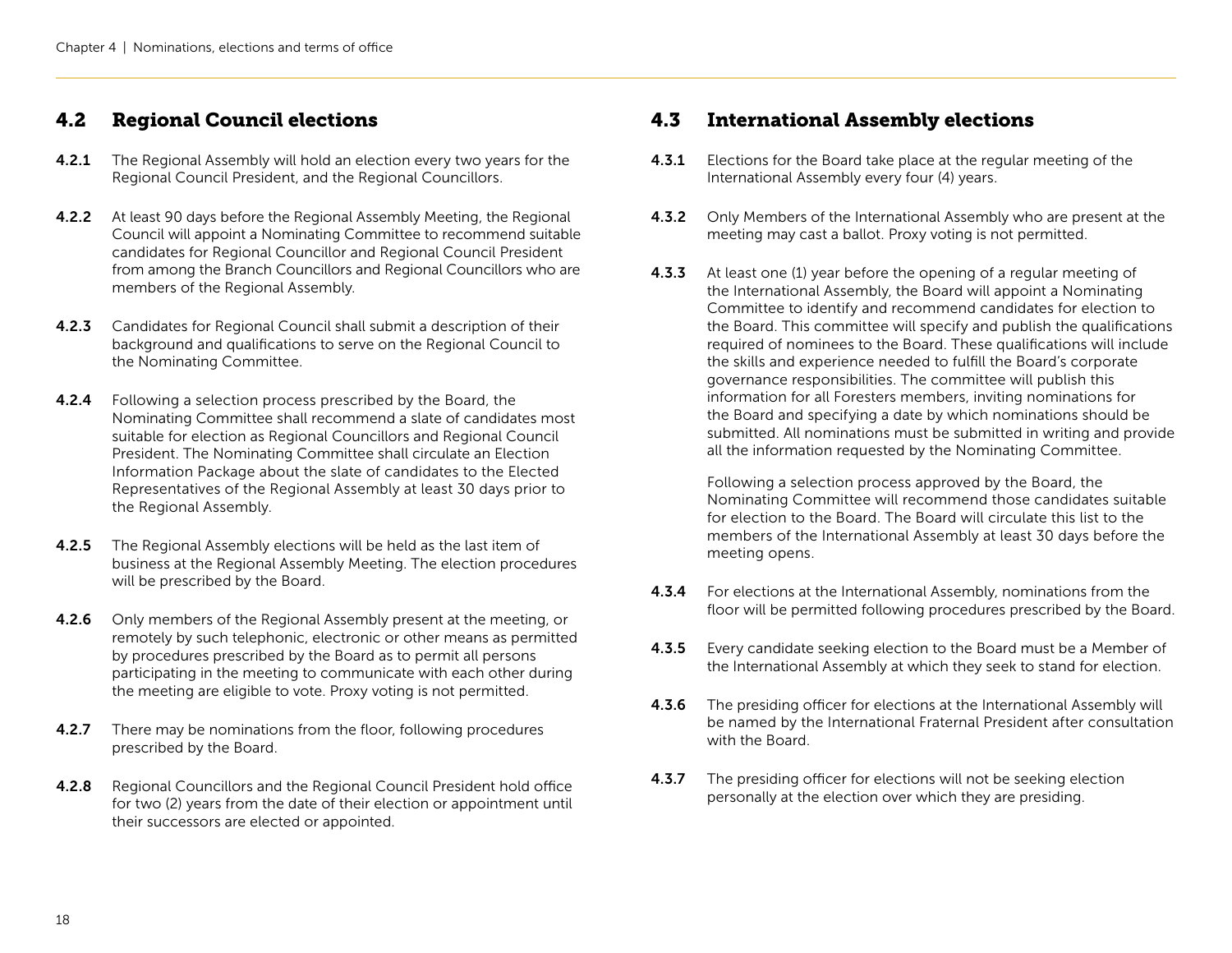## <span id="page-18-0"></span>4.4 Election voting procedure for Regional Assemblies and International Assembly

- **4.4.1** Voting at elections will be by secret ballot, unless a candidate is unopposed. Unopposed candidates will be elected by acclamation.
- **4.4.2** At the Regional Assembly, election of the Regional Council President will be held first, followed by election of the ten Regional Councillors.
- 4.4.3 At the International Assembly, election of the International Fraternal President will be held first, followed by the election of the Directors.
- **4.4.4** At the International Assembly, following the election of the International Fraternal President, the International Fraternal Vice President will be elected from among the newly elected Directors.
- **4.4.5** Those candidates for office receiving the highest number of valid votes are duly elected.
- **4.4.6** Ballots will be counted by at least three (3) members acting as tellers. Tellers, who will not be seeking office themselves, are appointed by the presiding officer.
- **4.4.7** Tellers will count the number of legal ballots cast for each candidate and the number of spoiled ballots and report these numbers in writing to the presiding officer. If a ballot counting machine is in use, tellers will oversee its proper and accurate function.
- **4.4.8** Except in the event of a tie between two (2) or more leading candidates, the candidate receiving the most votes will be declared the winner. If two (2) or more leading candidates for office receive equal numbers of votes, a new ballot will be taken to break the tie. Only the candidates who are tied for the lead will be on the second ballot.
- **4.4.9** If two-fifths of the voting members present or any of the candidates seeking the office for which voting has taken place demand a recount of the ballots before the election for the next office begins, the tellers will recount the ballots in the presence of those members or candidates who demanded the recount. The result of the recount will be considered final.
- **4.4.10** After the election and any recount, the tellers will seal the ballots and deliver them to the presiding officer, who will destroy them immediately after the meeting is adjourned.
- **4.4.11** Notwithstanding any other provision in this chapter, the Board may prescribe additional policies and procedures as it deems appropriate.

## <span id="page-18-1"></span>4.5 Terms of office for the Regional Assemblies and International Assembly

- **4.5.1** International Assembly officers serve from the date they are elected or appointed until their successors are elected or appointed.
- **4.5.2** Regional Assembly officers serve from the date they are elected or appointed until their successors are elected or appointed.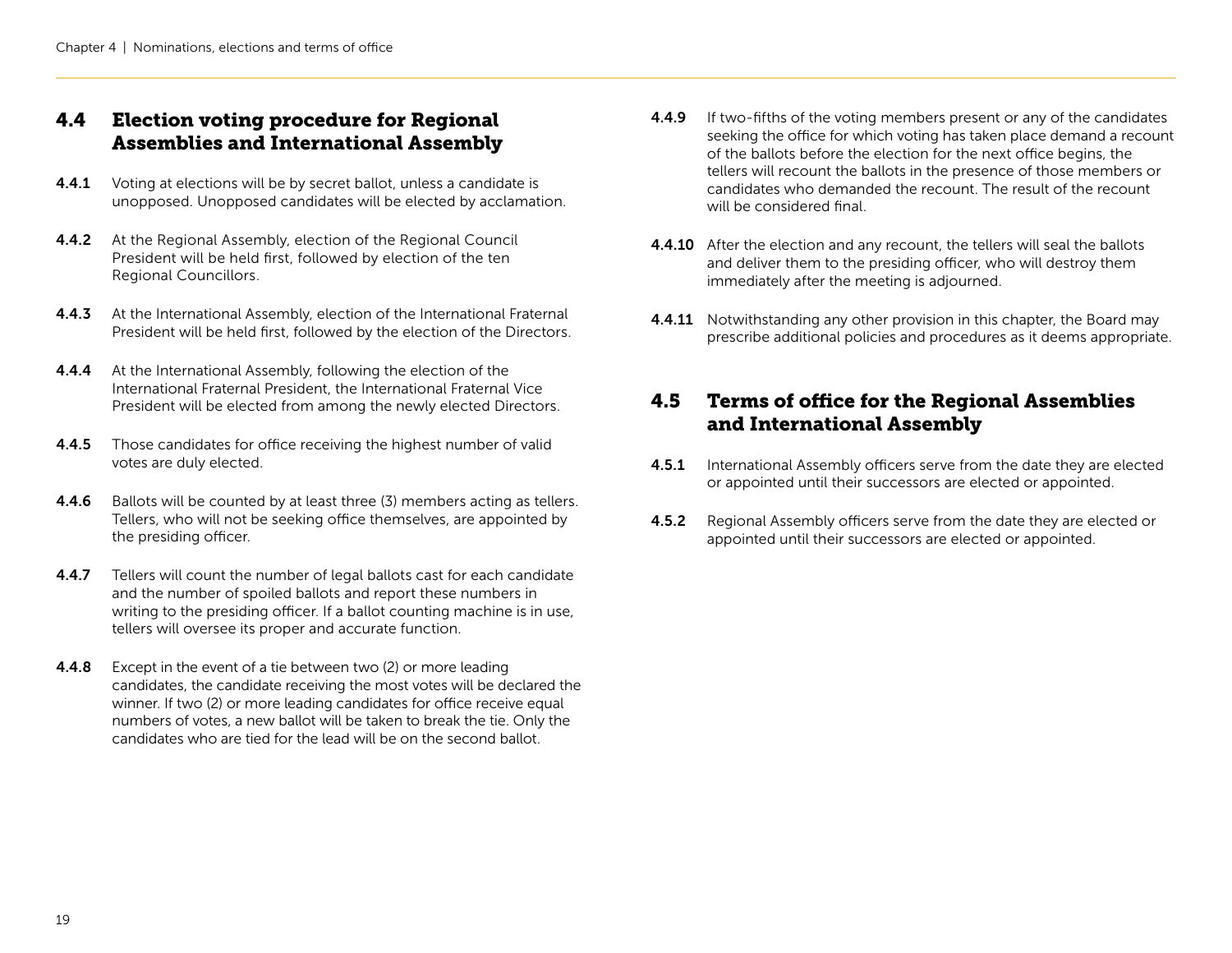# <span id="page-19-0"></span>Regional Councils, Regional Assemblies, and their officers

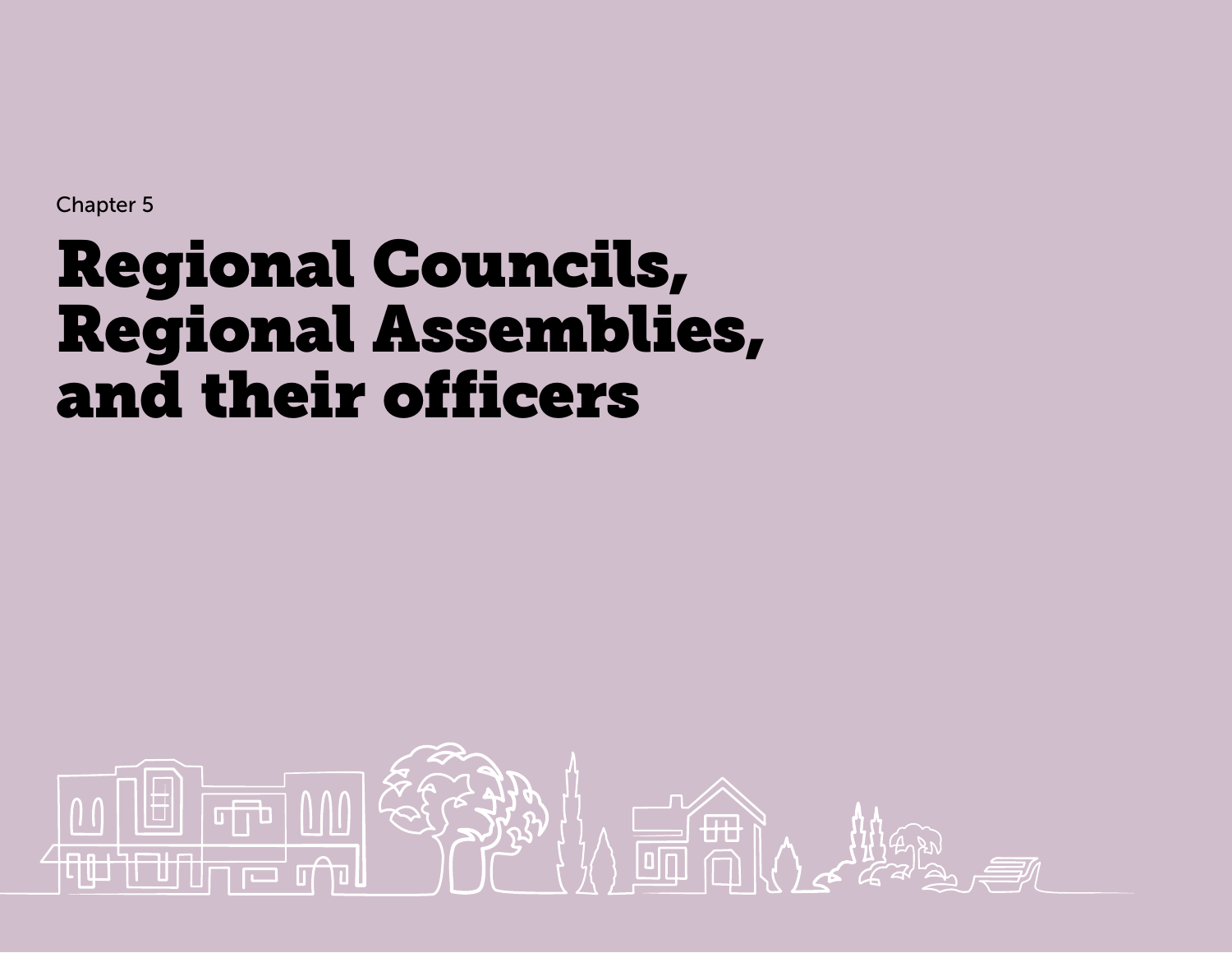## <span id="page-20-0"></span>5.1 The purpose of Regional Councils

 The Regional Council is responsible for overseeing and supervising Branches and Branch Councils, and for advising on officer training and support. The Region is the geographic area specified in the charter or Bylaws of the Regional Assembly. The Regional Council is responsible for the overall governance of the Region to:

- **5.1.1** Represent the Region locally to all Members;
- **5.1.2** Advocate for the interests of the Region as needed;
- **5.1.3** Provide advice on local opportunities, governance, and on the operation of the Branch system;
- **5.1.4** Oversee the ongoing coaching, training and development of all Branch Councils in the Region to ensure that the purpose of the Branches is met;
- **5.1.5** Engage in succession planning by identifying future leaders, evaluating current leaders and assisting with their personal development;
- **5.1.6** Act as liaisons with Branches and with the Membership Department;
- **5.1.7** Ensure that annual planning is conducted throughout the Region;
- **5.1.8** Lead member recognition within the Region;
- **5.1.9** Oversee the organization of Regional Assembly meetings;
- **5.1.10** Report to the International Assembly on matters within its Region and act as liaison with the International Fraternal President;
- **5.1.11** Participate in mediation, dispute resolution, and elected officer discipline according to the process as prescribed by the Board.

## <span id="page-20-1"></span>5.2 Structure of the Regional Councils

- **5.2.1** The Regional Council is composed of ten elected Regional Councillors and one (1) elected Regional Council President, all of whom are its officers.
- **5.2.2** The eleven elected officers of the Regional Council are ex officio voting members of the International Assembly.
- **5.2.3** The Regional Council shall appoint or elect a Regional Council Vice President from amongst the Regional Councillors.

#### <span id="page-20-2"></span>5.3 Limits on the powers of Regional Councils

- **5.3.1** Foresters will not be responsible for any liability incurred by any Regional Council.
- **5.3.2** Regional Councils may not incorporate or acquire financial holdings, securities, real property, vehicles, or enter into any lease, loan, financing partnership, joint venture or any other type of business arrangement, without the written consent of the Board.
- **5.3.3** No Regional Council or member may issue any statement, communication, trademark, or publication relating to Foresters without the written consent of the Board. For social media content, all posts must follow guidelines as prescribed by Foresters.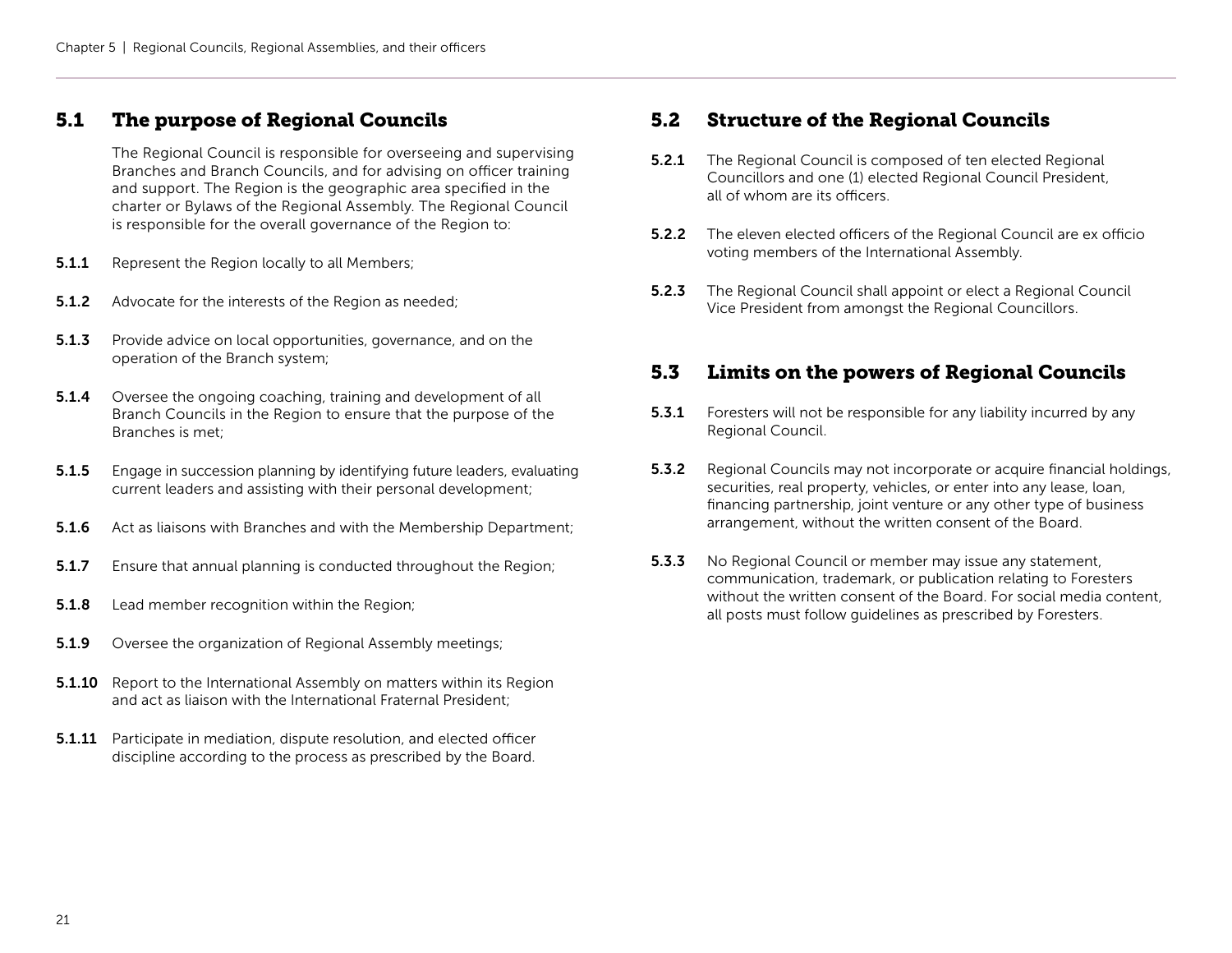## <span id="page-21-0"></span>5.4 Meetings of the Regional Council

- 5.4.1 Regional Councils will meet at least twice a year. Additional meetings may be called by the Regional Council President or by a majority of the elected officers of the Regional Council, or by the International Fraternal President. Unless waived, notice will be provided to all members of the Regional Council of the meeting time, date and location. The Regional Council will keep minutes and report on its activities to Foresters as required.
- 5.4.2 The conduct of meetings will follow rules of order, as prescribed by the Board. For any votes other than elections or as otherwise specified, voting will be by Simple Majority of elected officers of the Regional Council who participate in the vote.
- **5.4.3** Invited quests may attend meetings with the approval of the Regional Council President.

## <span id="page-21-1"></span>5.5 Quorum at meetings of the Regional Council

 At any Regional Council meeting, a quorum must be present in order for business to be conducted. A quorum is a Simple Majority of the Regional Council who must be present in person or remotely by such telephonic, electronic, or other means as permitted by procedures prescribed by the Board as to permit all persons participating in the meeting to communicate adequately with each other during the meeting.

## <span id="page-21-2"></span>5.6 Regional Councillors

- **5.6.1** Regional Councillors are elected at each regular meeting of the Regional Assembly for a term of two (2) years.
- **5.6.2** All officers of the Regional Council are ex officio non-voting members of all Branches within their Region.
- **5.6.3** Regional Councillors work towards fulfilling the purpose of the Regional Council and have accountability for stewardship of their Region. As stewards, they oversee the financial aspects of the Regional Assembly, administered by the Regional Council, in accordance with Foresters Common Bond and Purpose, Constitution, Regional Assembly Bylaws, Board Approved Policies, and Foresters Volunteer Code of Ethics, and can be held accountable for any misuse of financial assets.
- 5.6.4 No Regional Councillor, Regional Council President, or Regional Council Vice President will place themselves in a position in which there is a conflict between their duties as a member of Foresters in any capacity and their personal or business interests. Every Regional Council officer who is in any way directly or indirectly interested or involved in an existing or proposed contract, transaction, or arrangement with Foresters, or who otherwise has a conflict of interest, will declare that interest fully at the appropriate meeting. After declaring the conflict, the individual will not be counted in the quorum with respect to that matter and will refrain from discussion and voting on the matter. Every disclosure of interest will be recorded in the minutes of the appropriate meeting.
- **5.6.5** If a Branch Council, Regional Council, the International Fraternal President, or the Board has reasonable grounds to believe that a Regional Councillor, Regional Council President or Regional Council Vice President has a conflict of interest that is causing harm to Foresters and its members, the International Fraternal President may suspend that person from their office.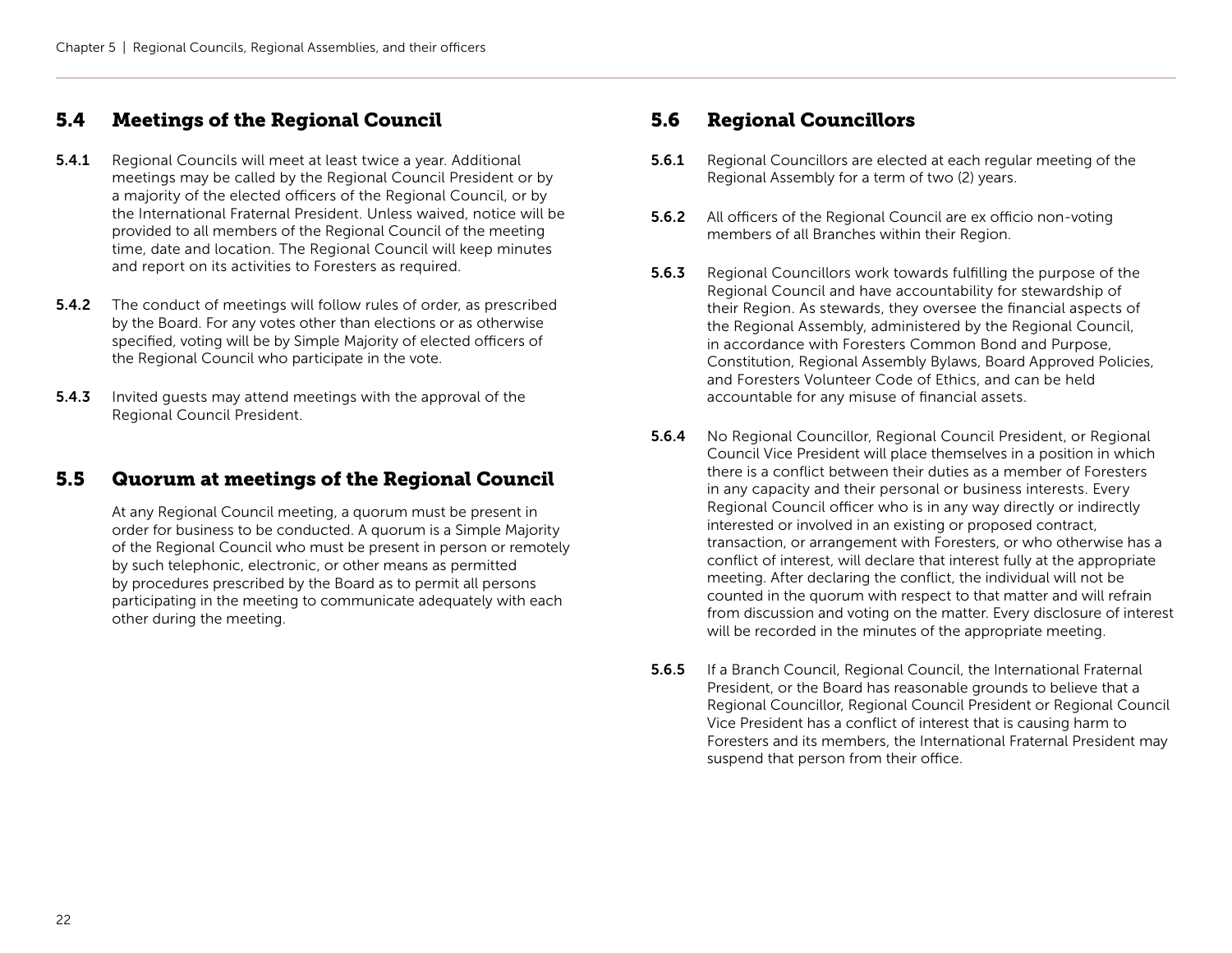- 5.6.6 The Regional Council President will assign duties to the Regional Councillors, such as:
- 5.6.6.1 Serving on or chairing committees;
- 5.6.6.2 Serving on the Regional or Branch Nominating Committee to identify candidates for Regional Council officers;
- 5.6.6.3 Advising and overseeing the training and development of members within the Region and providing support to its Branch Council officers;
- 5.6.6.4 Assisting the Regional Council in fulfilling its fiduciary and stewardship responsibilities.

## <span id="page-22-0"></span>5.7 Absences from and vacancies in the Regional Council

- **5.7.1** If a Regional Council officer resigns, dies, transfers their membership to another Region, is otherwise unable to continue in office, is absent for more than half of the meetings in a year, without a satisfactory reason provided in writing to the Regional Council, the Regional Council may, by resolution, declare their position vacant.
- **5.7.2** If a Regional Council officer neglects or refuses to perform their duties, the remaining Regional Council officers may, with the consent of the International Fraternal President, by a vote of no less than two-thirds of the remaining Regional Council officers who participate in the vote, declare their position vacant.
- **5.7.3** Regional Council vacancies may be filled by election or appointment, from amongst the members of the most recent Regional Assembly.

## <span id="page-22-1"></span>5.8 Regional Council President

 The Regional Council President presides at all Regional Council and Regional Assembly meetings and leads the Regional Council in carrying out its responsibilities by:

- **5.8.1** Ensuring that all Regional Council and Regional Assembly meetings are conducted in accordance with this Constitution, Regional Bylaws and with rules of order, as prescribed by the Board;
- **5.8.2** Leading the Regional Council in the discharge of its duties;
- **5.8.3** Addressing any absences of Regional Councillors;
- **5.8.4** Acting as a liaison to the Region's Branches, the Board and the Membership Department staff;
- **5.8.5** Providing advice on training, development and succession planning of Branch and Regional Councillors and supporting them in their duties;
- 5.8.6 Assisting the Regional Council in fulfilling its fiduciary and stewardship responsibilities.

## <span id="page-22-2"></span>5.9 Regional Council Vice President

 The Regional Council Vice President fulfills the responsibilities of the Regional Council President in their absence or if the role becomes vacant. The Regional Council Vice President assists the Regional Council in fulfilling its mandate and its stewardship duties, and any other assignments from the Regional Council President. If the Regional Council Vice President is unable or unwilling to accept this appointment, the Regional Council shall elect a replacement from among its current Regional Councillors to act as a replacement to carry out these duties for the rest of the term.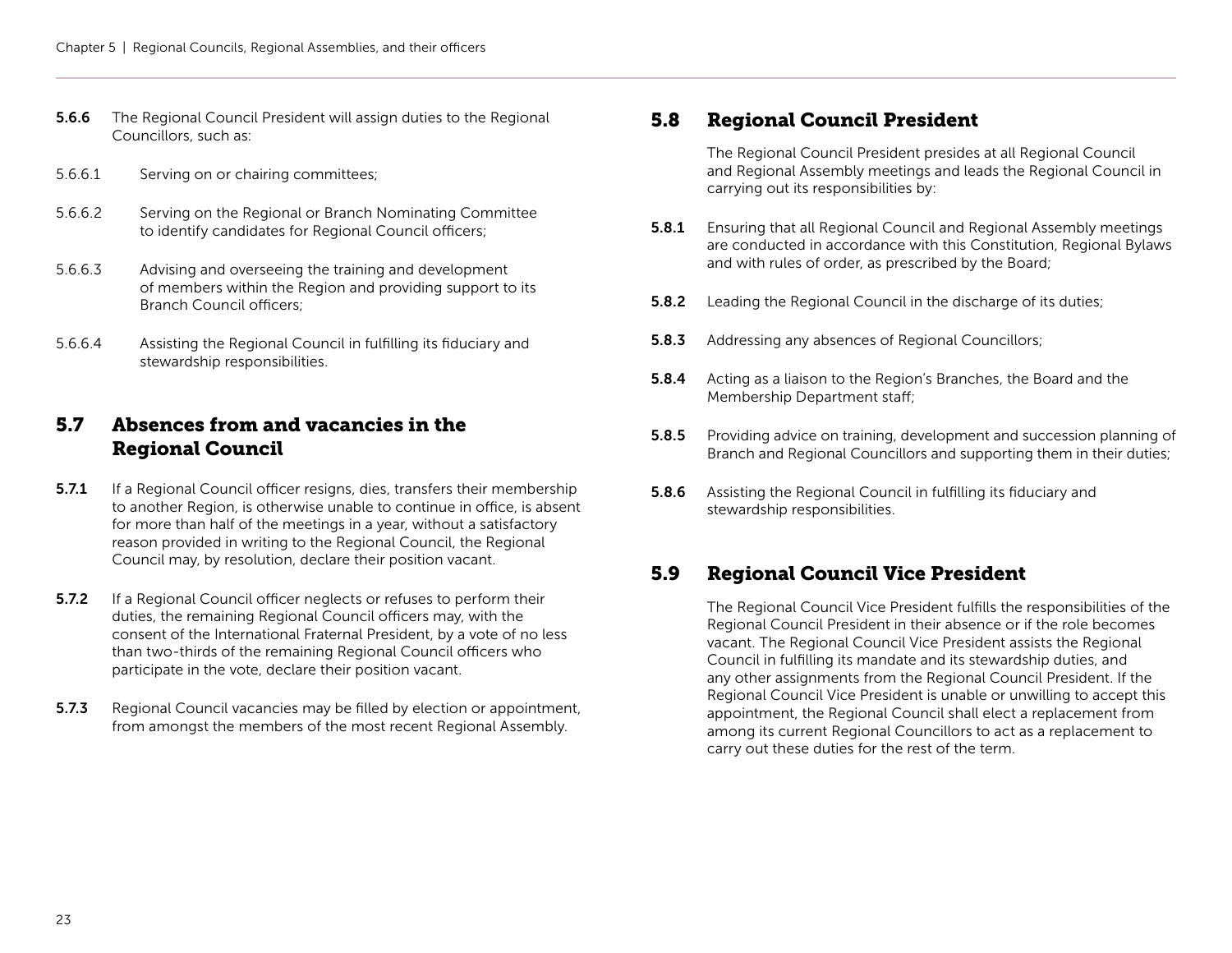## <span id="page-23-0"></span>5.10 Regional records

 The Regional Council is responsible to ensure that the Regional records are kept and that all reports required by the Board approved policies are filed. The Regional records include, but are not limited to, agendas and minutes of its meetings, correspondence, regulatory filings and financial information.

# <span id="page-23-1"></span>5.11 Meetings of the Regional Assembly

- **5.11.1** The Regional Assembly will meet once every two (2) years.
- 5.11.2 The program will include discussion of issues of Foresters policy or matters of regional interest and report on regional activities since the last meeting of the Regional Assembly.
- **5.11.3** Elections will take place as the last piece of business at the Regional Assembly meeting, with the election of Regional Council President preceding the election of the Regional Councillors.
- **5.11.4** Concurrently with the Regional Assembly meeting, additional programming will be provided which will include, but is not limited to, programs to prepare members for governance and community service roles in Foresters structure and to enrich the governance skills of existing Branch Councillors and Regional Councillors.
- **5.11.5** The conduct of meetings will follow rules of order, as prescribed by the Board. For any votes other than elections, or where otherwise specified, voting will be by Simple Majority of the members of the Regional Assembly who participate in the vote. Only members of the Regional Assembly are entitled to vote at the Regional Assembly.

**5.11.6** To provide for general or standing rules of operation for the Regional Assembly and its Regional Council, a Regional Assembly must pass Bylaws, provided that these Bylaws do not conflict with the provisions of this Constitution. Regional Assembly Bylaws are enacted or amended by a vote of no less than two-thirds of the Regional Assembly Representatives who participate in the vote.

> These Bylaws do not take effect until they are approved by the International Fraternal President.

- **5.11.7** The time and place of the regular Regional Assembly meeting will be decided by the International Fraternal President. Once the time and place of the Regional Assembly meeting have been decided, all representatives will be notified. This notice must be given at least 90 days before the opening of the Regional Assembly.
- **5.11.8** At any Regional Assembly meeting, a quorum must be present in order for business to be conducted. A quorum is two-fifths of those entitled to vote at a Regional Assembly who must be present in person or remotely by such telephonic, electronic, or other communications facilities as permit all persons participating in the meeting to communicate adequately with each other during the meeting.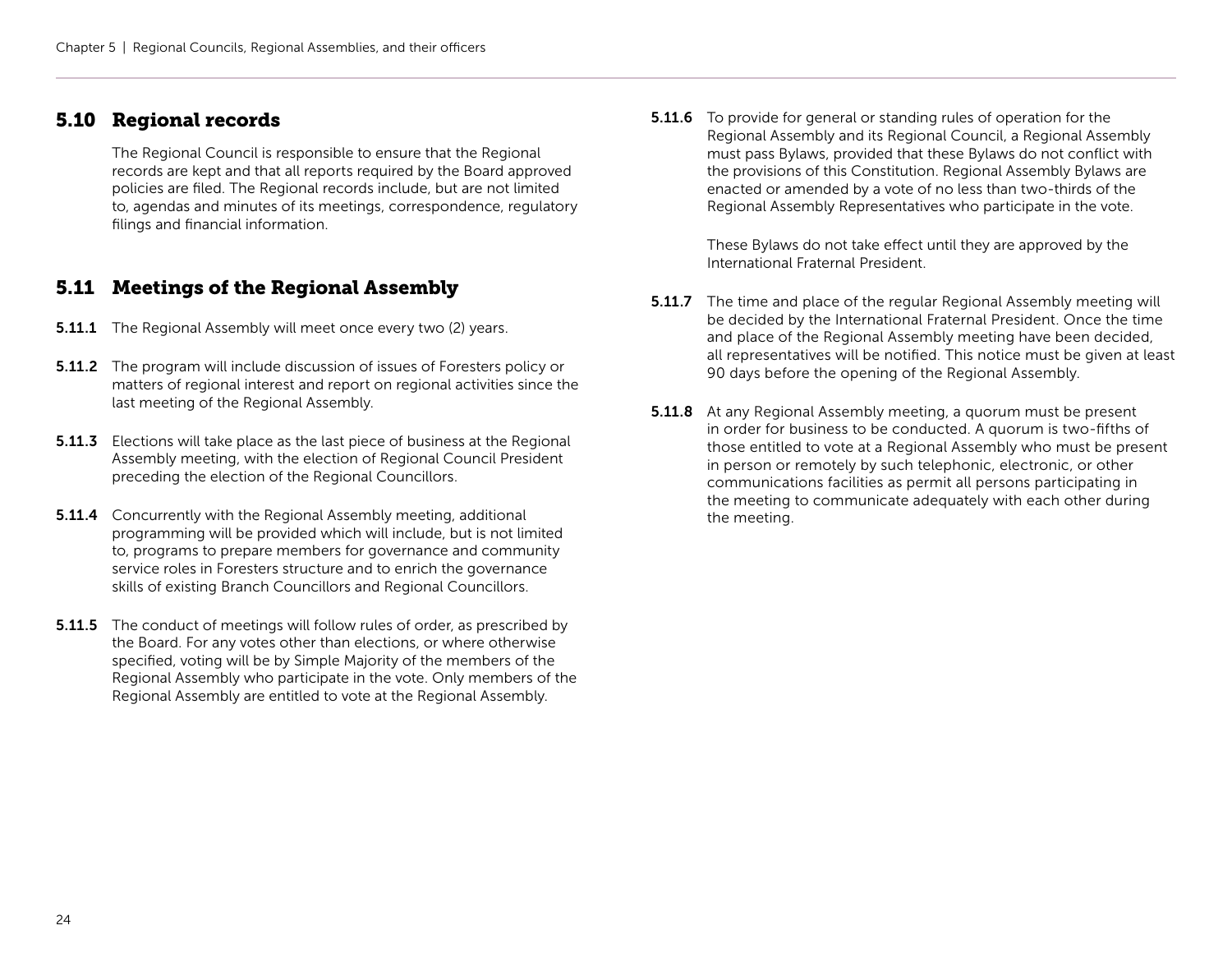# <span id="page-24-0"></span>5.12 Members of the Regional Assembly

 Each elected or appointed Branch Councillor, Regional Councillor, and Regional Council President is a voting member of the Regional Assembly. All members of the Regional Assembly shall attend its meetings.

# <span id="page-24-1"></span>5.13 Special meetings of the Regional Assembly

- **5.13.1** The Regional Council President or the International Fraternal President may call a special meeting of a Regional Assembly.
- 5.13.2 The Regional Council President must call a special meeting of the Regional Assembly if a resolution has been passed by a majority of the Region's Branch Councils or a majority of the Regional Councillors.
- **5.13.3** The members of the Regional Assembly shall be notified of the special meeting at least 14 days in advance.
- **5.13.4** The notice of a special meeting must include a description of the business to be undertaken at the meeting. The special meeting will deal only with the business described in the notice, unless the members present unanimously decide to do otherwise.
- **5.13.5** At any special meeting, a quorum must be present in order for business to be conducted. A quorum is two-fifths of those entitled to vote at a Regional Assembly who must be present in person or remotely by such telephonic, electronic, or other communications facilities as permit all persons participating in the meeting to communicate adequately with each other during the meeting.
- **5.13.6** A special meeting of the Regional Assembly shall be held by telephonic or electronic means, unless an in-person meeting is authorized by the International Fraternal President.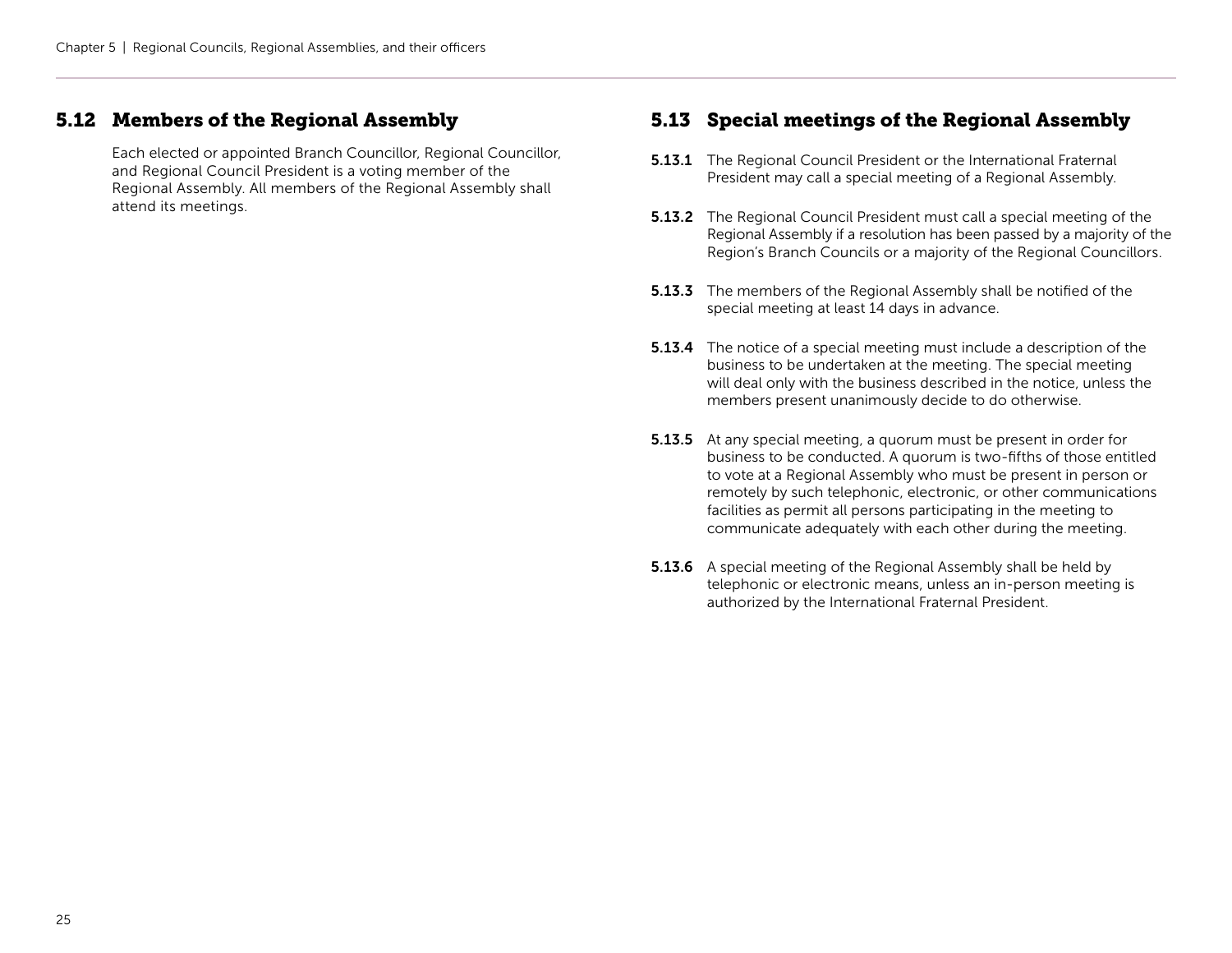# <span id="page-25-0"></span>Changes to Branches and Regional Assemblies

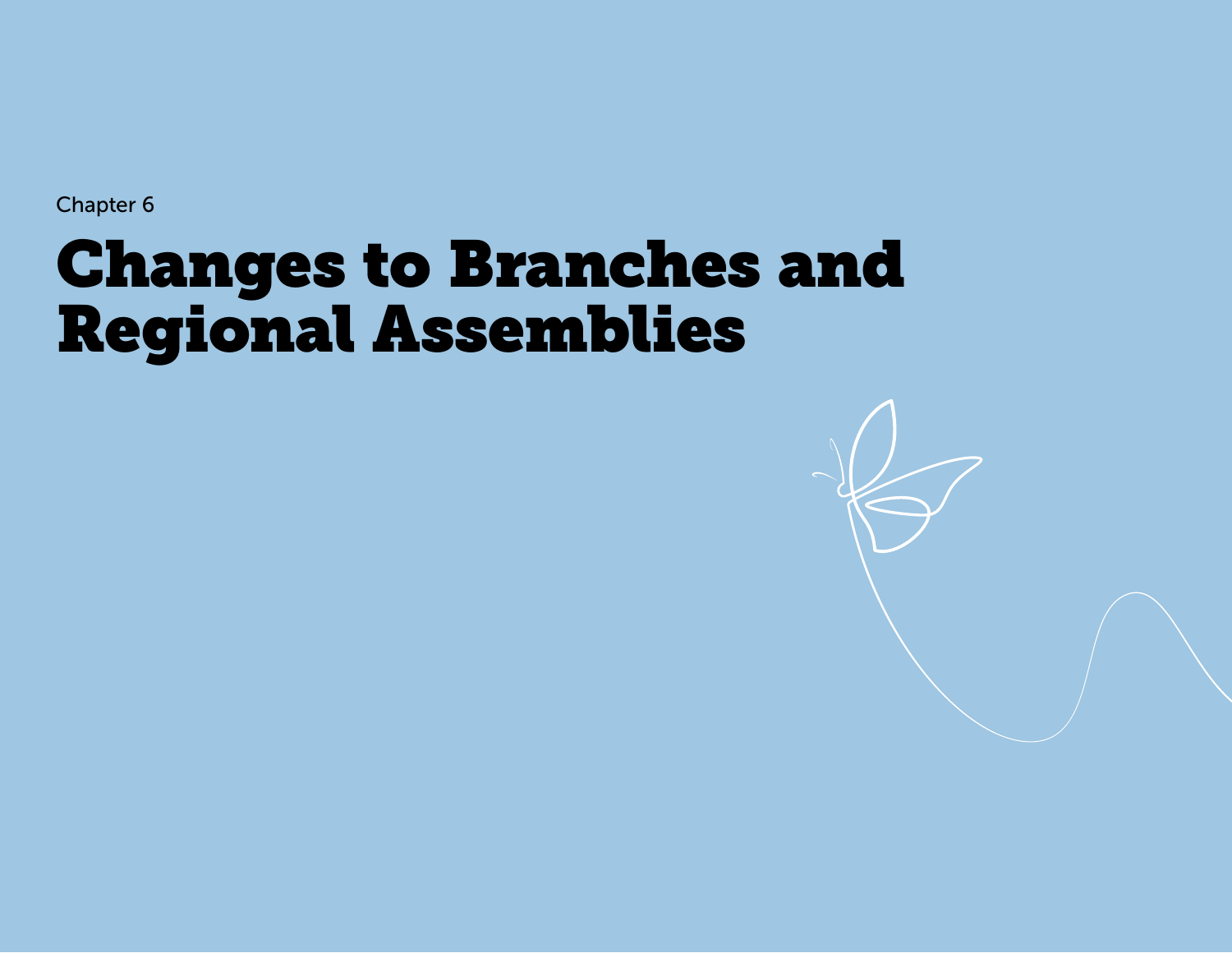## <span id="page-26-0"></span>6.1 Institution or dissolution of Branches

- **6.1.1** A Branch may be created or dissolved by resolution of the Board on its own or following a recommendation from the International Fraternal President or the Regional Council.
- 6.1.2 Branches will be created or dissolved based on a ratio of members to branches set by the Board every four (4) years and presented to the International Assembly.
- **6.1.3** Every four (4) years, the ratio of members to Branches shall be reviewed by the Board for adequacy of member representation and achievement of Foresters Common Bond and Purpose and such other factors as the Board shall determine.
- **6.1.4** When a Branch is formed, the Regional Council will recruit potential candidates for Branch Councillor from among Foresters members in the area, conduct nominations and elections or make appointments for Branch Councillor positions, and instruct the Branch Councillors in their duties.

## <span id="page-26-1"></span>6.2 Branch and Regional Assembly charters

 When a new Branch or Regional Assembly is created or its area is amended or revised, a charter will be issued to define the area or region of the new body and to officially recognize it within Foresters. A charter may be issued only by the International Assembly or the Board, acting when the International Assembly is not in session. The charter shall state the Branch or Region name and other identification prescribed by the Board.

### <span id="page-26-2"></span>6.3 Institution of Regional Assemblies

**6.3.1** A Regional Assembly may be created by resolution of the Board acting on its own or following a recommendation by the International Fraternal President, based on policies for member representation prescribed by the Board.

**6.3.2** When a Regional Assembly is first formed, the International Fraternal President will designate one or more Representatives of the International Assembly to recruit potential candidates for office from among Foresters members in the region, conduct nominations and elections for Regional Council offices, and instruct the officers in their duties.

## <span id="page-26-3"></span>6.4 Changes to Branches

 Branches may be altered, closed or amalgamated by the Board acting on its own or following the recommendation of the Branches themselves, the Regional Council, or the International Fraternal President. The Board shall prescribe procedures for Branch alteration, closure, amalgamation, management of branch funds, property and assets, etc.

## <span id="page-26-4"></span>6.5 Changes to Regional Assemblies

 The boundaries of one (1) or more Regional Assemblies may be changed by the Board acting on its own or following the recommendation of the Regional Councils themselves or the International Fraternal President. These changes include modifications to existing Regional Assembly boundaries, disputes over boundaries between two (2) or more Regional Assemblies, and the consolidation of one or more Regional Assemblies. The process of modifying boundaries or consolidating Regional Assemblies shall include notice to the Branch Councils within the affected Regional Assemblies. The Board shall prescribe procedures for amalgamating, merging or closing Regional Assemblies.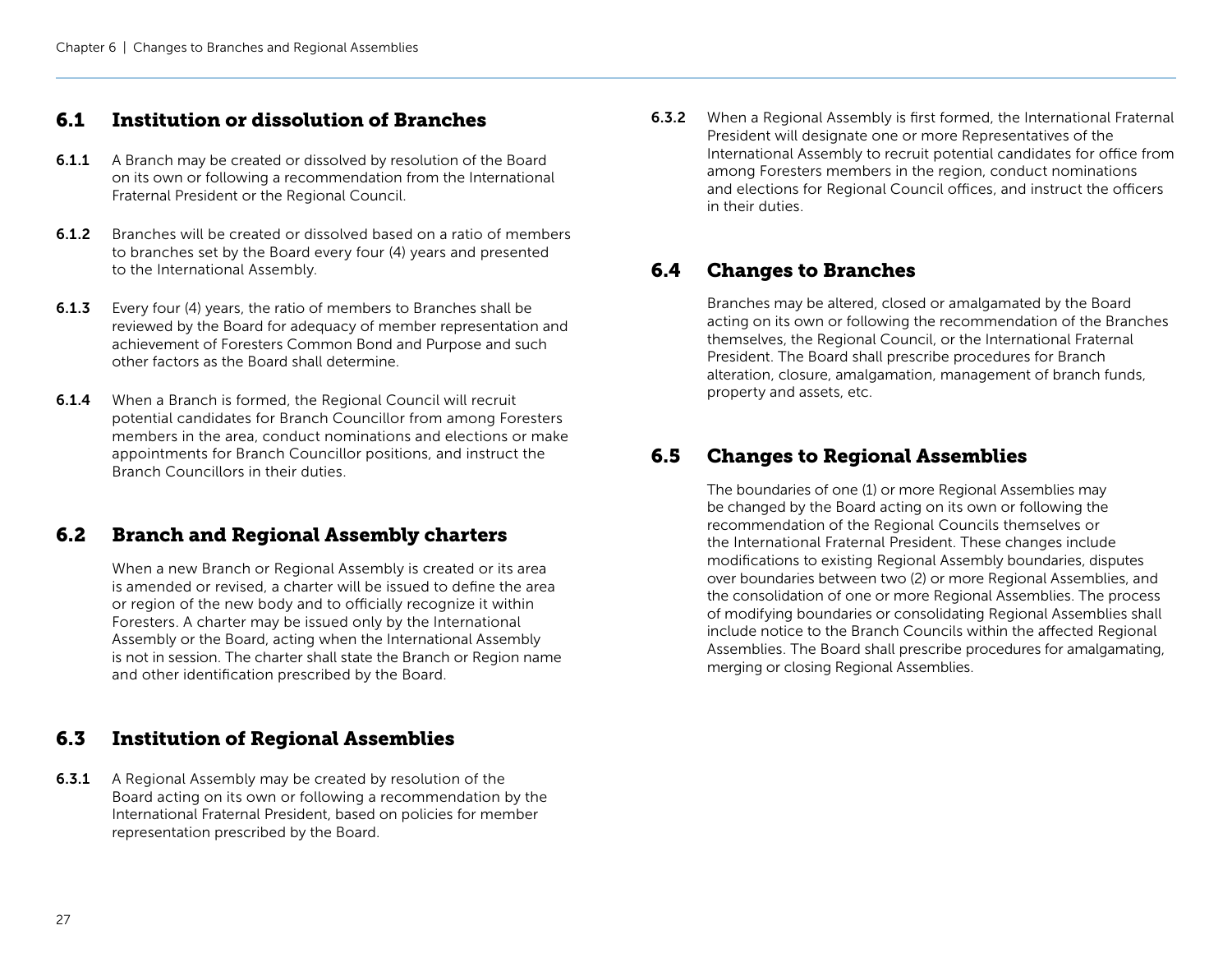## <span id="page-27-0"></span>6.6 Suspension, revocation, and reinstatement of Branch charters

- **6.6.1** The International Assembly, the Board or the International Fraternal President acting when the International Assembly is not in session, may suspend or revoke the charter of any Branch if, in the best judgment of the International Assembly, Board, or International Fraternal President, the Branch is engaging in activity that is not consistent with the provisions of this Constitution.
- **6.6.2** When a Branch's charter is suspended, its members will remain in good standing as long as they continue to pay their required premiums, fees, dues and other payments.
- **6.6.3** If the cause of suspension is removed or settled to the satisfaction of the International Assembly, Board, or International Fraternal President within 90 days of the date of suspension, the Branch's charter will be reinstated.
- 6.6.4 Five (5) or more members of a suspended Branch may petition for the reinstatement of their Branch. If the Board decides to reinstate the Branch, the Branch will receive its original charter or, in the event that the charter was lost, a new charter, together with its allocated funds.
- **6.6.5** If the cause of suspension is not removed or settled, the Branch's charter may be revoked.
- 6.6.6 No Branch charter will be suspended or revoked without the Branch being given written reasons for the suspension or revocation of the charter and a reasonable opportunity to defend itself and to participate in mediation, using procedures determined by the Board.
- **6.6.7** After the Branch has had an opportunity to present its case to the Board, a decision will be made by the Board. This decision may be appealed to the International Assembly. The decision of the International Assembly will be final.
- **6.6.8** If a Branch charter has been suspended or revoked, the Board shall act in place of the officers of the Branch Council until the suspension or revocation has been lifted.

## <span id="page-27-1"></span>6.7 Suspension, revocation, and reinstatement of Regional Assembly charters

- **6.7.1** The International Assembly or the Board, acting when the International Assembly is not in session, may suspend or revoke the charter of a Regional Assembly if, in the best judgment of the International Assembly or the Board, the Regional Assembly or Regional Council is engaging in activity that is not consistent with the provisions of this Constitution.
- **6.7.2** If the cause of suspension is removed or settled to the satisfaction of the International Assembly or the Board within 90 days of the date of suspension, the Regional Assembly's charter will be reinstated.
- **6.7.3** When a Regional Assembly's charter has been suspended, five (5) or more members of the suspended Regional Council or Regional Assembly may petition for the reinstatement of their Regional Assembly. If the Board decides to reinstate the Regional Assembly, the Regional Assembly will receive its original charter or, in the event that the charter was lost, a new charter, together with any effects or funds of the Regional Assembly that remain under the control of Foresters.
- **6.7.4** No Regional Assembly charter will be suspended or revoked without the Regional Council or Regional Assembly being given written reasons for the suspension or revocation of the charter and a reasonable opportunity to defend itself and to participate in mediation, using procedures determined by the Board.
- **6.7.5** After the Regional Council or Regional Assembly has had an opportunity to present its case to the Board, the Board will make a decision. This decision may be appealed to the International Assembly. The decision of the International Assembly will be final.
- **6.7.6** If a Regional Assembly charter has been suspended or revoked, the Board shall act in place of the officers of the Regional Assembly until the suspension or revocation has been lifted.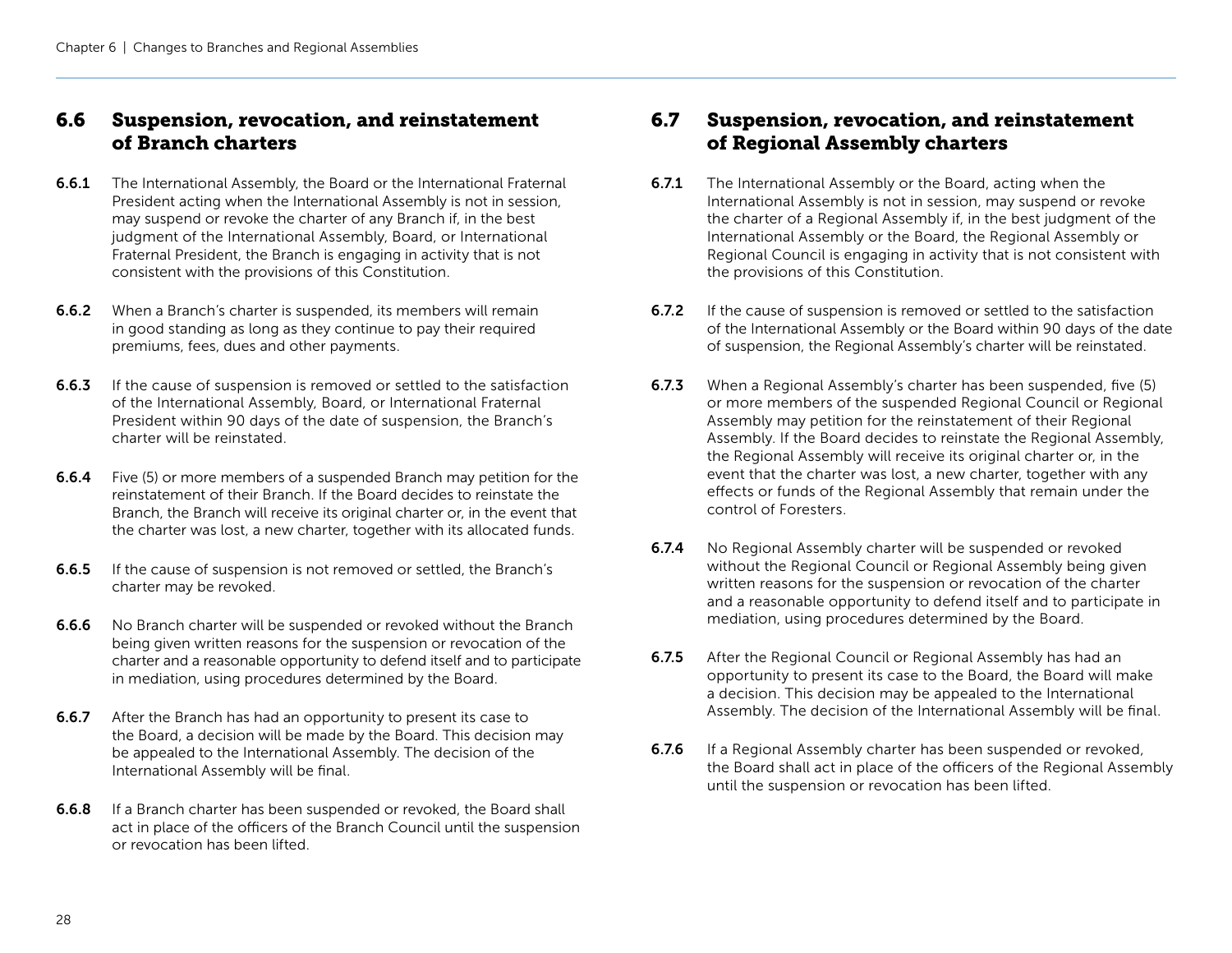# <span id="page-28-0"></span>Branch Council and Regional Council/ Assembly finances

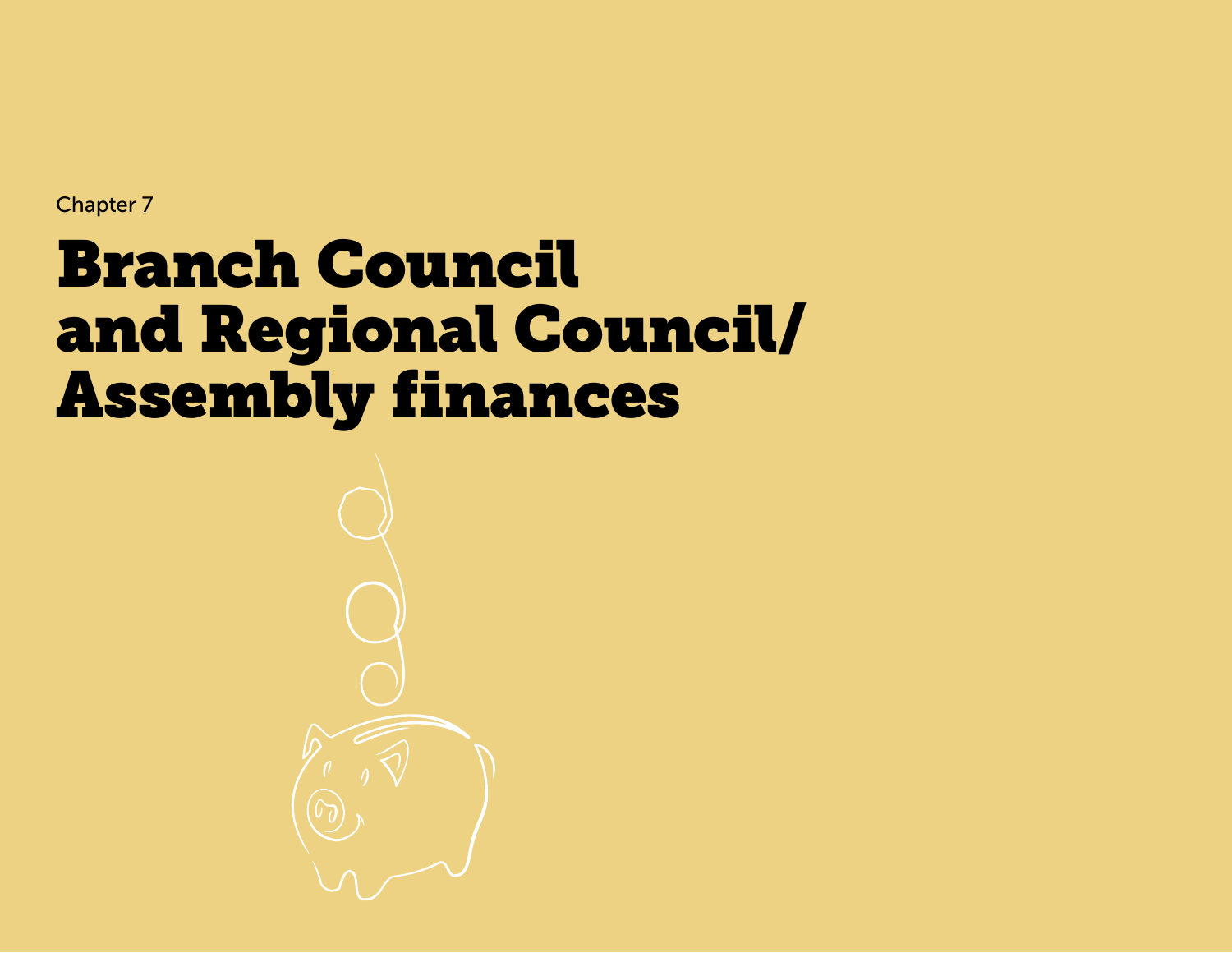## <span id="page-29-0"></span>7.1 Management of funds

 The effective management by Branch Councils and Regional Councils of their allocated funding is an important responsibility. This chapter provides general guidance to Branch Council and Regional Council officers discharging this responsibility.

# <span id="page-29-1"></span>7.2 Funding for Branch Councils and Regional Councils

- 7.2.1 Branch Councils and Regional Councils will be allocated funding to fulfill their mandates.
- 7.2.2 The funds of a Branch Council and/or Regional Council consist of funding allocated under Board Approved Policies.
- 7.2.3 If the International Fraternal President or a Regional Council has reason to believe that the funds allocated to a Branch Council are not being used to fulfill the Branch's mandate, the International Fraternal President, or their representative, or the Regional Council may take steps, following a procedure determined by the Board, to direct the Branch Council in the use of its funds.
- 7.2.4 If the International Fraternal President has reason to believe that the funds allocated to a Regional Council are not being used to fulfill Foresters mandate within the region, the International Fraternal President or their representative may take steps, following a procedure determined by the Board, to direct the Regional Council in the use of its funds.
- **7.2.5** Funds raised for the purposes of charitable donations are to be considered trust funds and are not included in Branch Council or Regional Council funds. Any funds raised by community groups of a Branch for charities or community partners shall be immediately transmitted to the community partners or Foresters for distribution to the community partner.
- **7.2.6** Foresters will not be responsible for any liability incurred by any Regional Assembly or Regional Council acting on its behalf.
- 7.2.7 Regional Councils may not incorporate, or acquire financial holdings, securities, real property, vehicles, or enter into any lease, loan, financing partnership, joint venture or any other type of business, without written consent of the Board.

## <span id="page-29-2"></span>7.3 Honoraria and expenses

 Elected members may receive honoraria in recognition of their voluntary contributions to Foresters, and reimbursement for their travel and other reasonable expenses as prescribed by the Board.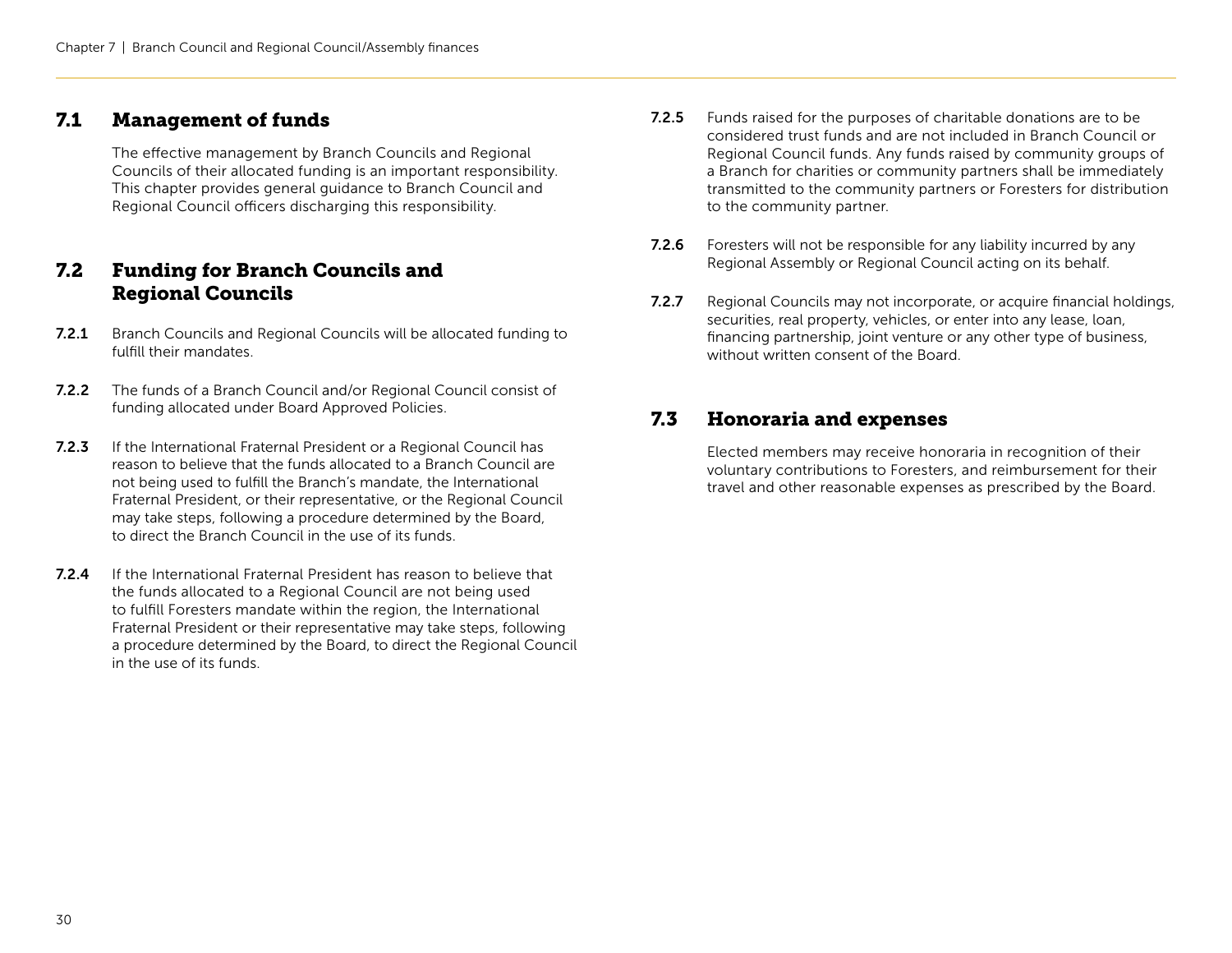# <span id="page-30-0"></span>7.4 Signing authorities of Branch Councils and Regional Councils

- **7.4.1** By virtue of their role, the Branch President and Branch Vice President, as well the Regional President and Regional Vice President will be appointed authorized signing officers for documents and funding requisitions for the Branch or Regional Council. The Member Network Policies will set out the limits on the authority of these signing officers to signing certain types of documents only or may establish maximum amounts of money which can be requisitioned.
- **7.4.2** Payments by Branch Councils and Regional Councils must be made on a timely basis in accordance with policies prescribed by the Board.
- **7.4.3** Officers who have signing authority for contracts, funding requisitions or other documents may not delegate that authority to anyone else.

## <span id="page-30-1"></span>7.5 Financial reviews and audits

- 7.5.1 At least once a year, each Branch Council and Regional Council will ensure that it reviews its financial records, including its records for funds raised by community groups.
- 7.5.2 Financial reviews will be carried out in accordance with the terms and instructions set out by the Board, and the results will be published to the Branch Council, Regional Council, Regional Assembly, Board, or International Fraternal President as required.
- **7.5.3** The Board may require an audit of the books of any Branch Council (including community groups) or Regional Council.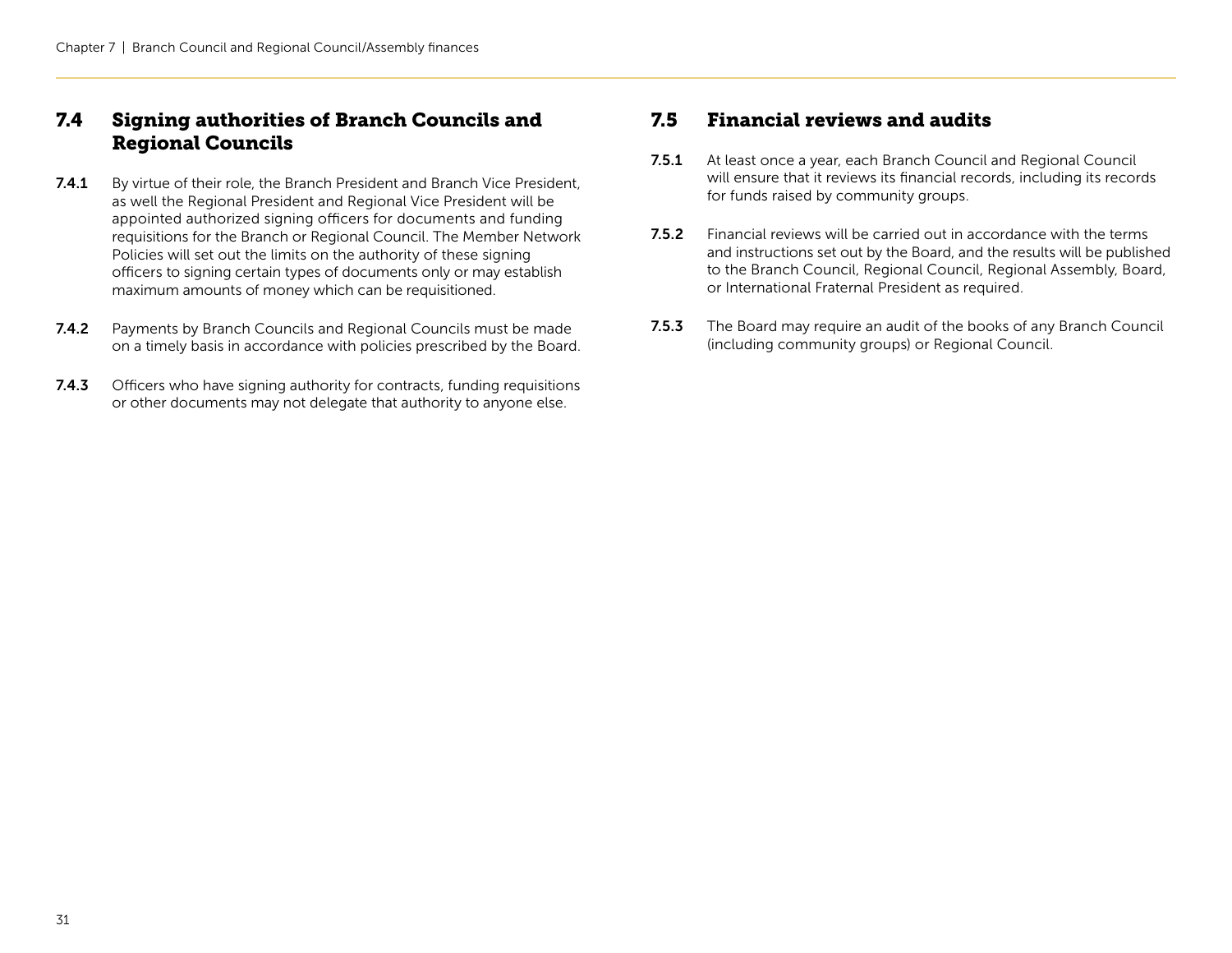# <span id="page-31-0"></span>The International Assembly and its officers

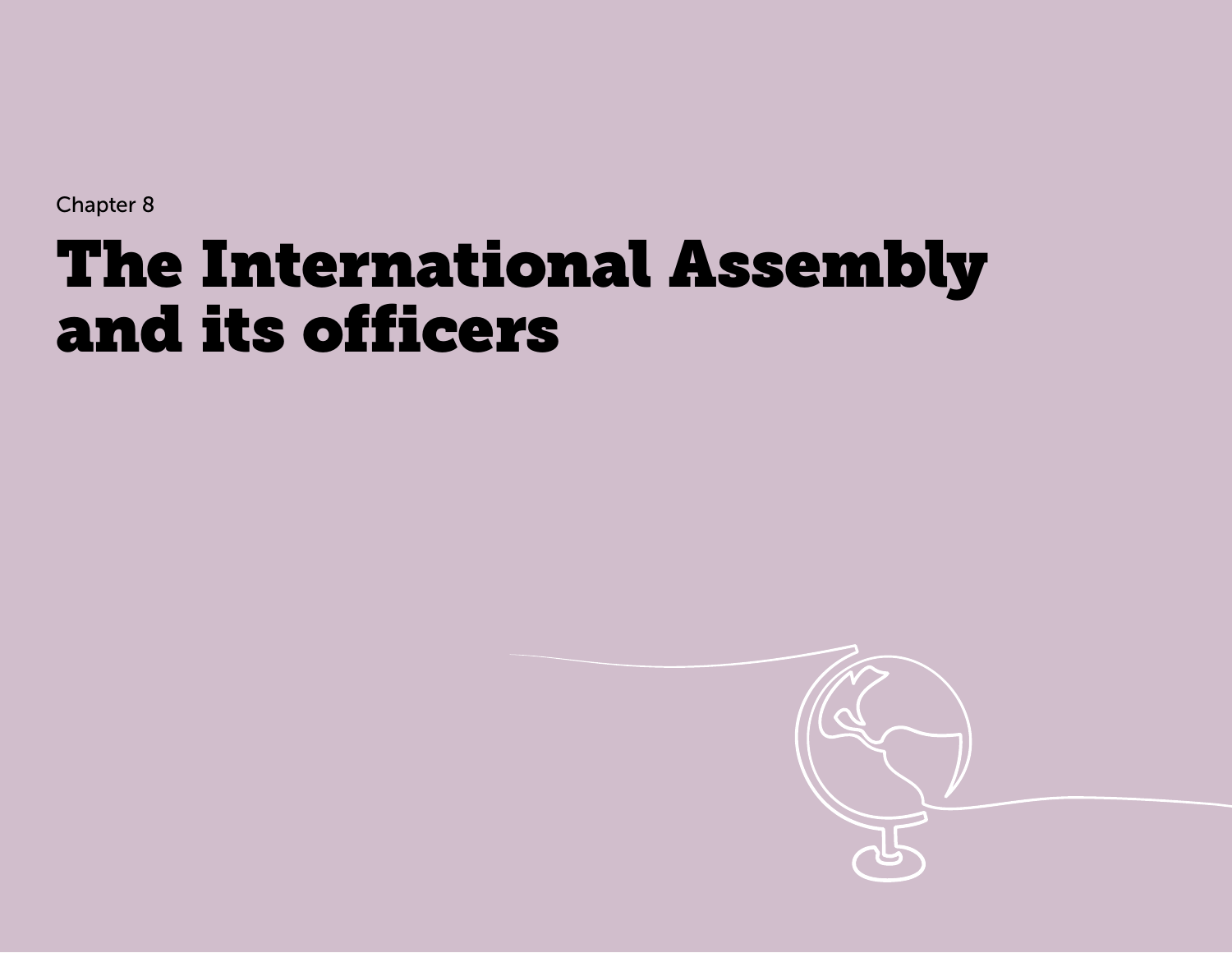## <span id="page-32-0"></span>8.1 The purpose of the International Assembly

 The International Assembly is the supreme governing body of Foresters. It ensures that Foresters fulfills its mandate as a Fraternal Benefit Society. It alone has the power to amend the Constitution, except where otherwise provided in the Constitution.

## <span id="page-32-1"></span>8.2 The composition of the International Assembly

The members of the International Assembly are:

- 8.2.1 All Branch Presidents, Branch Vice Presidents, Regional Councillors, Regional Council Presidents and Regional Council Vice Presidents;
- 8.2.2 the International Fraternal President and the 13 elected members of the Board, one of whom is designated International Fraternal Vice President;
- **8.2.3** up to 20 Members recommended by the International Fraternal President and appointed by the Board ("Appointed Representatives"); and
- 8.2.4 the President and CEO;

all of whom must be Benefit Members of Foresters.

## <span id="page-32-2"></span>8.3 Meetings of the International Assembly

- **8.3.1** The International Assembly meets once every four (4) years. The time and place of the meeting may be set by the International Assembly itself or by the Board and must be announced in the official publication(s) of Foresters at least six (6) months in advance.
- 8.3.2 At regular meetings, a guorum must be present in order for business to be conducted. A quorum is two-fifths of the members of the International Assembly.
- **8.3.3** The conduct of meetings will follow rules of order, as prescribed by the Board. For any votes other than elections and amendments to the Constitution, voting will be by Simple Majority of the voting members of the International Assembly present who participate in the vote.
- 8.3.4 The International Fraternal President will preside at regular or special meetings of the International Assembly. If the International Fraternal President is absent, the International Fraternal Vice President will preside. If both are absent, the Board will select a Chair from its elected members.
- **8.3.5** If the presiding officer leaves the meeting, another member of the International Assembly present may be appointed to preside during their absence.

# <span id="page-32-3"></span>8.4 Special meetings of the International Assembly

- **8.4.1** The Board must call a special meeting of the International Assembly within 90 days if requested to do so in writing by a majority of the members of the Board, or by the Regional Assemblies if a resolution to do so has been passed by a majority of the Regional Assemblies at special meetings called for that purpose, or by mail-in ballot.
- **8.4.2** A Regional Council may use a mail-in ballot distributed to the representatives to the most recent Regional Assembly for a vote on a resolution to call a special meeting of the International Assembly. The resolution is carried if it receives at least two-thirds of the votes cast provided that at least 75 percent of the total eligible ballots are cast.
- 8.4.3 Members of the International Assembly must be notified of the date, location, and purpose of the special meeting at least 60 days in advance, in writing.
- **8.4.4** The conduct of meetings will follow rules of order, as prescribed by the Board. For any votes other than elections and amendments to the Constitution, voting will be by Simple Majority of the voting members present who participate in the vote.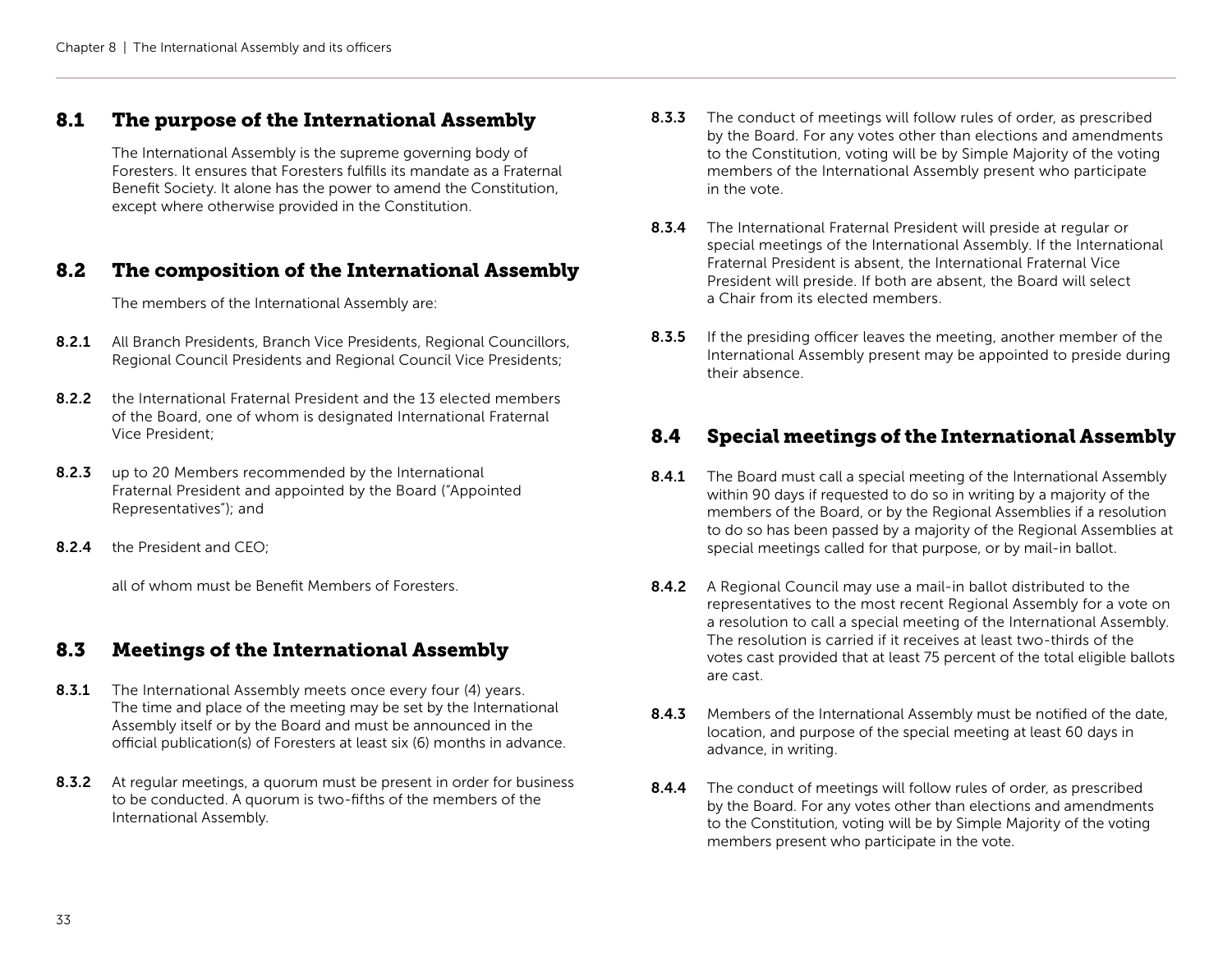- 8.4.5 At special meetings, a quorum must be present in order for business to be conducted. A quorum is two-fifths of the members of the International Assembly.
- **8.4.6** The special meeting will deal only with the business described in the advance notification to members.
- 8.4.7 Special meetings will be held in Toronto, Canada, unless otherwise specified in the notification to members.

## <span id="page-33-0"></span>8.5 Representatives to the International Assembly

- 8.5.1 The Representatives to the International Assembly are:
- 8.5.1.1 the Branch President and Branch Vice President in office in the year the International Assembly or a special meeting of the International Assembly is held;
- 8.5.1.2 the Regional Councillors, the Regional Council Presidents and the Regional Council Vice Presidents in office in the year the International Assembly or a special meeting of the International Assembly is held;
- 8.5.2 Representatives to the International Assembly must be Benefit Members in good standing at the opening of the International Assembly. Representatives must reside within the jurisdiction of the Branch or Regional Assembly which they represent.

# <span id="page-33-1"></span>8.6 Absences from and vacancies in the International Assembly

- **8.6.1** A Representative who resigns or otherwise vacates their position as a Representative gives up any position they hold on the International Assembly.
- 8.6.2 Any vacancies among the Representatives to the International Assembly will be filled by appointment by the Branch Council or Regional Council. If the absent Representative is a Branch President or Branch Vice President, the Branch Council may appoint an alternate from among the Branch Councillors. If the absent Representative is a member of the Regional Council, the Regional Council may appoint an alternate from the Representatives to the most recent Regional Assembly.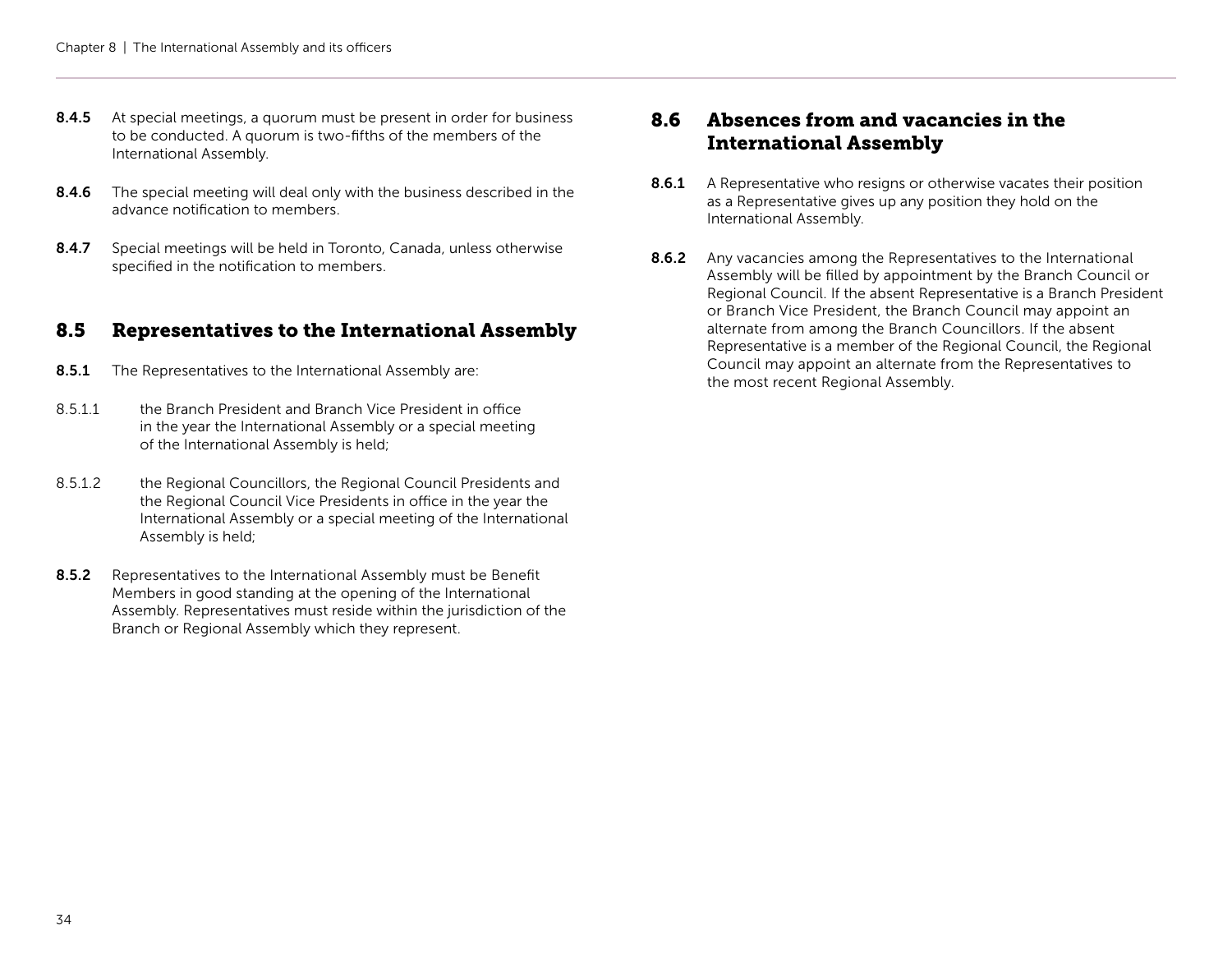## <span id="page-34-0"></span>8.7 International Assembly officers

- 8.7.1 The officers of the International Assembly are the International Fraternal President, the 13 elected members of the Board one of whom is designated International Fraternal Vice President, and the President and CEO.
- 8.7.2 The officers of the International Assembly, except the President and CEO, will be elected by secret ballot during the final sitting of each regular International Assembly. If a candidate is unopposed, they will be elected by acclamation.
- 8.7.3 An elected officer of the International Assembly including the International Fraternal President may not serve more than three (3) terms. Partial terms served by an elected officer of the International Assembly, including the International Fraternal President filling a mid-term vacancy will not count as a term for the purposes of this provision. Except in the case of resignation, death, or removal from office, an officer of the International Assembly will remain in office until the election of a successor.
- 8.7.4 No officer, Representative, or Appointed Representative will place themselves in a position in which there is a conflict between their duties as a member of Foresters in any capacity and their personal or business interests. Every officer, Representative, or Appointed Representative who is in any way directly or indirectly interested or involved in an existing or proposed contract, transaction, or arrangement with Foresters, or who otherwise has a conflict of interest, will declare that interest fully at the appropriate meeting. After declaring the conflict, the individual will not be counted in the quorum with respect to that matter and will refrain from discussion and voting on the matter. Every disclosure of interest will be recorded in the minutes of the appropriate meeting.
- 8.7.5 If a Branch Council, Regional Council, the International Fraternal President, or the Board has reasonable grounds to believe that an officer, Representative, or Appointed Representative has a conflict of interest that is causing harm to Foresters and its members, the International Fraternal President may suspend the officer from their office in accordance with the provisions of the Constitution.

## <span id="page-34-1"></span>8.8 The International Fraternal President

 The International Fraternal President is elected by the International Assembly from among those who have already served or are serving as elected members of the Board. The International Fraternal President:

- 8.8.1 presides at all meetings of the International Assembly;
- 8.8.2 acts as Chief Elections Officer for all Branch and Regional Assembly elections, assisted as necessary by designated staff as set out in Board approved Policies and ensures that all elections are properly conducted;
- 8.8.3 provides leadership for members regarding the fraternal affairs, activities, and programs of Foresters;
- 8.8.4 acts as liaison among the Branch Councils, Regional Councils, Foresters, and the Board;
- 8.8.5 acts as a representative of Foresters in public communications related to the fraternal affairs, activities, and programs of Foresters;
- 8.8.6 acts as Foresters ombudsman to protect members from any abuse of authority by any Foresters officer or employee or their representative;
- 8.8.7 may mediate in any dispute between Foresters members and may intervene in any internal process to resolve such a dispute;
- **8.8.8** is a voting member of Foresters Board;
- 8.8.9 may authorize any member to carry out a specific task that is within the International Fraternal President's authority under the Constitution;
- **8.8.10** may appoint inspectors to examine the financial records and audit the financial condition of any Branch Council or Regional Council;
- 8.8.11 may grant special dispensation to an individual to hold office or a position within Foresters if the individual would normally be ineligible for such office or position according to the provisions of this Constitution;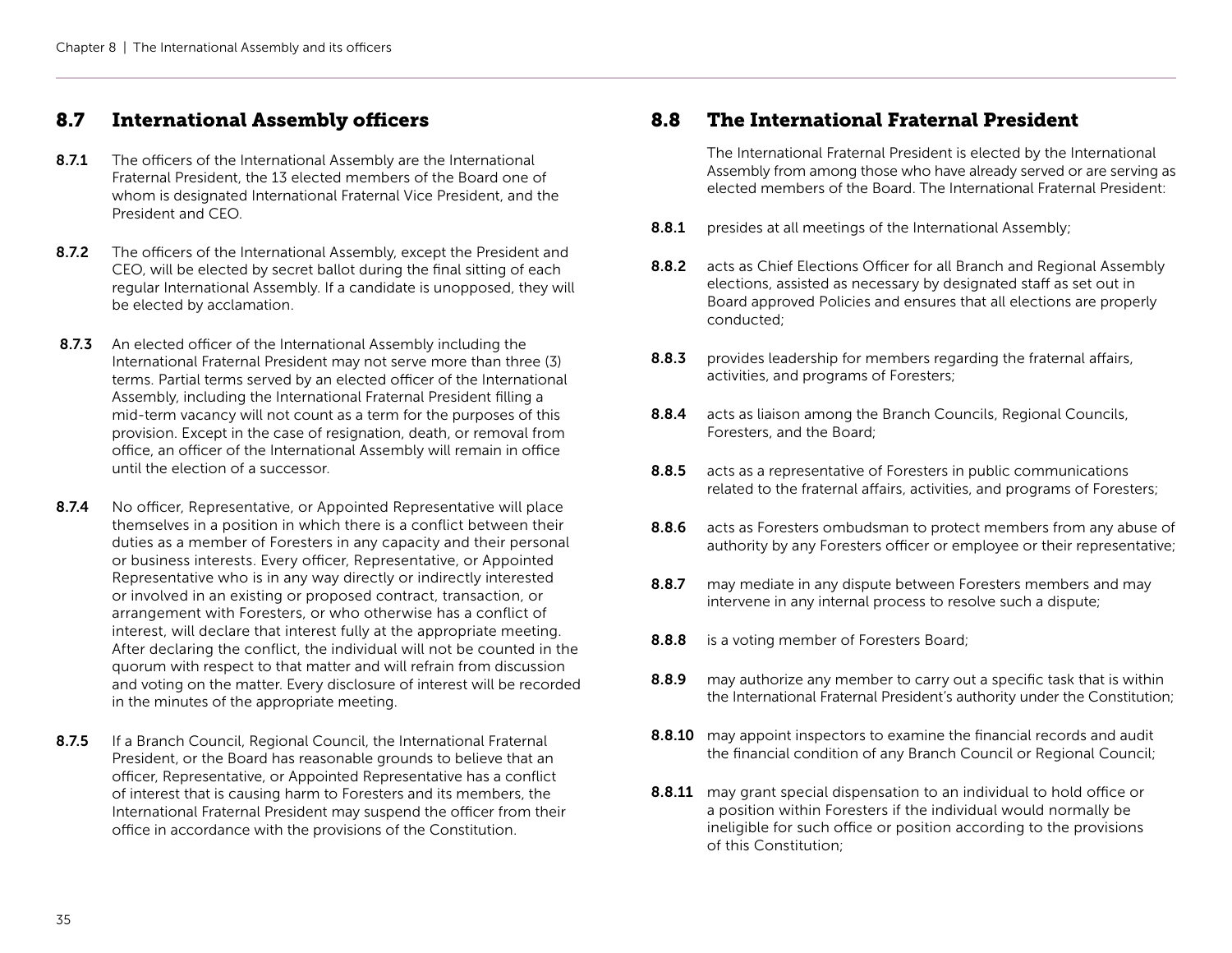- 8.8.12 may grant special dispensation for a Branch Council to operate with a range of six (6) to nine (9) Councillors, as outlined in the Member Network Policy;
- 8.8.13 may call special meetings of a Branch Council, Regional Council, or Regional Assembly, according to the provisions of this Constitution.

## <span id="page-35-0"></span>8.9 The International Fraternal Vice President

 The International Fraternal Vice President is elected by the International Assembly from among those who have been elected to serve on the incoming Board. The International Fraternal Vice President:

- 8.9.1 shall be appointed by the Board to hold office as International Fraternal President under the provisions of section 8.10;
- 8.9.2 undertakes other duties as assigned by the Board.

# <span id="page-35-1"></span>8.10 Replacement of the International Fraternal President

- **8.10.1** If the International Fraternal President becomes temporarily unable to carry out their duties due to illness or any other cause, the Board will appoint the International Fraternal Vice President to hold this office until the International Fraternal President is able to return or, if the International Fraternal Vice President is unable or unwilling to accept the appointment, the Board may appoint a current elected member of the Board to hold this office until the International Fraternal President is able to return.
- 8.10.2 If the International Fraternal President dies or resigns from office in mid-term, or becomes unable to continue in office, the Board will appoint the International Fraternal Vice President or, if the International Fraternal Vice President is unable to accept this appointment, elect from among its current or former elected members a replacement to carry out these duties for the rest of the term.

# <span id="page-35-2"></span>8.11 Replacement of the International Fraternal Vice President

- 8.11.1 Should the International Fraternal Vice President be appointed International Fraternal President, the Board will elect a replacement International Fraternal Vice President from among its elected members.
- 8.11.2 Should the International Fraternal Vice President die or resign from office mid-term, the Board will elect, from among its elected members, a replacement to hold this office for the rest of the term.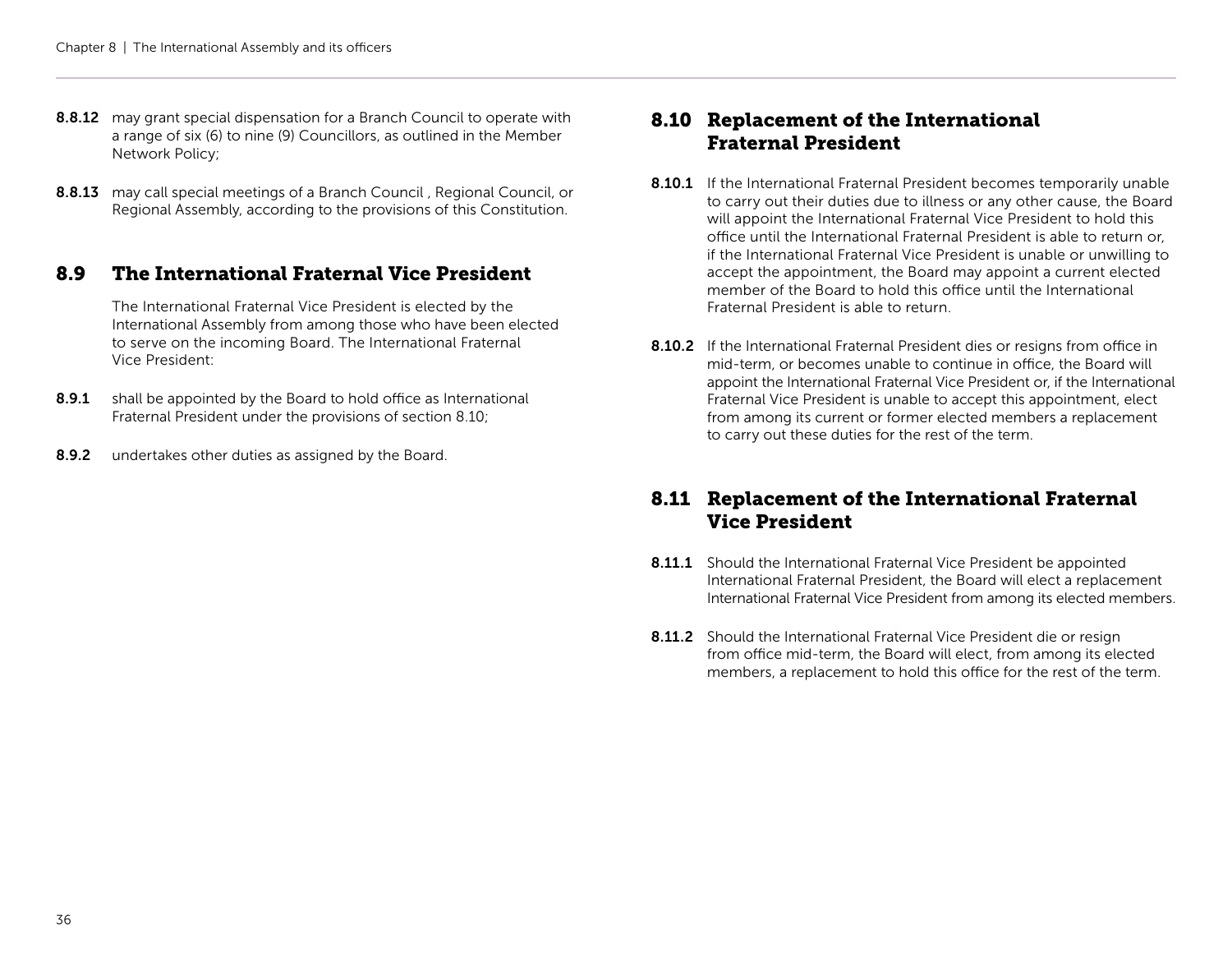## <span id="page-36-0"></span>8.12 Appointed Representatives to the International Assembly

 The duties of the Appointed Representatives will be determined by the International Fraternal President or the Board. The Appointed Representatives will serve until the close of the International Assembly to which they were appointed. If a special meeting is held, the Board will determine the appointment of Appointed Representatives.

## <span id="page-36-1"></span>8.13 International Assembly committees

- **8.13.1** The standing (permanent) committees of the International Assembly are Appeals, Constitution, Credentials, Finance and State of Foresters.
- **8.13.2** The International Assembly may form ad hoc (temporary) committees to carry out specific tasks.
- **8.13.3** These committees will be created by the International Assembly, which has the authority to delegate matters such as mandate, terms of reference, membership, and designation of the Chair to the International Fraternal President.

# <span id="page-36-2"></span>8.14 Amending the Constitution

- **8.14.1** The Constitution can be amended only by the International Assembly, except as set out below.
- **8.14.2** No amendment will be accepted that is inconsistent with Foresters incorporating documents or with any law that applies to Foresters.
- **8.14.3** Any proposed amendments to the Constitution require the written support of a Regional Council or at least twelve members of the International Assembly that would consider the amendments. Amendments must be submitted in writing to the Standing Committee on the Constitution and to the Executive Secretary of Foresters at least 60 days before the first day of an International Assembly meeting. The Standing Committee on the Constitution must consider all amendments and must include their comments or recommendations for disposition on all amendments received in their report to the International Assembly.
- 8.14.4 The report of the Standing Committee on the Constitution must be circulated to the members of the International Assembly at least 30 days in advance of the meeting at which the amendments will be considered.
- 8.14.5 Any proposed amendment to the Constitution will be carried if it receives a vote of no less than two-thirds of the International Assembly members present at the meeting who participate in the vote.
- **8.14.6** Between meetings of the International Assembly, the Board may alter the Constitution by renumbering sections and/or rephrasing or harmonizing sections with amendments adopted by the International Assembly, provided that the true intent and meaning of the Constitution is not changed.
- **8.14.7** The Board may amend the Constitution at any time to ensure that it conforms to the laws that apply to Foresters.
- 8.14.8 All changes made to the Constitution will be published in the issue of Foresters official publication and will be posted on Foresters official website immediately following the change.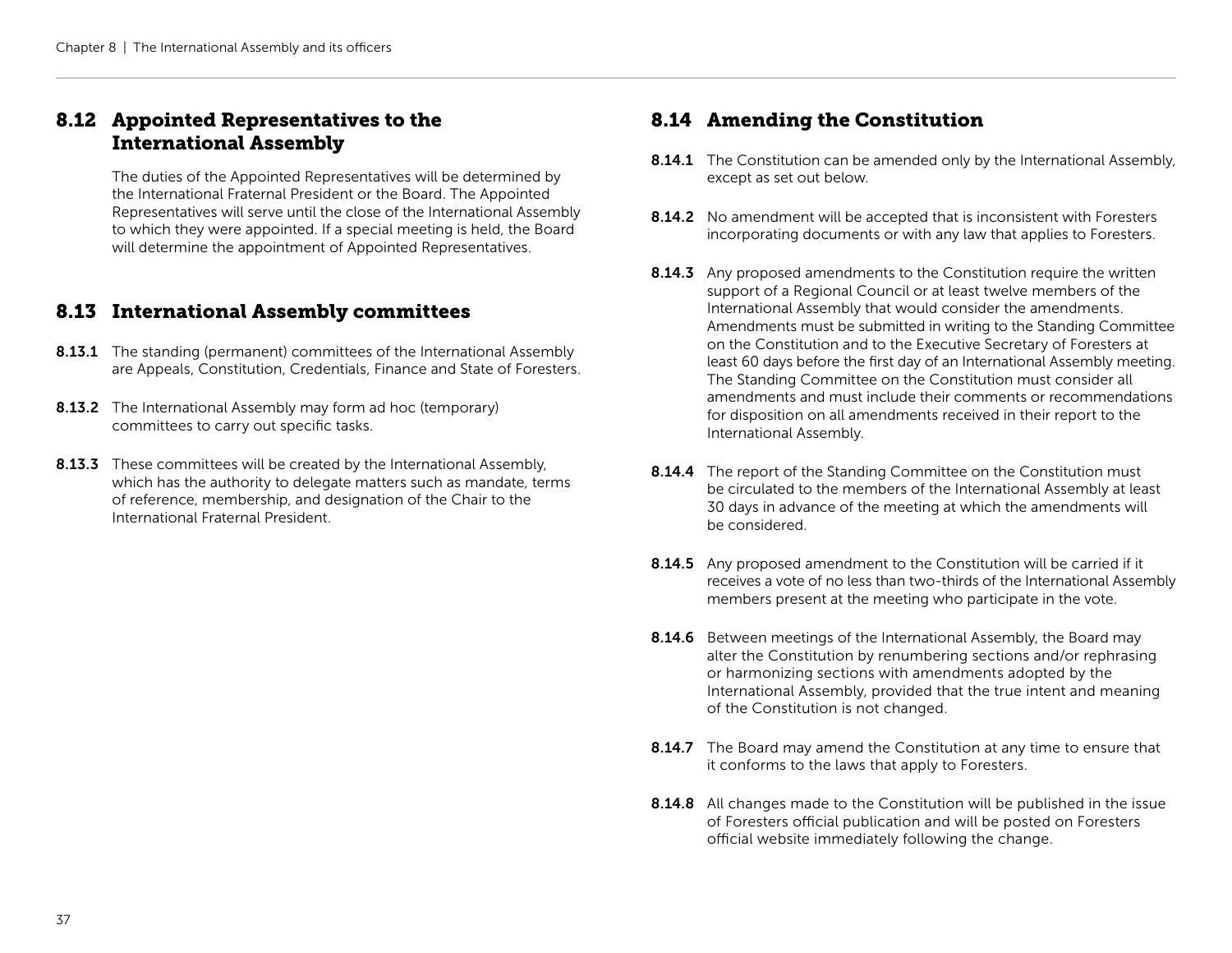# <span id="page-37-0"></span>Board of Directors (the Board)

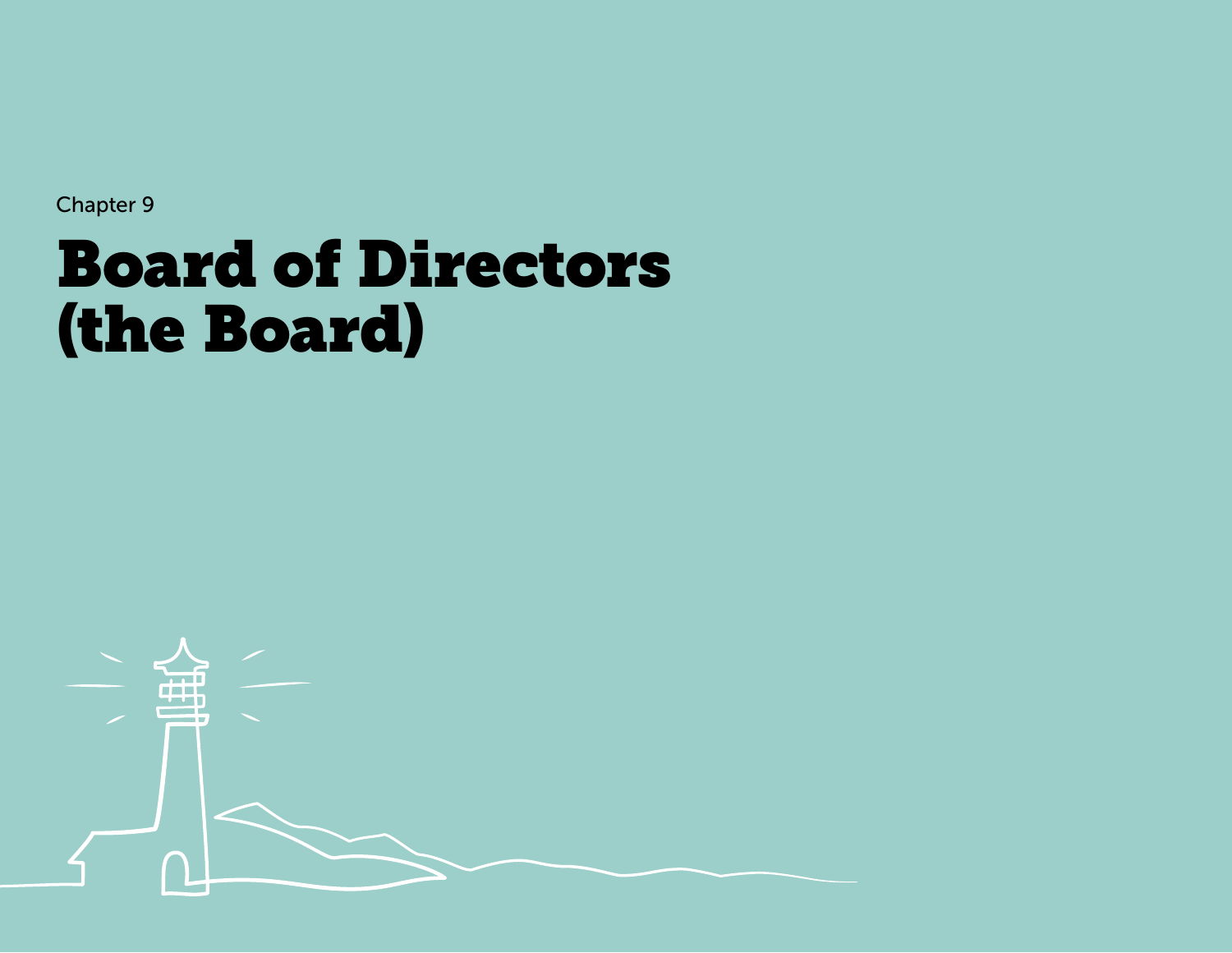## <span id="page-38-0"></span>9.1 The purpose and powers of the Board

 Foresters Board is composed of officers of the International Assembly. When the International Assembly is not in session, the Board exercises all authority of the International Assembly, except the power to amend the Constitution beyond the provisions of sections 8.14.6 and 8.14.7. It oversees the business and fraternal affairs and the management of Foresters, its funds and property, in accordance with and subject to the Act, and does so through a management framework which includes, but is not limited to, strategic planning, risk management, succession planning, internal management control, corporate policy-making, investment policy, and internal and external communications. The Board may delegate any of its power to act on its behalf, except as prohibited by law or by prudent governance principles.

## <span id="page-38-1"></span>9.2 The composition of the Board

 The Board is made up of the International Fraternal President, 13 officers elected by the International Assembly, one of whom is designated International Fraternal Vice President, and the President and CEO.

### <span id="page-38-2"></span>9.3 Board meetings

- **9.3.1** The Board will hold regular meetings at least four (4) times in each calendar year. Meetings may be called by the Board Chair, or at the request of a majority of the Board members. Members will be notified in writing of the time, date, and location of the meeting at least seven (7) days in advance.
- 9.3.2 Special meetings may be called on shorter notice if all members agree in person or in writing to the special meeting.
- **9.3.3** A majority of members of the Board, who must be present in person or remotely by telephonic, electronic or other means as permitted by procedures prescribed by the Board, will constitute a quorum.
- 9.3.4 A meeting of the Board or a Committee of the Board may be held by means of such telephonic, electronic or other means as permitted by procedures prescribed by the Board as to permit all persons participating to communicate adequately with each other during the meeting.
- **9.3.5** Any action required or permitted to be taken at a board meeting may be taken by written action signed by two-thirds of the directors then in office. A written consent under this provision has the same force and effect as a vote of the Board taken at a meeting.

### <span id="page-38-3"></span>9.4 The Chair of the Board

 The Board will appoint one of its members, other than the International Fraternal President or the President and CEO, as Chair. The duties of the Chair are set out in the Board Mandate.

## <span id="page-38-4"></span>9.5 The President and CEO

- **9.5.1** The Board appoints the President and CEO, specifies their duties, and supervises and directs their work. The Board evaluates the President and CEO's fulfillment of these duties at least annually.
- **9.5.2** The President and CEO may not serve as Chair of the Board or as International Fraternal President.
- **9.5.3** The President and CEO serves as an ex officio voting member of the Board and Committees and the International Assembly.
- 9.5.4 The President and CEO directs the management of Foresters, within the framework provided by the Board.

### <span id="page-38-5"></span>9.6 The members of the Board

**9.6.1** Members of the Board are ex officio non-voting members of all Foresters Branches and Regional Assemblies, with all rights of membership except the right to vote or hold office within the Branch Council or on a Regional Council.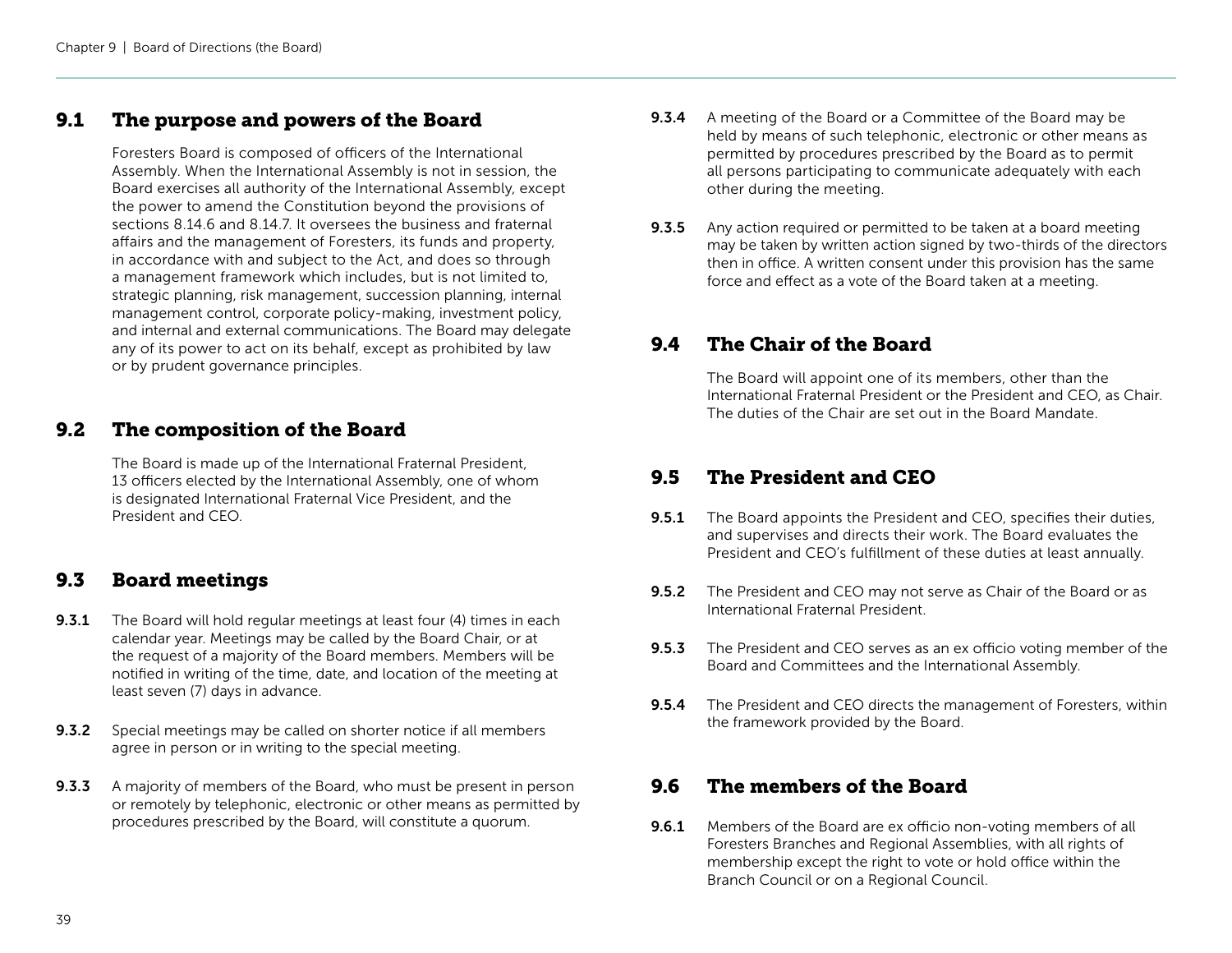- **9.6.2** If a Board member dies, resigns, or becomes unable to continue in office, the other Board members may elect any voting member of Foresters to fill the vacancy. The new Board member will remain in office until the next regular meeting of the International Assembly.
- **9.6.3** If a Board member neglects or refuses to perform their duties, the other Board members may, by a unanimous vote, declare their position vacant and elect a replacement.
- **9.6.4** Members of the Board may receive honoraria, fees, and expenses, within guidelines established by the Board.

## <span id="page-39-0"></span>9.7 Committees of the Board

 The Board may form standing (permanent) or ad hoc (temporary) committees, assign them specific tasks, and determine their mandate, membership, chairs, and reporting requirements.

## <span id="page-39-1"></span>9.8 Audits and financial statements

- **9.8.1** The Board will engage a qualified firm of accountants to carry out an annual audit of the consolidated financial statements of Foresters and will ensure that the auditors' report is provided to the Board. A summary of these consolidated financial statements and the auditors' report will be published annually in the official publication of Foresters. The Board may change the firm of accountants employed to perform the audit whenever the Board considers it appropriate to do so.
- **9.8.2** The Board will ensure the preparation of consolidated financial statements covering the four (4) years since the last International Assembly meeting and engage a qualified firm of accountants to carry out an audit of these statements. The Board will provide these documents to the International Assembly at least 30 days before the opening of its meeting.

## <span id="page-39-2"></span>9.9 Maintenance of reserves

- **9.9.1** If Foresters reserves for any class of certificate or contract become impaired, the Board may require that the owners of the certificates or contracts pay an additional assessment reflecting an equitable proportion of the deficiency, as determined by the Board. If the payment is not made, either:
- 9.9.1.1 it will stand as a debt against the certificate and draw interest; the interest is not to exceed the rate specified for certificate loans, or as prescribed by law, or, if no rate is specified or prescribed, five (5) percent a year, compounded annually; and/or
- 9.9.1.2 the owner may accept a proportionate reduction in benefits under the certificate.
- **9.9.2** The Board may specify the manner by which the owner chooses to discharge the assessment and which choice is presumed, if no choice is made.

# <span id="page-39-3"></span>9.10 Separate account and closed blocks

 The Board may establish one (1) or more (i) separate accounts, to facilitate the issuance of variable life insurance and annuity products or for any other lawful purpose, or (ii) closed blocks of business, to facilitate the acquisition/assumption of certificates, contracts or policies of insurance originally issued by another entity or for any other lawful purpose. In connection with the establishment of a separate account or closed block of business, the Board shall have the authority, in its complete discretion, to determine the specific terms, conditions and features of such separate account or closed block, subject to applicable law. Any such action by the Board shall be considered to be in accordance with the Common Bond and Fraternal Purpose set forth in this Constitution.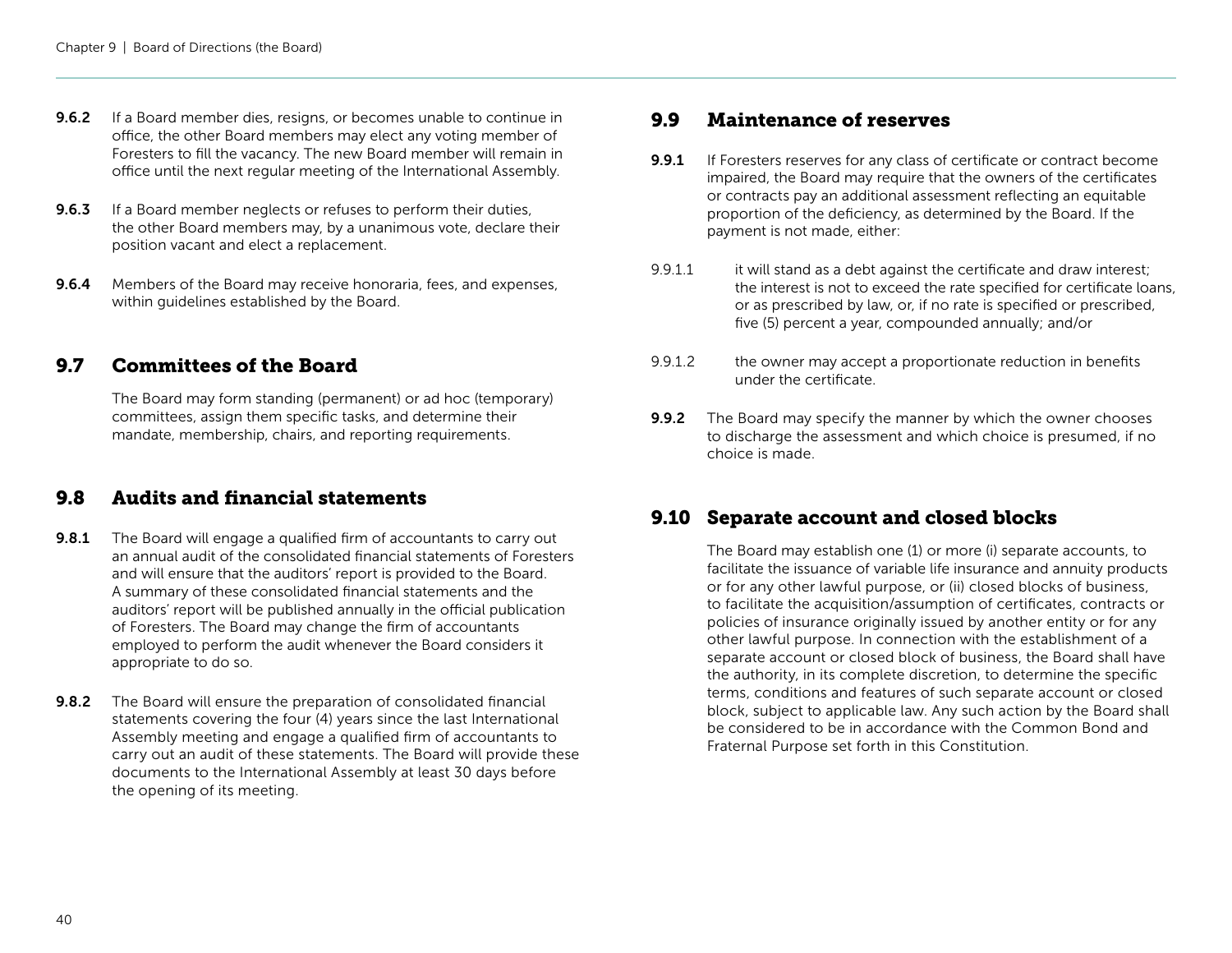# <span id="page-40-0"></span>Indemnification of Foresters Directors, officers, elected members and employees

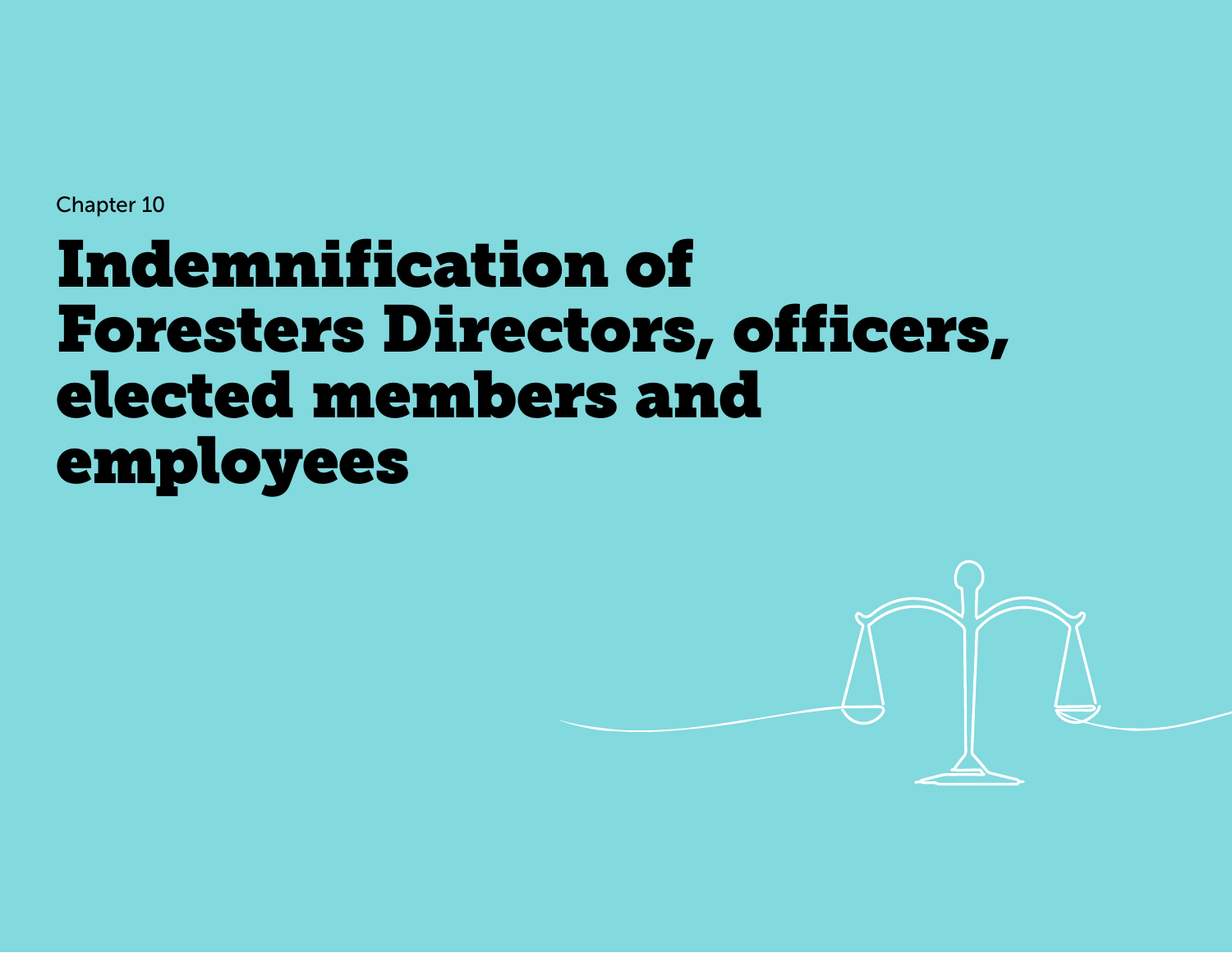## <span id="page-41-0"></span>10.1 Indemnification of Foresters Directors, officers, elected members and employees

- **10.1.1** To the extent permitted by law, Foresters will indemnify any present or former Director, officer, elected member or employee of Foresters or any of its subsidiaries, and their heirs and legal representatives, against all reasonably incurred costs, charges, and expenses, including any amount paid to settle an action or satisfy a judgment, in any civil, criminal, administrative, or investigative proceeding to which they were made a party by reason of their position as director, officer, elected member or employee, provided that:
- 10.1.1.1 the action or proceeding was not initiated by Foresters itself; and
- 10.1.1.2 they acted honestly and in good faith, with a view to the best interests of Foresters; and
- 10.1.1.3 they had reasonable grounds for believing that their conduct was lawful.
- 10.1.2 To the extent permitted by law, Foresters will indemnify any present or former Director, officer, elected member or employee of Foresters or any of its subsidiaries, and their heirs and legal representatives, against all reasonably incurred costs, charges, and expenses, if the present or former director, officer, elected member or employee is substantially successful in defending a civil, criminal, administrative, or investigative proceeding initiated or continued by Foresters or any of its subsidiaries before a third party to which they were made a party by reason of their position as director, officer, elected member or employee, provided that:
- 10.1.2.1 they acted honestly and in good faith, with a view to the best interest of Foresters; and
- 10.1.2.2 they had reasonable grounds for believing that their conduct was lawful.
- **10.1.3** These rights of indemnification are in addition to any other rights to which the present or former Director, officer, elected member or employee is entitled by law.
- 10.1.4 Indemnification will be paid from Foresters funds when the costs, charges, or expenses are due, provided that the present or former Director, officer, elected member or employee agrees in writing to return the money if it is proved that they are not entitled to indemnification.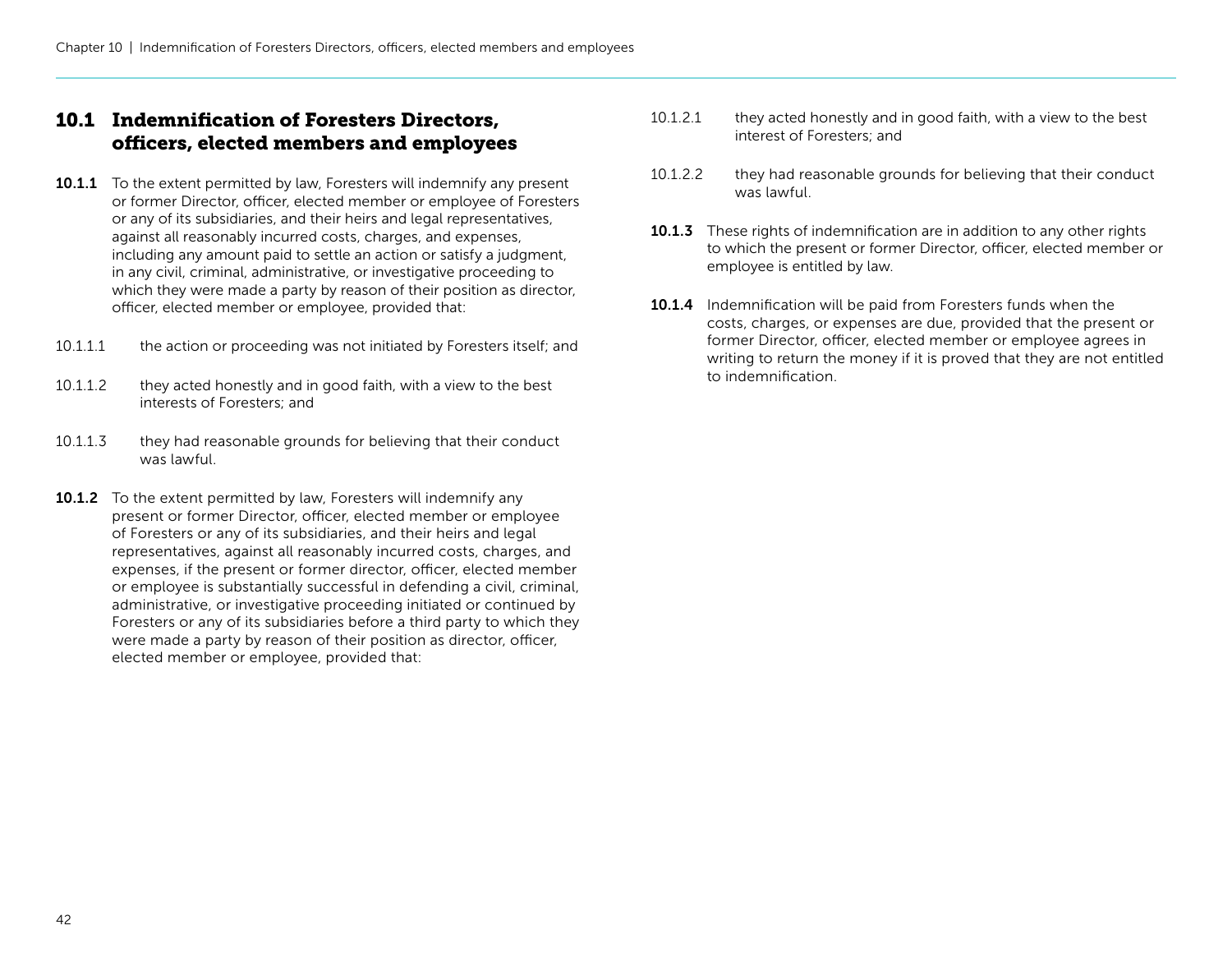# <span id="page-42-0"></span>Index

Note: numbers represent sections, not pages.

#### Absences:

- **of Branch Councillors, 3.6**
- **of Regional Councillors and Regional** Council officers, 5.7
- **of International Assembly Representative,** 8.6

Appointed Representatives to International Assembly, 8.2.3, 8.12

Audits:

- **of Branch or Regional Council financial** records, 7.5
- of Foresters financial records, 9.8

Beneficiaries, 2.3

Board approved policies, 2.1.12, 3.5.5, 3.9, 5.6.3, 5.10, 7.2.2, 8.8.2

Board of Directors:

- Chair of, 9.4
- Committees of, 9.7
- composition of, 9.2
- meetings of, 9.3
- members of, 9.6
- **P** powers of, 9.1

Boundaries of Regional Assemblies, 6.5

Branches:

- acquisition of property by, 3.2.2
- $\blacksquare$  auditing of, 7.5
- Bylaws of, 3.3.4
- $\blacksquare$  changes to, 6.1, 6.4
- Branch Council, 3.1.3
- Branch President,  $3.5.2$ ,  $3.5.4 3.7$
- Branch Vice-President, 3.5.2, 3.5.4, 3.5.7-3.8
- charter, 6.2
- financial reviews, 7.5
- funding of, 7.2
- **institution of, 6.1**
- $\blacksquare$  liabilities incurred by, 3.2.1
- $\blacksquare$  limits on the powers of, 3.2
- meetings, quorum at, 3.4
- meetings, regular, 3.3
- $n$ name, 6.2
- $\blacksquare$  officers of, 3.5-3.8,
- **purpose of, 3.1**
- Branches-at-Large, 3.10

#### Bylaws:

- of Branches, 3.3.4
- of Regional Assembly, 5.11.6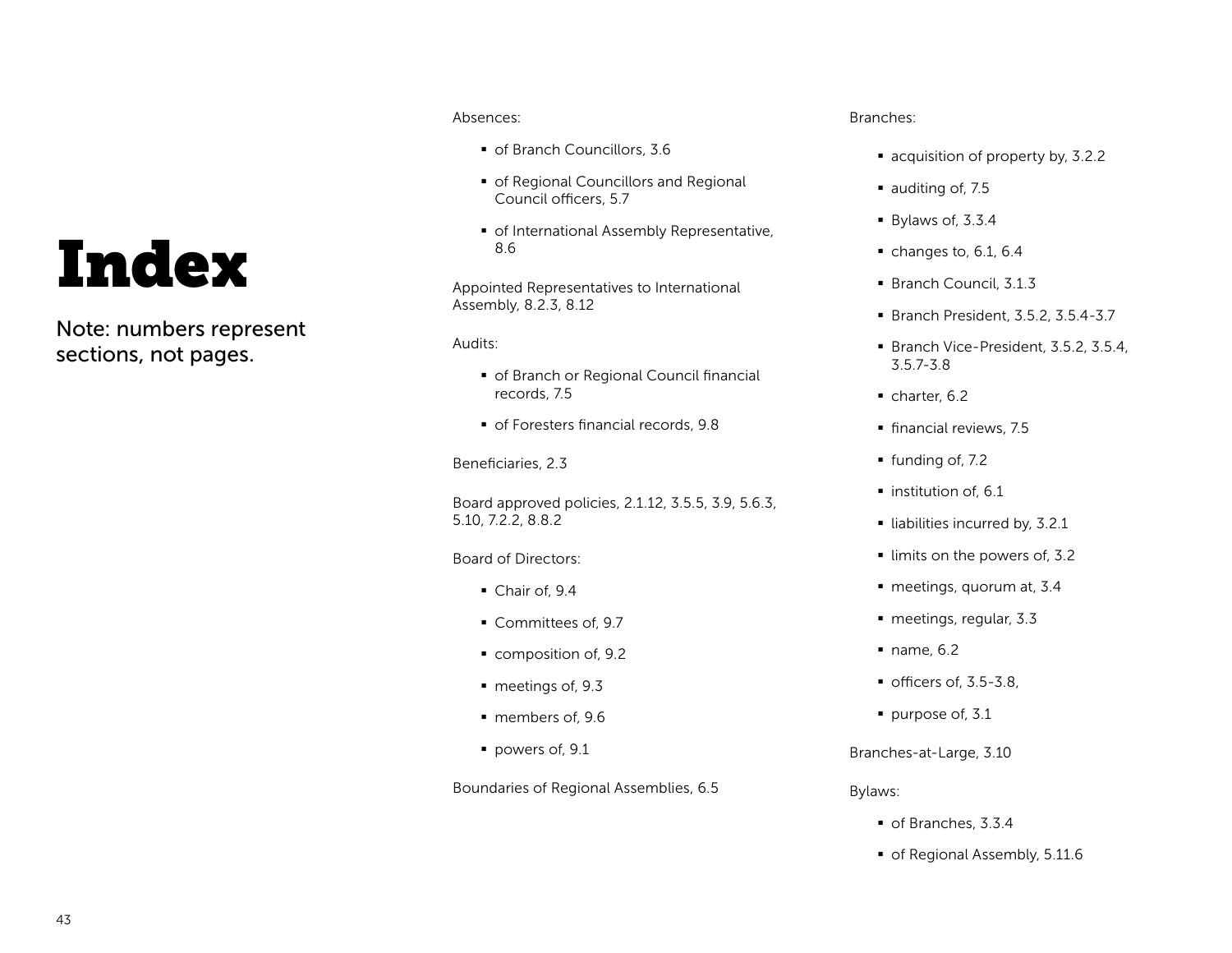#### Chair:

 of Board of Directors, 9.4

#### Charters:

- $\blacksquare$  issuing of, 6.2
- suspension or revocation of, 6.6, 6.7

Chief Executive Officer (CEO) of Foresters, 9.5

#### Committees:

- $\blacksquare$  for nominating candidates to office, 4.1.5, 4.2.2, 4.3.3
- $\blacksquare$  of Branch, 4.1.5
- of International Assembly, 8.13
- of Regional Council, 4.2.2
- of the Board of Directors, 4.3.3

Common Bond, 1.1, 2.1.12, 2.4.3, 3.1, 3.5.5, 5.6.3

Community Member, 2.1

Communications and publications, 2.1.10, 3.2.3, 5.3.3

Conflict of interest provisions, 3.5.6, 3.5.7, 5.6.4, 5.6.5, 8.7.4, 8.7.5

#### Consolidation:

- of Branches, 6.4
- of Regional Assemblies, 6.5

#### Constitution:

- amendments to, 1.3.5, 8.14, 8.1, 9.1
- purpose of, 1.3

#### Councillors:

- $\blacksquare$  Branch, 3.5
- Regional, 5.6

#### Dues:

- membership, 2.2
- $\blacksquare$  failure to pay, 2.4

#### Elections:

- **of Branch Councillors, Branch President** and Branch Vice President, 4.1
- of Regional Councillors, 4.2
- of Regional Council President and Regional Council Vice President, 4.2
- of Board of Directors, 4.3
- of International Fraternal President, 4.3
- **of International Fraternal Vice President,** 4.3

Employees of Foresters, as elected members, 2.1.7

Expenses of Foresters Representatives/officers, 7.3, 9.6.4

Expulsion of a member, 2.4

Financial reporting and reviews, 7.5

Funds:

- management of, 7.1
- sources of, 7.2

#### Guests:

- at Branch Council meetings, 3.3.3
- at Regional Council meetings, 5.4.3

Honoraria, for Foresters Representatives/officers, 7.3, 9.6.4

Indemnification of Foresters directors, officers, elected members and employees, 10.1

#### Independent Order of Foresters, The:

- purpose of, 1.1
- structure of, 1.2

International Assembly:

- Appointed Representatives, 8.2.3, 8.12
- **Committees of, 8.13**
- composition of, 8.2
- **International Fraternal President, 8.8, 8.10,** 8.12, 8.13
- election of officers of, 4.3, 4.4, 8.7
- **procedure for amending the Constitution,** 8.14
- **purpose of, 8.1**
- $\blacksquare$  regular meetings of, 8.3
- Representatives to, 8.5, 8.6
- special meetings of, 8.4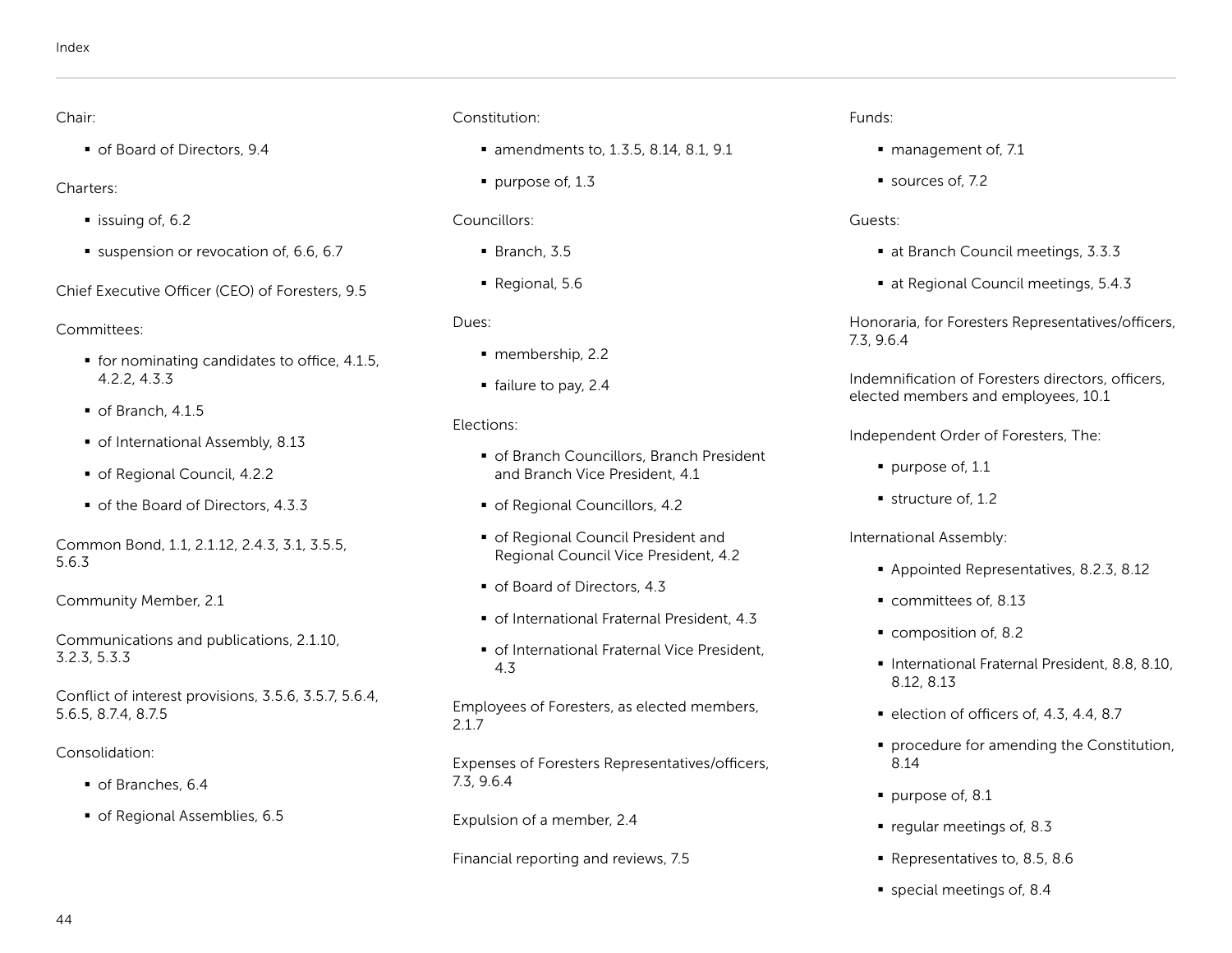International Fraternal President:

- duties of, 8.8
- **P** representative of Branches-at-large at International Assembly, 3.10
- replacement of, 8.10
- role in creation of Regional Assemblies, 6.3

International Fraternal Vice President:

- **appointment as International Fraternal** President, 8.10
- duties, 8.9
- election, 8.9
- per replacement, 8.11

Legal proceedings against a director, officer, elected member, or employee, 10.1

Liability:

- incurred by a Branch, 3.2
- $\blacksquare$  incurred by a Region, 5.3

Member Network Policies, 1.3.6, 7.4.1, 8.8.12

#### Members:

- of Branch Council, 3.5
- of Regional Assembly, 5.6
- of Regional Council, 5.2
- of International Assembly, 8.2
- of Board of Directors, 9.2

#### Membership:

- categories of, 2.1
- dues and premiums, 2.2
- failure to pay premiums, dues, fees and other payments, 2.4
- suspension or expulsion from, 2.4

Nominating candidates for office, 4.1

Nominating Committees, 4.1, 4.2, 4.3, 4.4

#### Premiums:

- membership, 2.2
- failure to pay, 2.4

#### President:

- of Branch, 3.7
- of Foresters (CEO), 9.5
- of Regional Council, 5.8

#### Presiding officer:

- at Branch meetings, 3.7
- at International Assembly, 4.3.6, 8.3.4
- at Regional Council meetings, 5.8

#### Property:

- acquired by a Branch, 3.2.2
- acquired by a Region, 5.3.2

#### Proxies, 4.1.2, 4.2.6, 4.3.2

Publications and communications, 2.1.12, 3.2.3, 5.3.3

#### Quorum:

- at Board of Directors meetings, 9.3.3
- at Branch, 3.4
- **at International Assembly** regular meetings, 8.3.2
- **at International Assembly,** special meetings, 8.4.5
- **at Regional Assembly regular meetings,** 5.11.8
- at Regional Assembly special meetings, 5.13.5
- at Regional Council meetings, 5.5

Regional Assembly:

- **boundaries of, 5.1**
- $\blacksquare$  Bylaws of, 5.11.6
- changes to, 6.5
- $\blacksquare$  charter, 6.2, 6.7
- **Consolidation of two (2) or more** Regional Assemblies, 6.5
- members of, 5.12
- $\blacksquare$  institution of, 6.3
- purpose of, 5.11.2
- meetings, regular, 5.11
- meetings, special, 5.13
- members of/representatives to International Assembly, 5.12, 8.5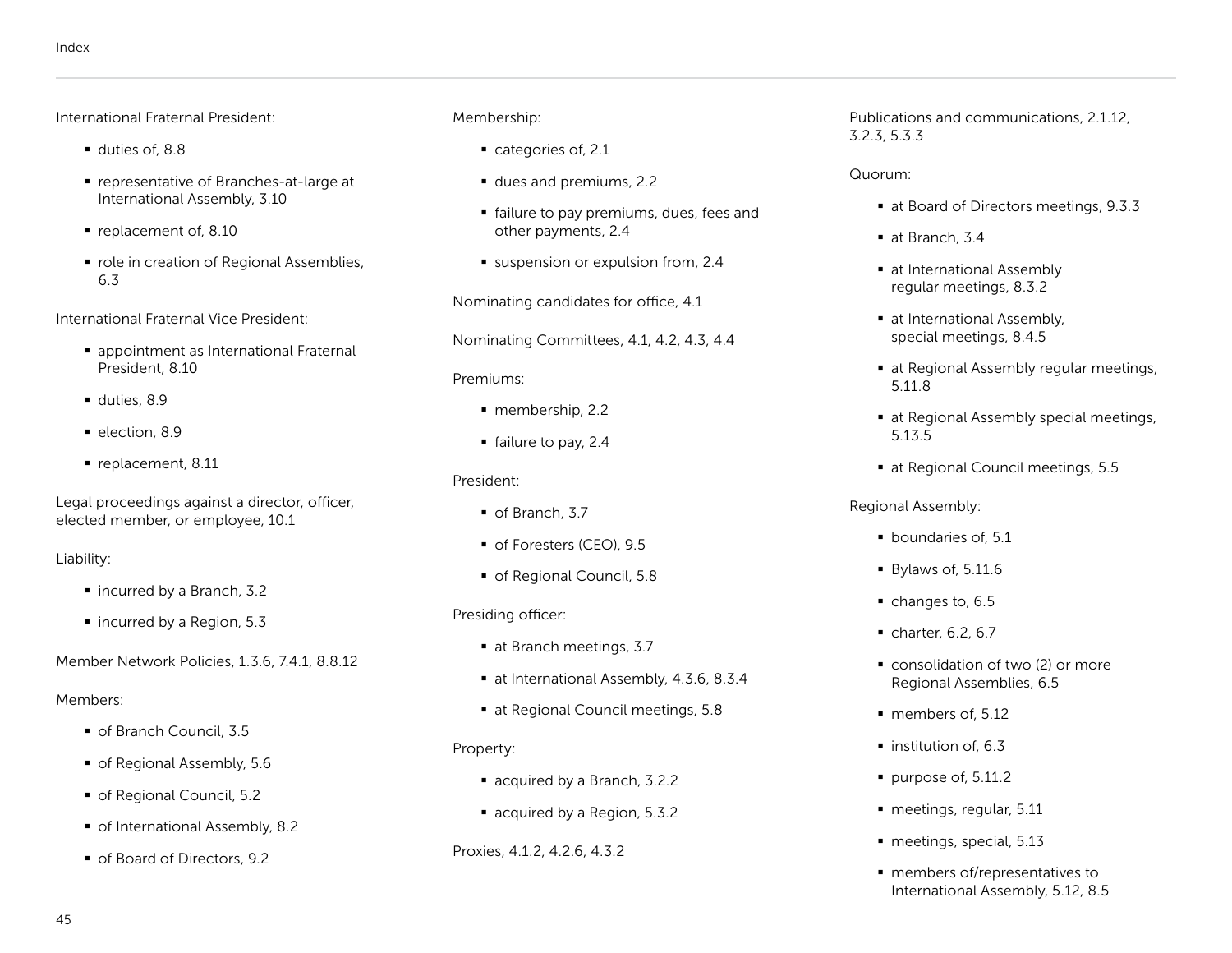#### Regional Councils:

- $\blacksquare$  audit of, 7.5
- composition of, 5.2
- Councillors, 5.4, 5.6, 5.7, 5.9
- $\blacksquare$  financial reviews, 7.5
- $\blacksquare$  funding of, 7.2
- $\blacksquare$  meetings, presiding officer at, 5.8
- meetings, quorum at, 5.5
- meetings, regular, 5.4
- officers, duties of, 5.6-5.13
- officers, honoraria for, 7.3
- officers, signing authority of, 7.4
- purpose of, 5.1

Regional Council President, 5.6, 5.7, 5.8

Regional Council Vice-President, 5.9

Role in instituting new Branches, 6.1

Regional Councillors, 5.4, 5.6, 5.7, 5.9

Regional Council President, 5.4, 5.8, 5.12, 5.13

Regional Council Vice-President, 5.4, 5.9, 5.12

Reinstatement of a suspended charter, 6.6.3, 6.6.4, 6.7.2, 6.7.3

Representatives to International Assembly, 8.5, 8.6

Reserves, maintenance of, 9.9

#### Resignation:

- of Board of Directors, 9.6.2
- of Branch officers, 3.6
- of Regional Council officers, 5.7

#### Revocation:

- of a Branch charter, 6.6
- of a Regional Assembly charter, 6.7

Rules of Order, 3.3.2, 3.7.1, 5.4.2, 5.8.1, 5.11.5, 8.3.3

Signing authority of Foresters Branch and Regional officers, 7.4

Stewards, Foresters officers as, 3.5.5, 5.6.3

Structure of Foresters, 1.2

#### Suspension:

- of a Branch charter, 6.6
- of a member, 2.4
- of a Regional Assembly charter, 6.7

#### Tellers at elections, 4.4

Terms of office:

- of Branch Councillors, 3.5.2
- of International Assembly, 8.7.3
- of Regional Council officers, 5.6.1

Travelling expenses, 7.3, 9.6.4

Vacancies in officer positions:

- at Branch, 3.6
- at Regional Council, 5.7
- **of International Assembly** Representatives, 8.6
- of International Fraternal President, 8.10
- of International Fraternal Vice President, 8.11
- of Board of Directors, 9.6.2, 9.6.3

Vice-President:

- of Branch, 3.8
- of Regional Council, 5.9

Voting procedure for officers, 4.1, 4.2, 4.3, 4.4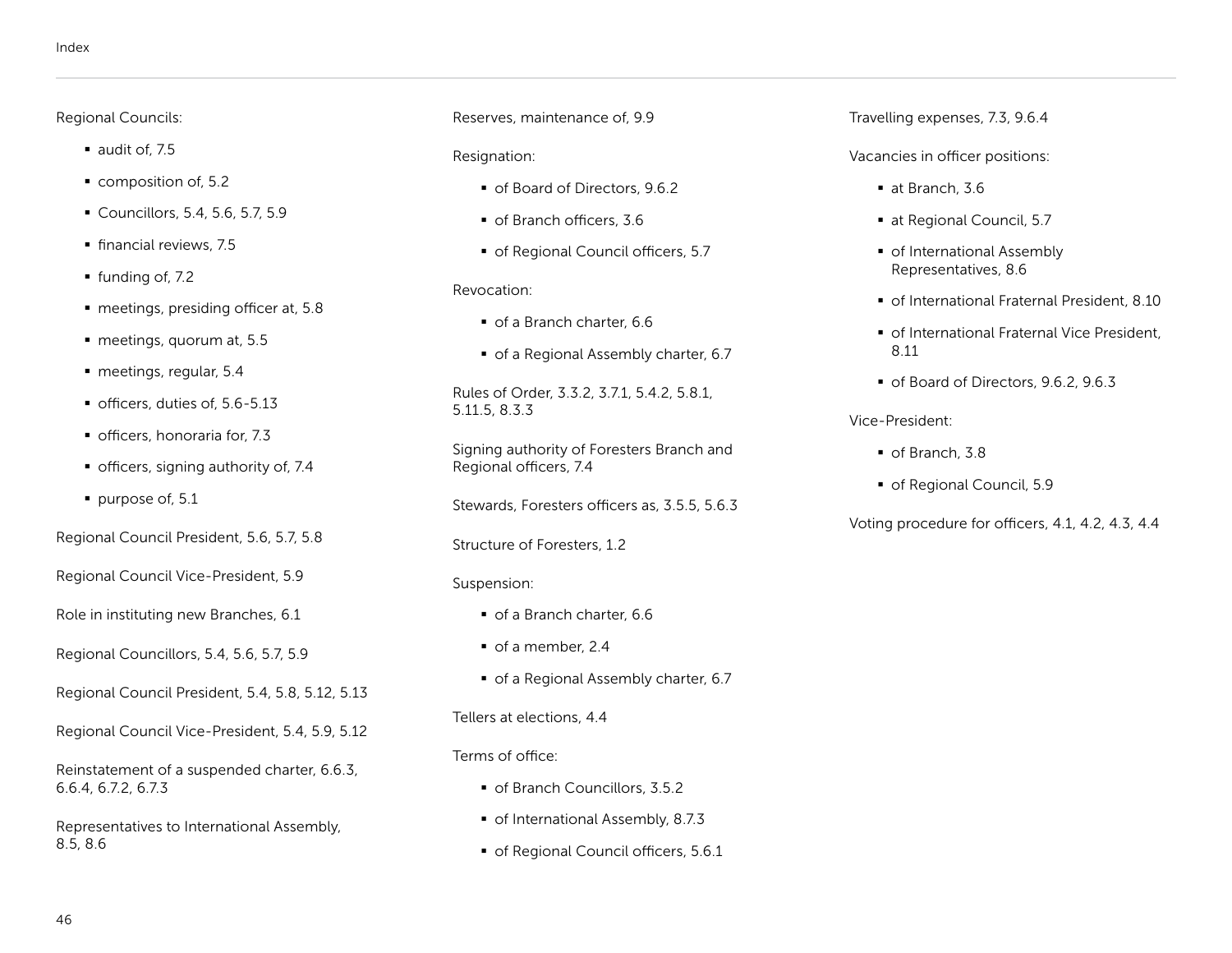# <span id="page-46-1"></span><span id="page-46-0"></span>Appendix: Key dates in corporate history

# Key Dates in Corporate History

July 23, 1881[²](#page-47-0) Date of Ontario Incorporation

July 23, 1881 Date business commenced

May 2, 1889 Date of federal registration

# Instruments of Incorporation and amendments, including continuance and key acquisitions:

#### July 23, 1881

Declaration of Incorporation of the Supreme Court of The Independent Order of Foresters

#### May 2, 1889

The Supreme Court of The Independent Order of Foresters was incorporated through a Special Act of Canadian Parliament

#### 1913

The Independent Order of Foresters Consolidated Act, Chapter 113 of the Statutes of Canada, 1913, continued the Supreme Court of The Independent Order of Foresters as a body corporate, and changed its name to The Independent Order of Foresters

#### 1926

The Independent Order of Foresters acquired the assets and operations of Ancient Order of United Workmen of Ontario and Order of Canadian Home Circles

#### 1931

The Independent Order of Foresters acquired the assets and operations of Royal Templars of Temperance and Modern Brotherhood of America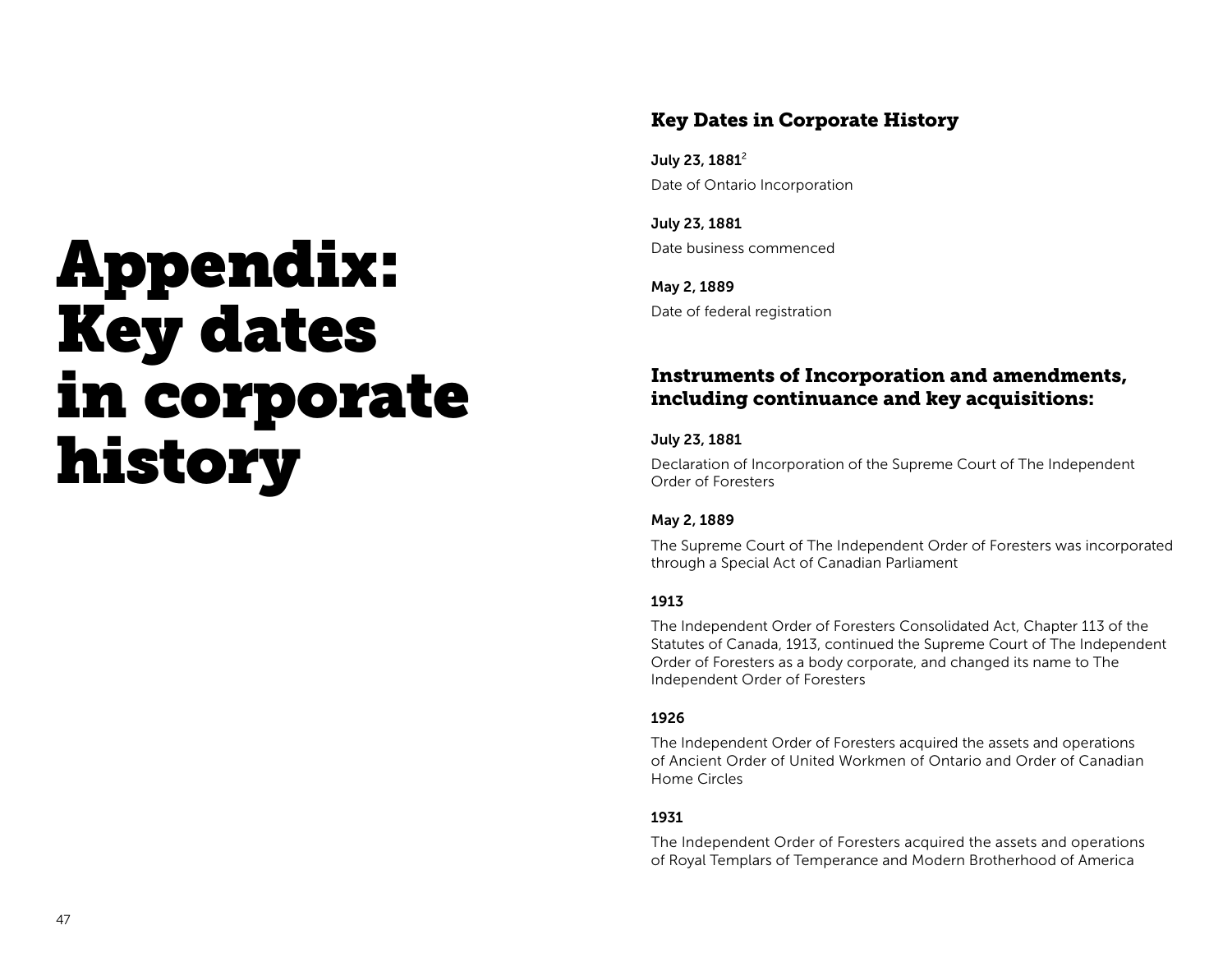#### <span id="page-47-0"></span>1952

The Independent Order of Foresters acquired the assets and operations of the Catholic Mutual Benefit Association

#### 1972

The Independent Order of Foresters acquired the assets and operations of Order of Scottish Clans

#### March 7, 1974

The Independent Order of Foresters was incorporated by Letters Patent under the Canadian and British Insurance Companies Act

#### 1992

The Independent Order of Foresters acquired the assets and operations of Canadian Foresters Life Insurance Society

#### April 2, 2008

The Independent Order of Foresters acquired 100% of the shares of Unity Life of Canada (originally the Ancient Order of Foresters in Ontario) following its demutualization. Renamed Foresters Life Insurance Company effective January 23, 2012

#### January 19, 2011

The Independent Order of Foresters acquired 100% of the shares of First Investors Consolidated Corporation (renamed Foresters Financial Holding Company, Inc.), which is the sole shareholder of First Investors Corporation (renamed Foresters Financial Services, Inc. ), First Investors Management Company (Foresters Investment Management Company, Inc.), Administrative Data Management Corp (renamed Foresters Investor Services, Inc.), and First Investors Life Company (renamed Foresters Life Insurance and Annuity Company).

#### April 3, 2013

Forester Life Limited acquired Tunbridge Wells Equitable Friendly Society Trustee Company Limited; Tunbridge Wells Equitable Investments Company Limited (renamed Forester Fund Management Ltd, trading name The Children's Mutual)

#### May 4, 2016

Foresters Life Insurance Company acquired Aegon Fund Management Inc. (renamed Foresters Financial Investment Management Company of Canada Inc.) and Aegon Capital Management Inc. (renamed Foresters Asset Management Inc.)

#### August 16, 2019

Foresters Life Insurance Company sold 100% of the shares of Foresters Financial Investment Management Company of Canada Inc. and Foresters Asset Management Inc.

#### October 17, 2019

The Independent Order of Foresters sold 100% of its interest in Foresters Investment Management Company, Inc., its investment management company and Foresters Financial Services, Inc., its broker/dealer

#### April 10, 2020

Foresters Life Limited acquired the Halifax branded Child Trust Fund (CTF) book of business from HBOS plc, a wholly owned subsidiary of Lloyds Banking Group plc by way of a bulk transfer of all such plans

#### July 1, 2020

The Independent Order of Foresters sold 100% of the shares of Foresters Financial Holding Company, Inc. and its subsidary, Foresters Life Insurance and Annuity Company

#### October 1, 2020

The Independent Order of Foresters acquired 100% of the shares of Canada Protection Plan Inc. and TPA Outsourcing Inc.

<sup>[2](#page-46-1)</sup> The Independent Order of Foresters established itself "independent": of the Ancient Order of Foresters on June 17, 1874 and commenced business. The Independent Order of Foresters was reincorporated as an Ontario based fraternal benefit society on July 23, 1881, and then reincorporated as a federal fraternal benefit society on May 2, 1889.